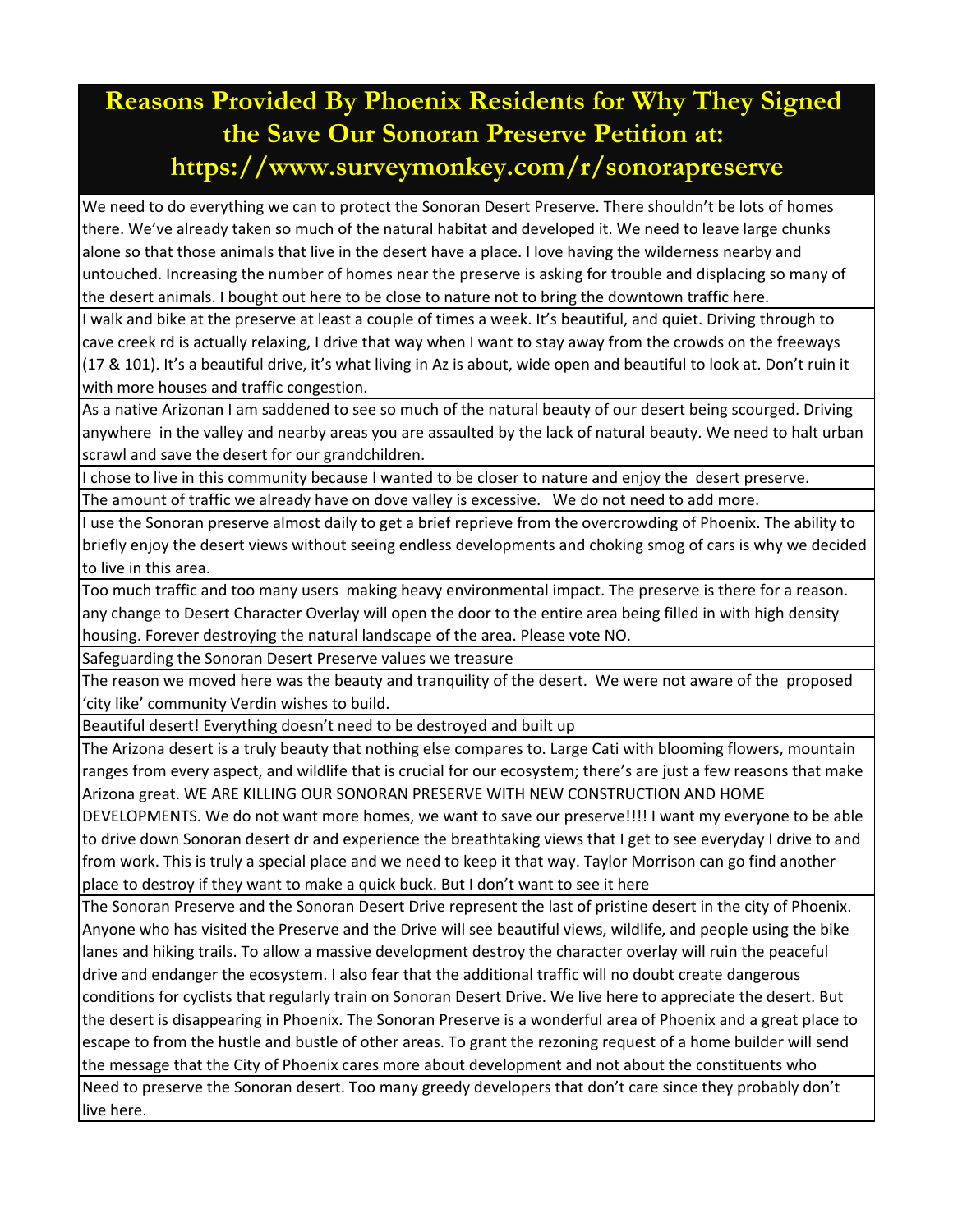The Sonoran preserve is a natural heritage that should not be jeopardized in our beautiful state. Preserving our natural resources is vital in maintaining our environment as well as maintaining tourism . It is a shame that our government is allowing this to Happen.

There is already so much danger to bicyclists. Also, just as important, keeping the desert beautiful and allowing wildlife to thrive in the Sonoran Preserve.

The number of people hiking is increasing but even if is not, the streets are narrow and it is dangerous to drive. Keep the beauty of the Sonoran Preserve desert beautiful with no construction expansion‐ there's plenty of other areas to build houses, etc.

I want to preserve the desert. We have a water shortage not enough water now for the people that live here. Not enough schools why aren't the building responsible for building schools for the children?

The unique space is one of the main reasons we built our home in the Gateway region. It has only been open for a few years and needs to remain a "Preserve" and not stress or encroach on the desert any more than already has happened.

We have overpopulated the North Phoenix area already with many dense residencies, namely apartment complexes and townhomes. I believe we need to slow down and consider expansion in a different direction so that we don't lose many of our beautiful mountain and nature parcels that we need to save. I feel this is being rushed and has not been thoroughly reviewed and vetted.

This is so important to protect the natural beauty, wildlife, ecosystems, and quiet quality of life that draws people to the area and the state in general. Please act to prevent the potentially irreparable damage discarding these safeguards could cause!

Beautiful desert and shouldn't be changed for housing

Environmental protection of natural areas/habitats, reduce water demand, reduce pollution and traffic congestion in this area.

We enjoy hiking, biking, and taking beautiful nature photos! Please don't pollute our beautiful desert with more needless building!

Enjoying the desert environment is something we need to protect so that we can continue to share it with

Keep some of Phoenix beautiful and preserving the desert beauty. The Phoenix police department can not handle the calls for service right now how will they handle more traffic.

Traffic and it will ruin the beauty of the area. This is corporate greed

Preserving the preserve ‐ wildlife Traffic and then needed retail to support the development Overdevelopment of this area

The desert beauty of this area is its most treasured asset

The Desert Character Overlay District was put in place to allow for growth but with measures and safeguards needed. Ignoring and allowing growth beyond that allowed by the Desert Overlay District in the Sonoran Preserve area is wrong and will lesson the uniqueness and beauty that we currently have, while also adding traffic and reducing safety for those that currently enjoy cycling, walking, hiking, etc. along Sonoran and the preserves. Please do not allow Verdin development to move forward with their plans to exponentially grow this area and add more homes To the Sonoran Preserve. Thank you.

Please follow the Desert Character Overlay District plan. Keep traffic low and undeveloped land so we can enjoy the preserve.

Preserving our land for wildlife, beautification and the earth needs to be heard! Enough has been taken over by businesses and HOA builders. This needs to stop!

The beauty of the desert is disappearing fast! We drive Sonoran desert drive 2‐3 times a week west bound around sunset. So many people simple stop to take pictures because of the beauty. There is a brief opportunity to do this because soon houses come into view and obstruct the natural vistas. Home being built today are huge two story monstrosities, craning this large home together will destroy this beautiful landscape.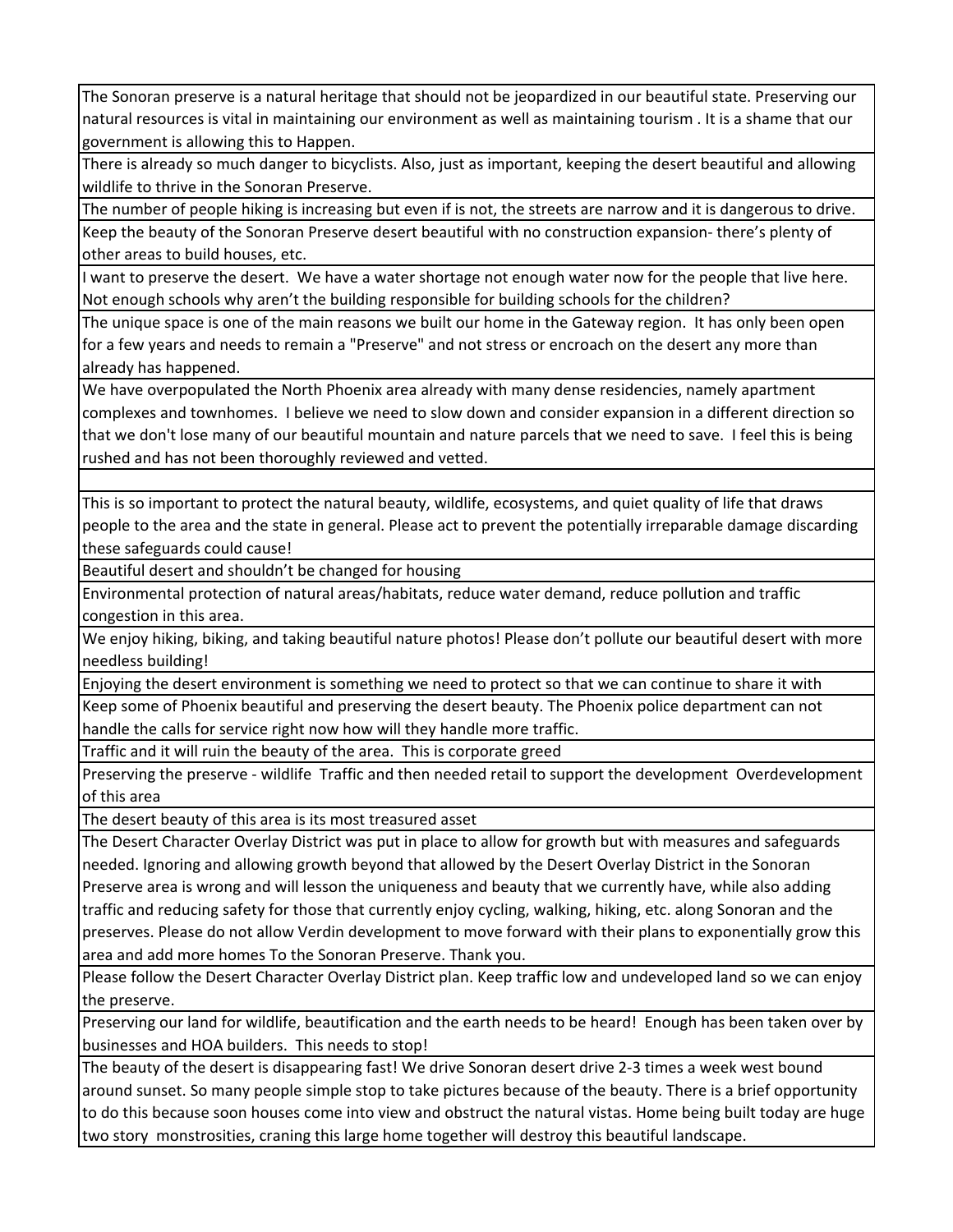I moved here in 2007 to be near this great preserve and to live I. A quiet community. Adding this much housing developments will forever impact this natural environment

My wife Barbara and I have lived in Sonoran Foothills for nearly nine years. The appeal of this location was and still is the Sonoran Preserve, a true gift to the residents of Phoenix. Many years ago the overlay district created a plan for growth balanced with the fragile ecosystem of the preserve. Neglecting this balance jeopardizes the character which makes this place so special as well as places the preserve at risk. I respectfully request the Phoenix City Council comply with the overlay and hold Verdin to the established guidelines. After all, one of the reasons this area appeals to them is they recognize the beauty and appeal of this location to future

as a third generation native zoney, I have seen too much of our beautiful desert turned over to developers. We must preserve the very asset that draws so many to move to our wonderful state‐ find a better balance between growth and preservation. I recently moved to a home in Sonoran Foothills to enjoy this beautiful area. Please do not allow the greed of developers overbuild our desert.

I mountain bike this area at least twice a week and do not want to see the area changed. It is already crowded on the weekends

When we moved to Arizona nearly 7 years ago, we chose the Sonoran Foothills neighborhood because of the surroundings. We did not want to live in an overdeveloped area in more developed parts of the valley. We enjoy our trails and open desert and do not want them further disrupted by overriding existing protections. Natalie Karis

The Phoenix Sonoran Preserve is one of the finest uses of tax payer dollars. The ability to hike and mountain bike on miles and miles of trails is one of my favorite parts of living in North Phoenix. We are already inundated with apartment complexes and home developments with plenty of inventory. Plus, there is plenty of land available for developers to build on that won't wreck one of the best things that the City of Phoenix has done in the past couple decades.

Too much housing buildout, need to slow down a little

It is a very peaceful place to hike. My family goes there frequently. The beauty of Sonoran Desert Dr is so beautiful it should not be disturbed.

I live in the Sonoran desert preserve. Since 2007

Climate change

This area is important to preserve. I regularly use this area for recreation and it is an important reason why I choose to live in the north valley as opposed to other areas in Phoenix. I DO NOT WANT THE NORTH VALLEY TO TURN INTO CHANDLER OR GILBERT!!!!

It's vital to keep the preserve natural and untouched for the use of hiking and supporting outdoor activities. Without the regulations in place there would be no preserve to use and admire. The animals in the preserve would be greatly affected by a larger population crowding them.

The amount of traffic increase will greatly harm the ecosystem as well as increased foot traffic in this unique I've hiked the Apache Trail and adjacent areas through the years while visiting my family in Phoenix. I recently bought a house in the area and I'm saddened and alarmed that the Phoenix City Council would entertain the doubling or tripling the number of housing units on the Verdin site. There is a reason why the Desert Character Overlay District is in existence. I strongly urge the Council to reject the Verdin development company's proposal to double or triple the number of housing units for the Verdin site.

Destroying desert habitat, overpopulating an area not intended to. Negative effects on property value.

Our desert is beautiful. There won't be much of it left if it keeps getting built on.

Too many housing developments going up, water, waste and increased traffic issues.

To preserve the beauty and nature of the Sonoran Desert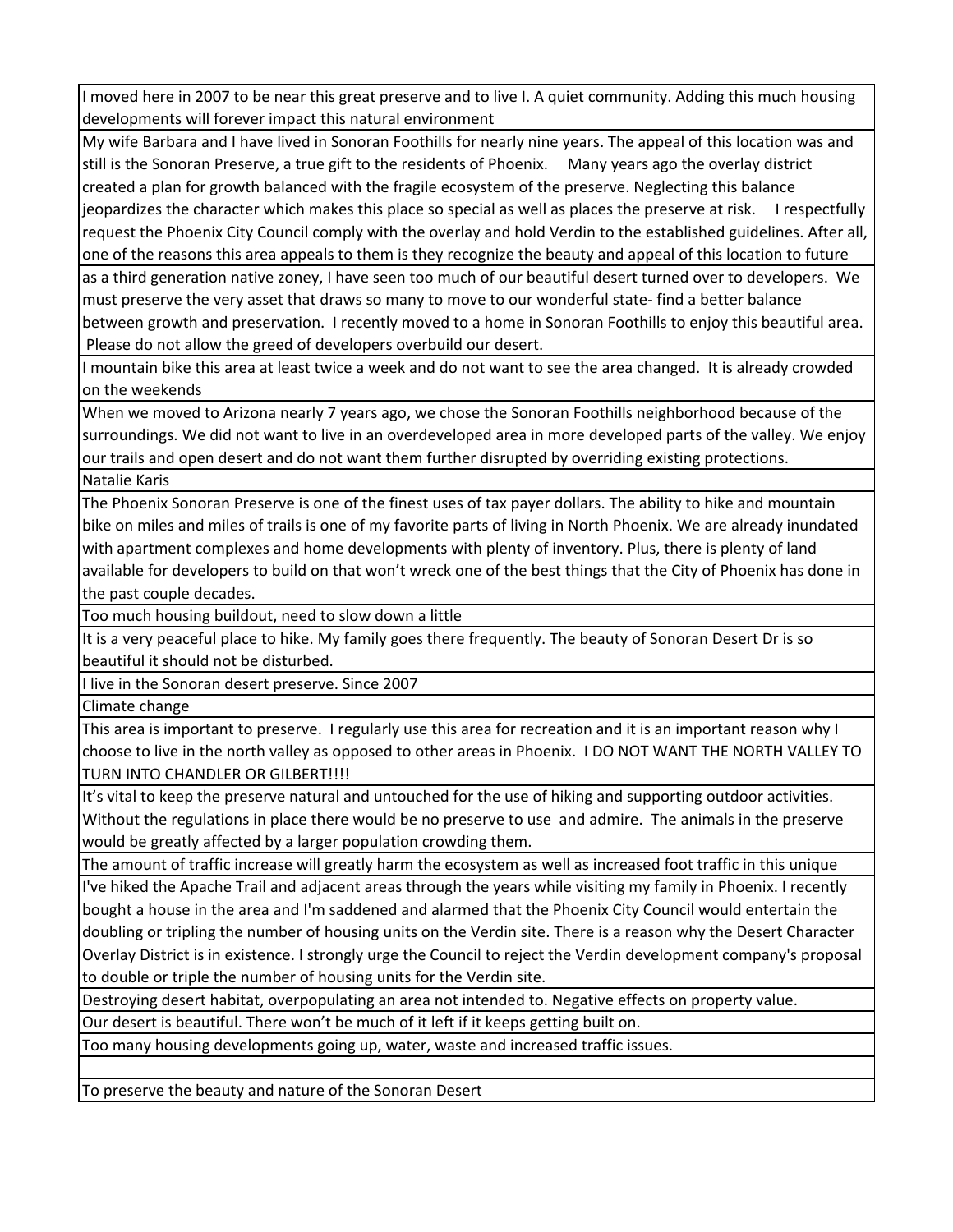We are losing our open spaces at a rapid rate all in the name of money. We need to preserve these open spaces for our future children to enjoy and for the natural animals and plants that were here before us. The increased traffic and housing will deteriorate the quality of life for all (humans, animals and plants alike). The increased concrete/pavement will ultimately increase the heat retention which has a detrimental effect on water, wildlife and plant life. Do not ignore the Desert Character Overlay District.

I drive this road regularly and it's already getting over populated with traffic with the current development. More housing and construction will take away the natural beauty of the Sonoran desert preserve and will also increase unwanted traffic.

This would forever destroy the natural landscape and open the door to even more urban sprawl. Please vote NO No wanting any more home delvelopers tearing up the preserves. With the additional Verizon zone site there will be to many dangerous EMF's in the community

There are plenty of other places to build, these this beautiful piece of land beautiful. Keep the traffic down for those of us who use this area for biking. Oh yes, and where are you getting all the water to support all of this new construction?!?

I'm concerned that continued development will destroy the beauty of our Sonoran desert. It will bring increased pollution and traffic to the area.

The reason why I'm signing this petition. We are over developing because we have all these people moving from other states . We are destroying our beautiful desert to please all these greedy business people to put more money in their pockets.

I enjoy hiking at various times of the year on the trails in the Sonoran Preserve. I've seen an owls nest, lots of birds, turtles, and cactus of all kinds in all stages of bloom. There is presently no noise pollution and the area is pristine. I want it to remain as such for future generations to come, not just in my lifetime.

We don't have the infrastructure to support any additional growth. I wish we could halt the issuance of any further building permits in the state until we can guarantee the people of AZ that we will have adequate water and energy resources to match projected growth rates. We can NOT have growth outpace supply.

I live directly adjacent to the open desert by the Sonoran Desert Preserve, just off Sonoran Desert Parkway. We regularly see wildlife, and hear coyotes on a nightly basis. This is a fragile and important ecosystem, and is a hallmark of the beauty of Arizona's natural desert landscape. If it disappears, it will destroy this magnificent aspect of what makes Arizona such a great place to live. For my family, the day the bulldozers show up to tear down the majestic Saguaro's to make room for concrete & asphalt, is the day we sell and move away.

I believe honoring the meaning of the preserve is of utmost importance.

1‐ more traffic 2‐displacing wildlife and plants.

Traffic is already overloaded on dove valley road and commitments were made to develop the Sonoran desert drive. Nothing has happen. Trying to exit my desert enclave neighbor is struggle now, adding more traffic is negligent. I also moved to the area for the serenity of the preserves and natural habits, all developers in the area must comply with the desert character overlay.

This area is greatly used for hiking, biking, trail running, and outdoor recreational activities. We do not want over development to ruin the natural aesthetics, significantly increase noise, or pollution that would degrade the value of the true remaining wilderness in the Sonoran Desert Preserve. Please seek to enforce and uphold the Desert Character Overlay District toward the Verdin project and other subsequent proposals.

Our schools are already over capacity and adding yet another high density housing development will adversely impact the school infrastructure as well as the safety to bikers in Sonoran Boulevard/Dove Valley. Allowing larger lots and this home sizes will attract more affluent residents and this increase the tax revenues for this

I oppose the Verdin site changing the current Desert Character Overlay District plan. We are already seeing traffic that is dangerous to our cyclists and pedestrians. Adding additional homes without concern for the traffic it will bring will greatly make this road even more dangerous.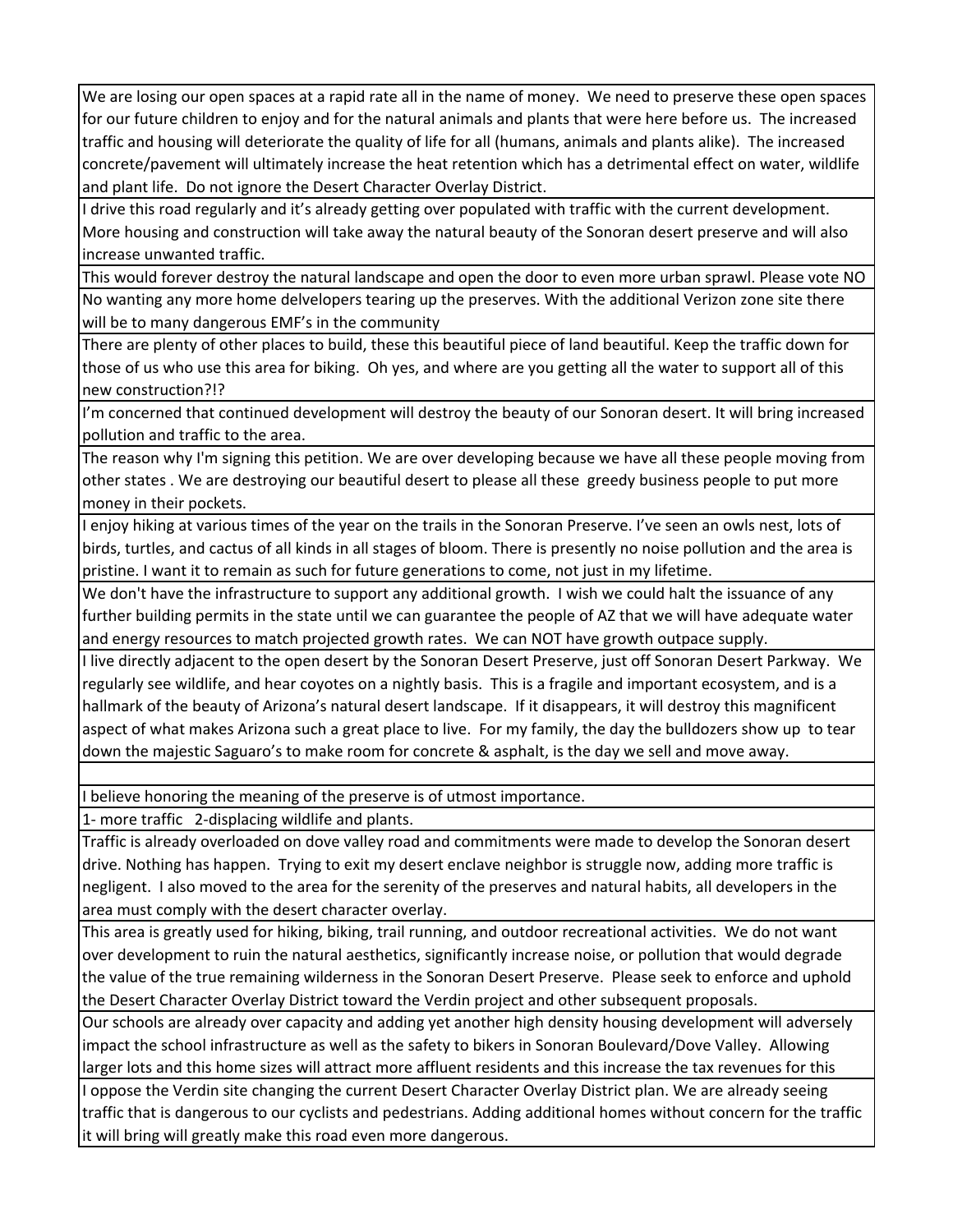Preserving the natural beauty of the area is important to current residents. They use this area for healthy recreation. It also should be saved fir environmental reasons. Don't add to the sprawl that is already part of may areas in Phoenix .

We live in a largely unspoiled Area of the city. We chose this location for its natural beauty and remoteness from the busy-ness of the city. We enjoy the outdoor activities it has to offer without the noise and pollution we see elsewhere. Please help preserve this area for future generations to enjoy.

Currently traffic on Dove Valley / Sonoran Desert Drive is heavy during busy hours. With the addition of Verdin adding 1200 homes could increase traffic by 3 times and with 2 new housing developments currently being built west of us and the new semiconductor plant being built could increase traffic by 6 times as where it is today. Plus taking over more of the desert landscape that was originally approved is just being greedy. I am all for progress and increasing tax base but there must be limits to preserve the beauty of our area.

With all the planned development in the area, I have a major concern about the infrastructure, and even planned expansion, being able to support the additional housing in the preserve. Part of the appeal of our area is the desert beauty, so additionally, overturning district safeguards not only damages the natural environment, but risks all those that already live/work in this community.

The preserve is a sanctuary and feel that this increased volume of homes would create a dangerous high traffic in an area that is a recreational haven for cyclist, hikers and runners. The impact of these homes will also have a negative affect on the the wildlife and natural dessert of the area.

My family and I use these trials for recreation purposes. We are also concerned as a community for the traffic as well as how it will effect the wildlife.

As the builders destroy the land for more houses the animal life get pushed away and in to smaller areas of open land. Or get caught in or on people's property. Unacceptable to just ignore the standards for there

It's a gorgeous area that exemplifies the desert…and it's close to the valley. Developing this area is a sad mistake that we should learn that open spaces need preserved

Maintain desert preserve, congestion, quality of life, safer place to enjoy desert with exercise.

With the amount of traffic on Sonoran/Dove Valley today, when we pull out of Sonoran Gate Community, it is taking a chance on your life when needing to turn left. Why would anyone approve more home building to get more traffic? Also cars ‐ and trucks ‐ are speeding between 55‐70 miles an hour on this stretch. You should have traffic lights at all intersections for turning traffic. Also, Let's Save Our Desert Views ‐ that's why we built a

We are overbuilding this area. Traffic, water supply, pollution are all contributing factors to limit growth. In addition, the limited wildlife will be severely impacted

Sonoran desert is such a beautiful drive. Everyone should be able to experience it. Sonoran desert drive is not meant for a high volumes of traffic and our beautiful Sonoran desert would be ruined with the addition of housing developments along Sonoran Desert Drive.

We moved here for the a handful of reasons, one of them was the beauty of the state. But that seems to keep getting chipped away, literally.

It is important to preserve the natural desert landscape and prevent overbuild that will destroy habitats.

Adding additional homes when there is no road infrastructure will add so much traffic. I drive SDD and there are times when there are more than 25 cars backed up at the intersection of Cave Creek Rd. Also I am concerned about closing up the wash between SDD because animals need to be able to traverse the entire wash. I am not against the original number of homes but to increase it to what TM is asking is a lot more homes. The Sonoran Preserve is very beautiful and I enjoy biking there but it is hard to cross the street with the current amount of traffic on Dove Valley Rd and the Verdin Project will triple the amount of traffic.

Enjoy bicycling through the preserve. The road is too narrow for the traffic already using the parkway.

I live here and traffic is already getting too much! We moved here 10 years ago to be out in the desert!!! I hike on the trails at least twice a week! Please keep more desert!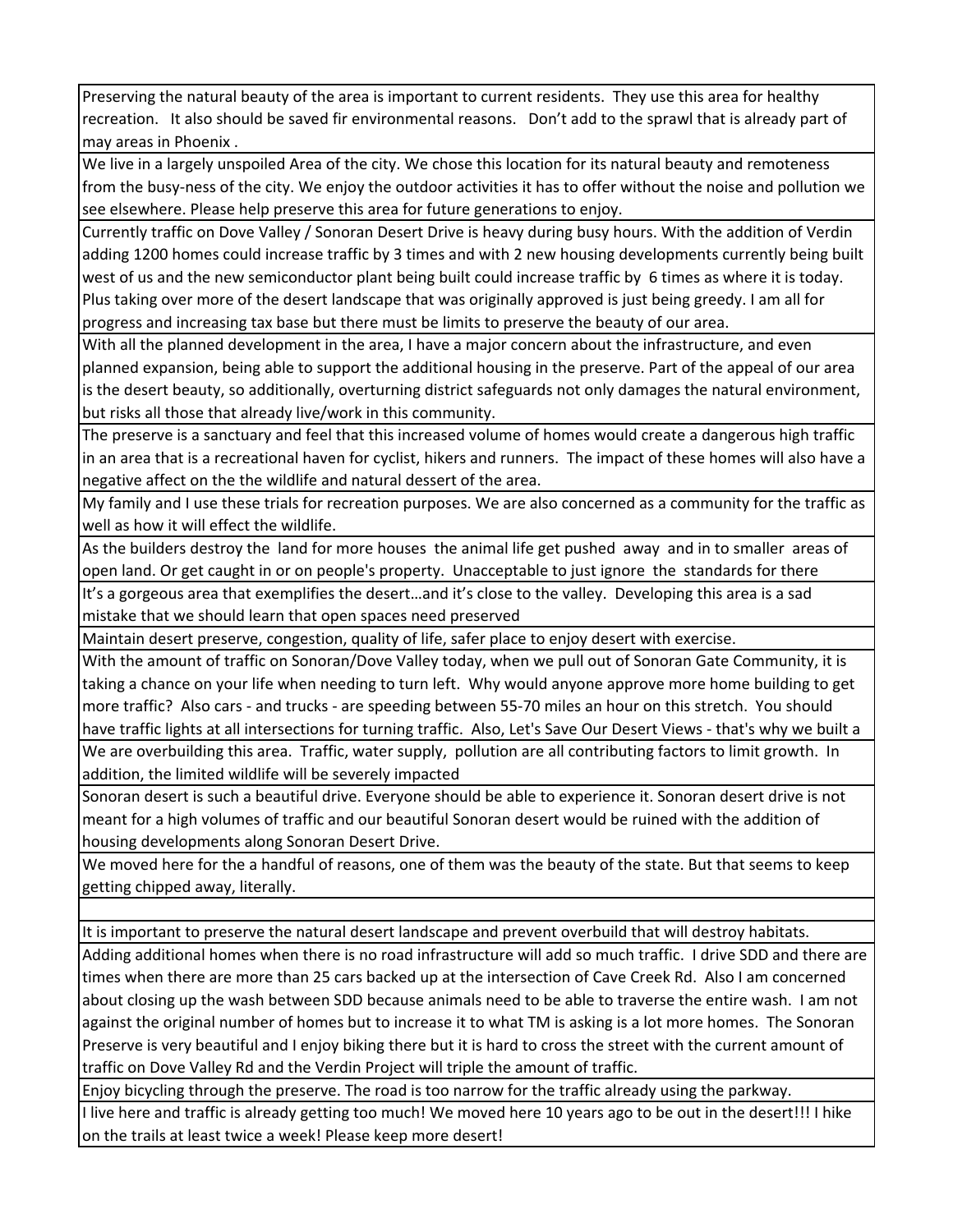The beauty and quiet of the desert and the Mountain views are priceless. This is why I live in Arizona. The clean air and the wild life are amazing. The wilderness of the preserve needs to be maintained.

The Sonoran Preserve is absolutely beautiful and filled with flora and fauna unique to the area. Sonoran Preserve should remain natural for the benefit of the critters who live there.

Beautiful desert scenery and nearby desert recreation like hiking and biking.

It is vitally important that the Sonoran desert preserve is kept safe from over population of the surrounding areas! The overbuilding of the area will degrade the beautiful that we and future generations need in our lives to create the balance of city living. It's critical! Over building followed by extremely high traffic increases will destroy the preservation of it's natural beauty. I ask that the members of the Phoenix City Counsel hear our concerns and uphold the Desert Character Overlay District as it was intended.

The beauty of the desert & also a place for the animals to live. We gave already taken enough of their home.

We need to protect our beautiful desert. There are many other areas to build on so we can all appreciate the scenery. After all this is why we live here.

Use that area to bike the trails. Want to keep the space natural beauty not filled with homes.

Traffic congestion, pedestrian and bicycle safety. Preserving this area from development, as envisioned by the Desert Character Overlay District.

The beauty of this Preserve area should be PRESERVED. There is a reason why the DCOD exists.

As a 4th generation native Arizonan, I adore our beautiful desserts and believe we must take great care in unbridled expansion of urban growth. This project would place a huge strain on the perserve area, parkway, noise, and environmental elements.

Without a road plan for major increase in traffic and the current drought in AZ, I oppose developments like

Not only do I enjoy the scenic view along Sonoran Desert Drive, but I strongly believe our future to continue to live in Phoenix depends on limiting new developments the number one reason being our limited water supply. We are already in water crisis. How can we continue to develop and build and be able to meet our water needs. This is scary for already established residents. How will my home value be impacted if there is no water? My second concern for this development is how it will impact my home value. With increase in traffic, and development of additional major roads right by my house obstructing views and increasing noise levels, my home value will most likely be negatively impacted. My house backs up to the beautiful desert and as homes continue to be built in the desert, our view continues to diminish. Lastly, so many animals that live in the Sonoran desert will be displaced. With so many developments currently taking place in this area, the animals have no where to go. We are destroying our habitats, which will further contribute to climate change,

continuing droughts, increasing fires making this location less desirable to live.

Natural beauty along with reduced noise, traffic and night lights.

Love the beauty of the area. So peaceful to drive along and see the plants and trees, which would be lost forever with more housing. Please save this beautiful area for our children and all those who come after them.

I am signing this petition as I care deeply about keeping the Sonoran preserve sacred. It is important to preserve the existing ecosystems. Additionally, This area is already dangerous with increasing traffic.

The Sonoran Desert is home to many species. It's important for their survival that their habitat isn't cut up by roads and other development.

I have lived in Sonoran Foothills for 15 years. I do not want to see my beautiful natural desert destroyed. I like living in a quiet and not so busy area of town. I would be devastated if Sonoran desert drive turns into another freeway right next to my house. I specifically moved in this area to get away from the noise and traffic. The natural wildlife here will also be destroyed which part of the character of this area.

Preserve recreation area that is part of and enjoyed by our community. Prevent gross over development which will destroy the desert community which we call home

Would love to keep this scenic drive the way it is. Scenic.

We value the beauty of the preserve and feel strongly it should be maintained.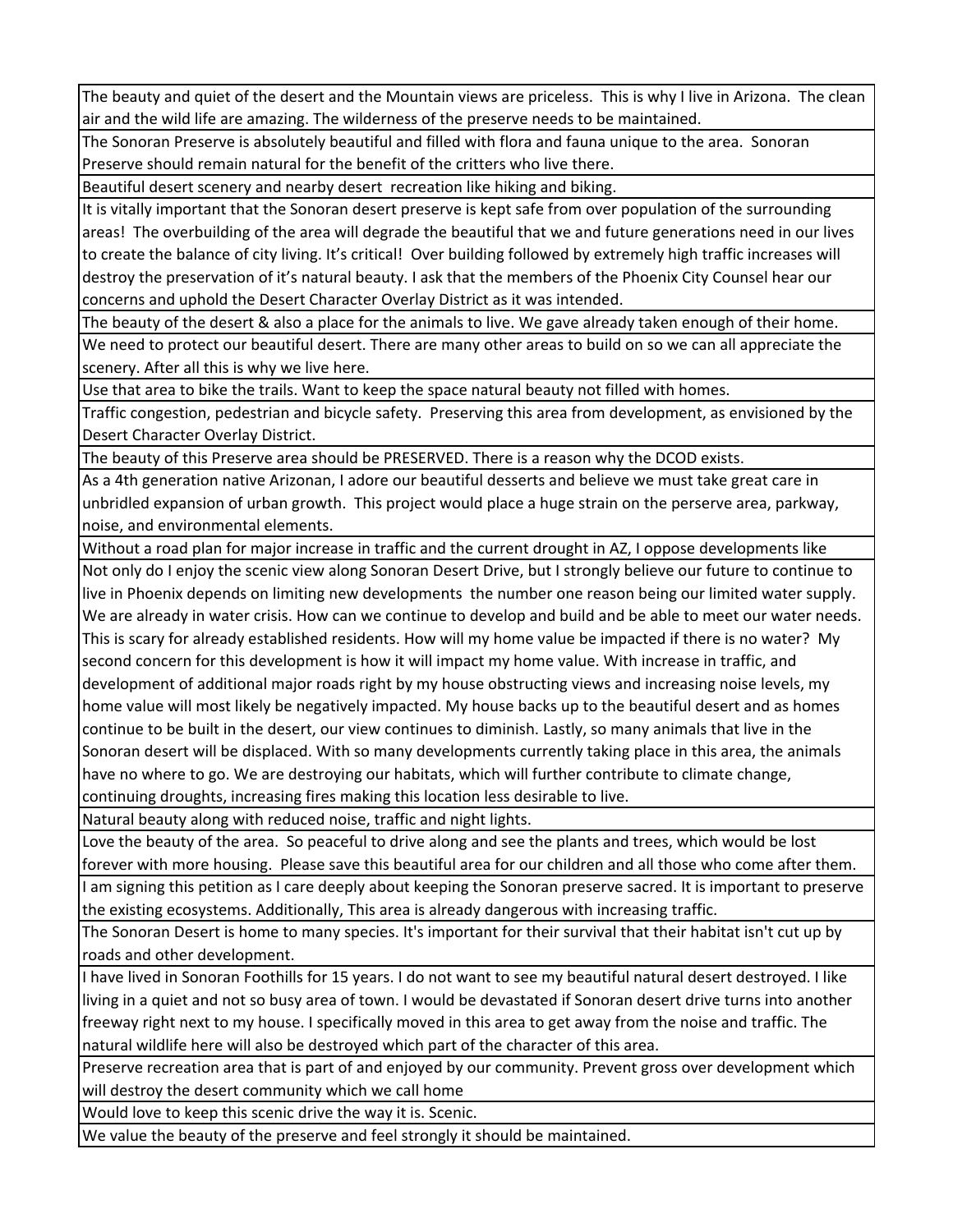I have been hiking at the Sonoran Preserve for years with my son and my dogs. We love the beauty and the feeling of being in the wilderness just a couple of miles from our house in Valley Vista. I know our area is experiencing tremendous growth right now but I feel the area on the preserve needs to continue to be

My family and I enjoy this land and don't want to see this over crowded We use this nature and Beautiful preserve in north Phoenix area.

It's critically important to protect the preserve and maintain the natural beauty of the area. This is why so many of us moved here. It's already not safe to leave the neighborhood with people speeding and limited visibility of the rolling road. Added traffic would make routine activities no longer enjoyable.

Great hiking and exploring area.

The Sonoran Preserve is a promise to keep our beautiful desert pristine. Encroachment of more homes breaks that promise. The delicate balance of between humans and wildlife is already teetering in the wrong direction. Let's save some beauty for future generations.

I support maintaining the desert overlay requirements for the Sonoran preserve. We need to maintain a healthy balance between nature and development and not allow these safeguards to be discarded for development of any current or future projects.

We moved up to the area because there was space and open land. We don't want to live where people are on top of each other and traffic is out of hand. Don't ruin our beautiful space.

There are so many communities being built simply for the benefit and profit of the builders that little attention is given to the people who actually want to have both, a beautiful home in a beautiful well thought out community where the desert we live in is represented and not just the interest of the builders bottom line. Do the right thing for a change.

I hike and bike in the preserve and love listening and seeing all the blooms, wild animals and quietness the desert has to offer. Please quit the over building that is going on! Preserve our water resources!!

Preserve the desert hiking areas.

I live near this area and use it all of the time. Love it! The area is getting congested already and it's starting to ruin this special area/space we have available to us to enjoy nature.

I want to preserve our current area and I bike 6 days a week in what I already consider dangerous traffic to get to the preserve and ride the path!

What comes after houses? Walmart, McDonald's, Circle K. Build on the west side of I‐17!

I participate in running and hiking in the area and treasure the natural beauty of the desert landscape.

The Desert Character Overlay was put in place to preserve open spaces and promote responsible development. Develeopers should not be allowed to bypass rules and guidelines. Please maintain the integrity of Overlay safeguards for the sake of the future of our community.

We need to protect these lands and stop paving over the natural beauty of this Preserve. There is a reason it is called a Preserve. Let's preserve it and the abundant plants and wildlife that call it home!

The speed at which the traffic flows is about 20 over the speed limit and it is a matter of time before a biker is killed. This is happening currently and with more traffic /homes it will be worse. We don't have the school space to support more homes. We moved up north to get away from traffic and now the desert is at risk of being destroyed by more builds.

I hike thru the preserve almost everyday. It is a beautiful and peaceful area amid the city. Losing this area to Korea housing would be awful. There is so much development everywhere so these special areas are becoming all the more important to spare or not over develop. Once it is gone it can not be replaced. Please don't let this wonderful area be ruined by more over development!

We bought a home in this area in 2009 with the idea that the Sonoran Preserve would remain a Preserve. We and many of our neighbors enjoy using the walking, hiking and biking trails because of its serenity. Please don't let the lure of developers'money start chipping away at it. The city invested a lot to create the trails and the Apache Wash trailhead. Let's preserve the Preserve.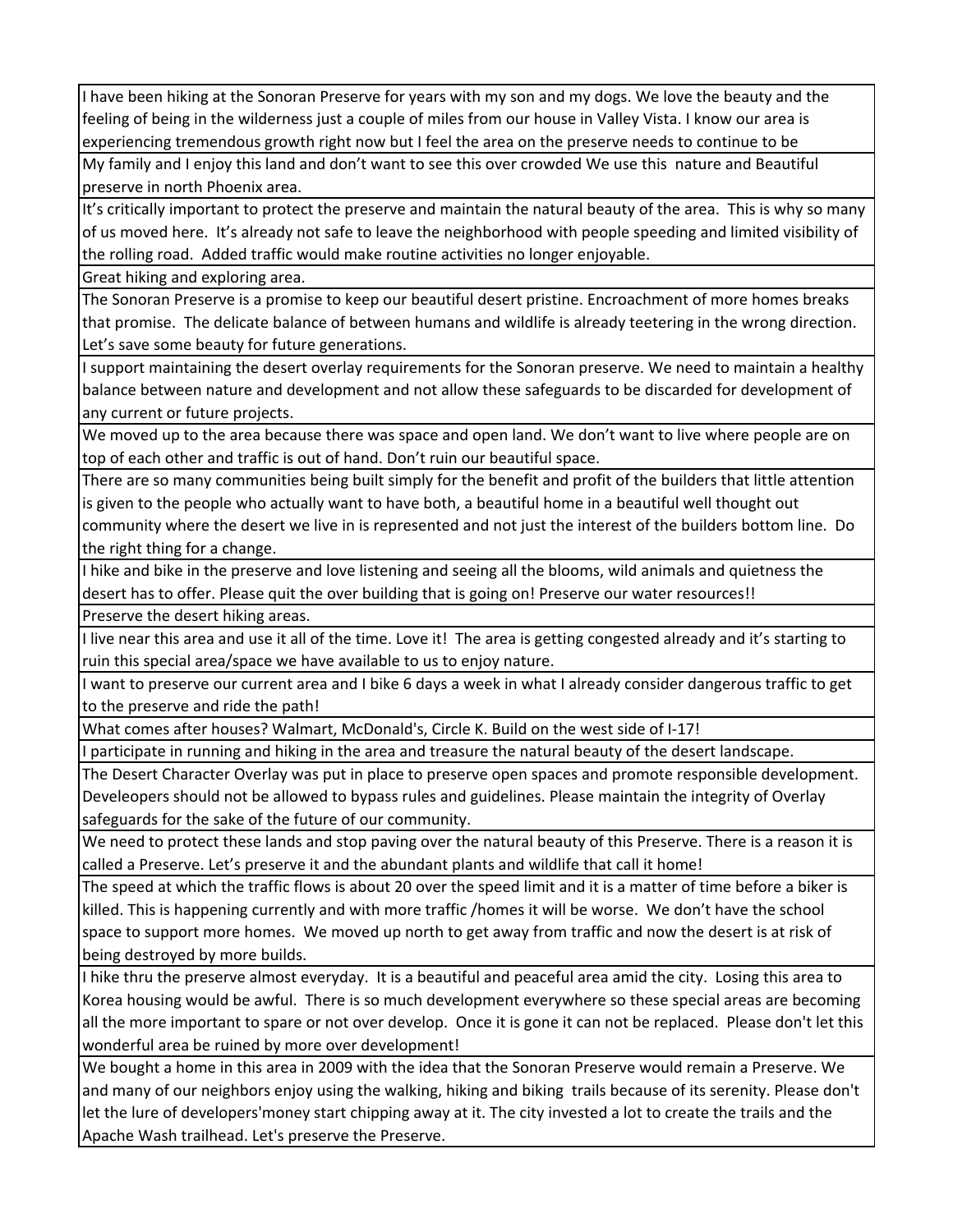We do not want this new development because we love the natural desert we chose to live near. In addition, we do need the excessive amount of traffic that such a development would cause.

I live in the area. I don't want to see any further development in the Sonoran desert preserve area. I ride my bike through there and drive through there frequently. I have already noticed how dangerous it is for bicyclist and that road is becoming extremely congested. Adding a new development will only make matters worse.

I'd be like to see less traffic and houses. This a beautiful area, and treasure our Sonoran preserve.

There is no landscape in the United States like our beautiful Arizona deserts. It is critical that they be protected as well as the wildlife in them!

Want beauty while biking

Myself and so many of my neighbors and friends hike this area on a regular basis! There is a nest that an owl comes back to every year! There are beautiful fees of the amazing area in which so many of us call home! Please don't destroy an area we love and cherish

One of the main reasons we bought our house here in 2018 was because of it's location in relation to the Preserve. Already traffic has become a nightmare with the recent developments and removing the Preserve will only exacerbate an already horrible problem. Also, to quote the great Joanie Mitchell, "you don't know what you've got til it's gone." Losing the Preserve would cause irreparable damage to the environment and the

The Sonoran Preserve along Sonoran Desert Drive allows us close appreciation of the scenic desert and its thriving ecosystem. Other parts of the valley are better equipped for growth and infill. We need to embrace density where the city is more prepared to support it. This patchwork sprawl into the outer reaches of the desert chops up the expanse of habitat unnecessarily. If it continues, we can only look forward to small patches of desert brush between homes as opposed to miles of our unique desert that we can all enjoy.

Preserve the natural beauty of the AZ desert.

It's a beautiful, natural preserve. It's a generous drive and the hiking and biking trails amid the serene desert are therapeutic.

The Desert Character Overlay District should be adhered to.

I want to keep the area accessable for recreation.

It is a beautiful drive and I am sad to see they have done any development along this stretch of road. I thought this was a preserve but it doesn't seem like it lately with all of the signs I have seen go up lately.

After retirement, I moved here from the city specifically to enjoy the Sonora Preserve. To lose the beauty of The Preserve would be nothing short Of a crime.

I live around the corner in Sonoran Foothills community and one of the reasons we moved here was to be able to bike on Dove Valley and Sonoran Desert, as we train for Triathlons year round. Every car you add to these roads makes this more dangerous for us. I have almost been hit twice by cars coming out of Sonoran Gate community. The proposed development of over 1400 homes will destroy this very special area.

As a resident living at Fireside, I have seen javelinas (up to a dozen at a time) and other wild animals come up to our home looking for food and emptying garbage at night. By tearing down more natural and wild habitat for additional homes will only increase the existing problems for the animals in the dessert when more of their natural habitat is torn down. Stop tearing in to the natural surrounding preserve.

The beauty of the Sonoran Preserve will be replaced with urban area???? During the hike or bike ride are we supposed to admire the houses???

This area was set aside to preserve nature and all her beauty. yes the land is very valuable but so is central park in New York. Preserve means exactly that PRESERVE

I live in Sonoran Gate. I hike Apache Trail.

For the animals. We can't continue to build on their land. They are constantly being pushed out. This earth cannot sustain all the building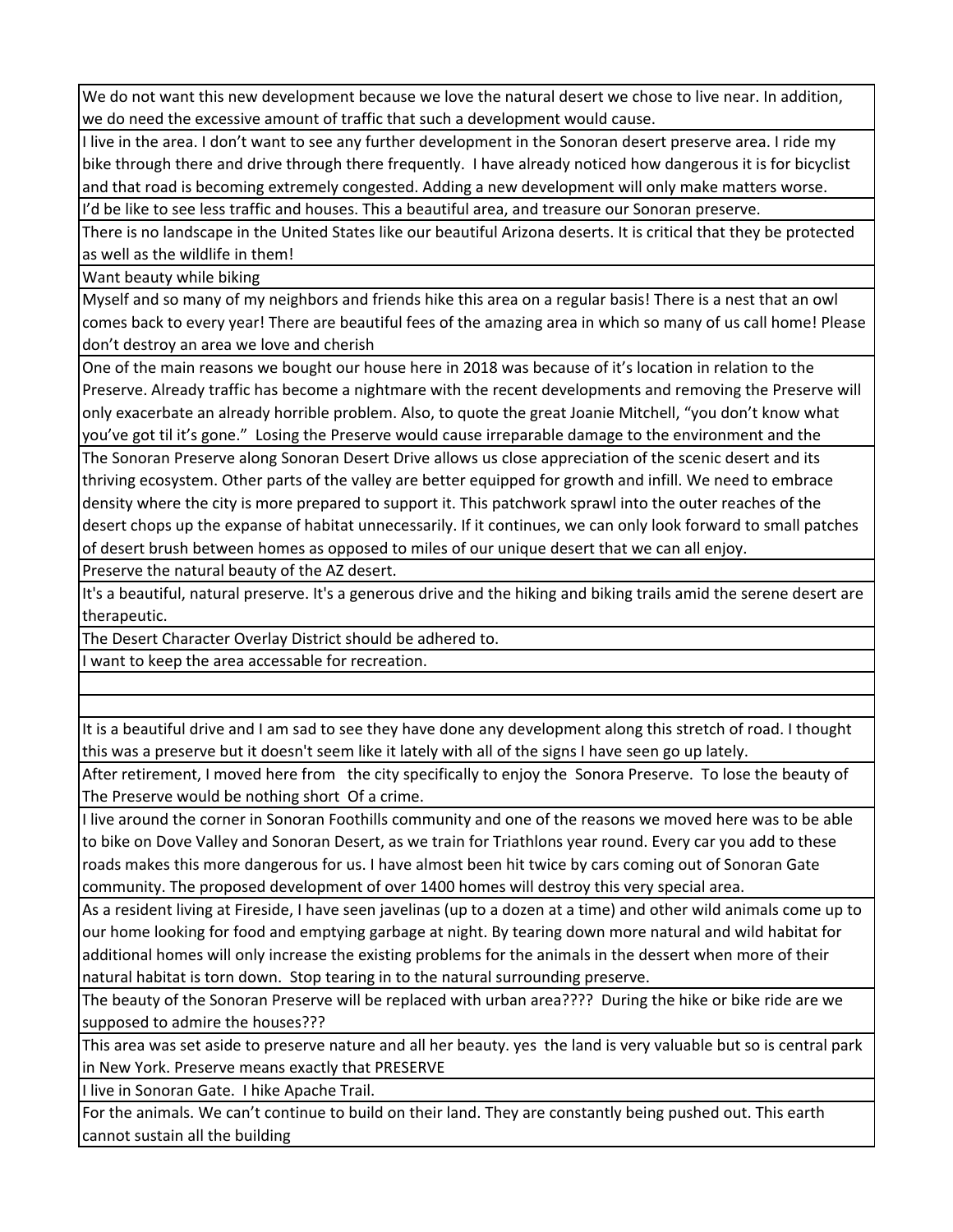There is no need for additional housing in our area specifically so near a protected preserve. There is not enough water so support the additional homes and businesses that come with a development such as this. Jennifer Walter

The Desert Charter Overlay District is in place to protect the Preserve. We are simply asking to maintain adherence to it. Other than profit, there is no valid reason to break the Charter. If housing shortage is an argument, then investors should absolutely look to revitalize and invest in existing residential spaces.

We moved to this area to enjoy the beautiful desert landscape that it offers unlike many other Phoenix areas. To destroy this beauty that offers hiking, biking, and general nature opportunities so close to home would be devastating for my family, not to mention the traffic that it would bring. Our neighborhood is already being robbed of its quiet and peace from the houses already built on this road and it's use as a through street. People speed through at 50+ miles per hour to the point that it is difficult for me to turn left out of my gate. I can't imagine the impact on this traffic should more homes be allowed through the preserve. Let's keep this beauty to enjoy. Things like this are disappearing from the Phoenix area. We must save this.

This preserve is important for the community and wildlife!

There are plenty of areas to do future developments we shouldn't marginalize the beauty of the Sonoran Sonora Desert Drive is a highlight of living in the area, and provides a safe place to walk and bike near the preserve. For those of us who live along the road, this is a matter of peace and safety, but for our wildlife, this is a matter of survival. Allowing the Verdin development company to increase the number of planned housing units would increase noise and traffic, endangering cyclists in the bicycle lane and make it unnecessarily dangerous for the wildlife of the Sonoran Desert Preserve to cross the road.

My concern is for public safety first and foremost. In addition to the widening of the Sonoran roadway and the disregard for the serenity of the desert. Finally I feel the City is growing too fast with little regard for Public Safety and infrastructure growth.

I frequently recreate in the area ‐ it is frequented by a lot of people. Both on the road with limited traffic and on the trails. It would be detrimental to the foundation of the Phoenix Preserves to take away land dedicated to open space and letting developers tear it apart. Developers can get land further out on the outskirts of town to develop ‐ not areas already dedicated as open space for all to recreate now and future generations.

We live in the Sonoran Gate community. I'm also a cyclist. We moved here to escape congestion and enjoy the outdoors. All of that is threatened with this current building frenzy. Why would we abandon the express purpose of these Preserves, so carefully planned and uniquely executed?! And where are we finding a sustainable water supply for this unbridled development? This is madness.

I live in the vicinity of the preserve. I moved here to be close to nature and removed from the hustle of town. I have enjoyed having wild animals pass through my backyard, but since all of the building along Sonoran Desert Drive/Dove Valley began, wildlife sightings near my home have decreased dramatically. We are edging the native species out of their rightful territory. Please do not butcher the desert any further.

We need to preserve the open spaces that attract so many to the area for recreation. There is a lot of building of high occupancy units and housing underway. Schools are already at capacity, new services are being built on Jomax to ease the influx, road infrastructure needs to be in consideration to.

It is very important to retain our natural desert and the Sonoran Preserve.

There would be too much traffic and it will ruin the beauty of this area of the desert. There are enough developments in the area and we need to keep these areas open.

There are many other places to develop. None of those areas are as "Arizona Natural" as the Sonoran Desert area. Preserve this area for people to enjoy not trash with developments.

There is enough congestion and traffic as it is. Not to mention, our beautiful desert is continually being built in.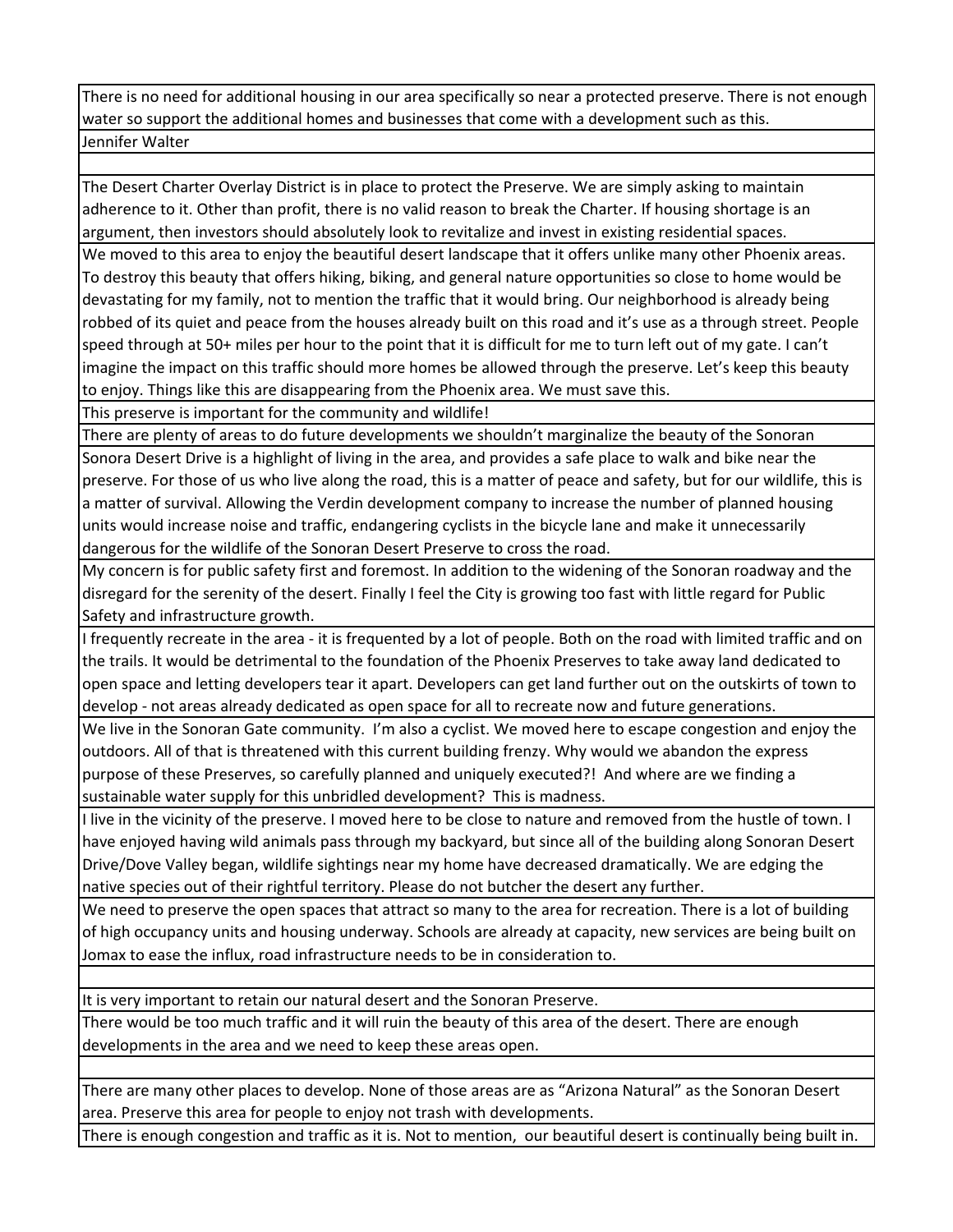This beautiful desert area needs to maintain its character and uniqueness. It's the reason why many people live in the area. Stop!!

The main reason we bought our home in this location was because of how beautiful the desert is and very peaceful. Almost feels like we're out of town in our very own neighborhood. Also, there is already an infrastructure challenge with the lack of grocery stores, restaurants, gas stations etc. Adding 1200 more homes would have a major impact on everything around us and create serious traffic issues to go anywhere, even on

We are in a huge water shortage all over the country and building in our preserves just takes more resources that we all need to survive!

Standards are acceptable as they are set. I have many safety concerns through that Corridor. This is purely profit over planned and locals paying the price.

Deserts are fragile environments/ecosystems and overcrowded land use will create problems that will take generations to correct. Native species need to have their environment protected.

Councilman Waring, please continue to protect the Sonoran Preserve.

So many animals will get displaced from there natural habitats.

There are limited resources that we can all share and enjoy. The Desert Character Overlay District was established to allow for growth but also to protect our wonderful desert. We are responsible for the stewardship of this desert for future generations.

We moved here 3 years ago. We knew we wanted this home when we were driving around the home and drove down sonoran desert drive. We loved that the desert was so close to us, that we were going to live to close to a preserve that our kids could learn about the Arizona and the desert right out their back door.

I live right next to it and want to see it preserved.

Traffic is already too heavy and congested. Our streets are becoming dangerous.

We need to start limiting the amount of residential builds in the Sonoran Preserve area before this majestic natural place is no more. Preserve the habitat and recreational area this land offers local residents and tourists. The area is already congested and poses safety concerns for bicyclists, hikers and drivers due to the increased motor traffic activity. Adding more congestion would further escalate the risk and concern associated.

It's a Beautiful area for our community. Hiding companies should stay within how the area is zoned

It's going to change the complete landscape of our community. I do not want an excessive amount of traffic. I live in Sonoran Gate. Moved here to be by my sons. One lives in Sonoran Gate also (6 houses away). We

moved here for the beauty and serenity of the desert preserve. Our hope was to continue to grow our family and ensure our next generation will also have the opportunity to enjoy the beauty of this area. Hot air Balloons and bike riders every morning. It's a place of beauty, calmness and peace. Please do not destroy this gift. Thank I bought 20 years in area specifically for the landscape and to be outside the city. We have so many accidents and fatalities due the EXCESSIVE TRAFFIC. We can't handle the i flux of cars students business. Phoenix not

supporting all the builds! What makes this area so desired is the preserve!!!

Once the natural land is gone we loose the gorgeous desert that many people move here for. Pollution has gotten much worse in the past few years. More home mean more traffic and even worse pollution. The water table is getting lower and more homes mean more water usage. We don't have water for them!

No more building and take away from our desert landscape. Stop already.

I live near this area and enjoy hiking the mountain preserve. I also enjoy diving through Sonoran dessert drive to see the beautiful landscape our state has to offer without having to drive so far away. Please don't take this We have lived in Sonoran foothills for 13 years. We have always loved how quiet it is up here and love the beauty of the desert. Please do not build more homes and ruin all the great things we have up here!

To keep the nature as treasure and beautiful view

We love the beauty of the Sonoran Preserve. Please protect what is left and save the beauty of the dessert.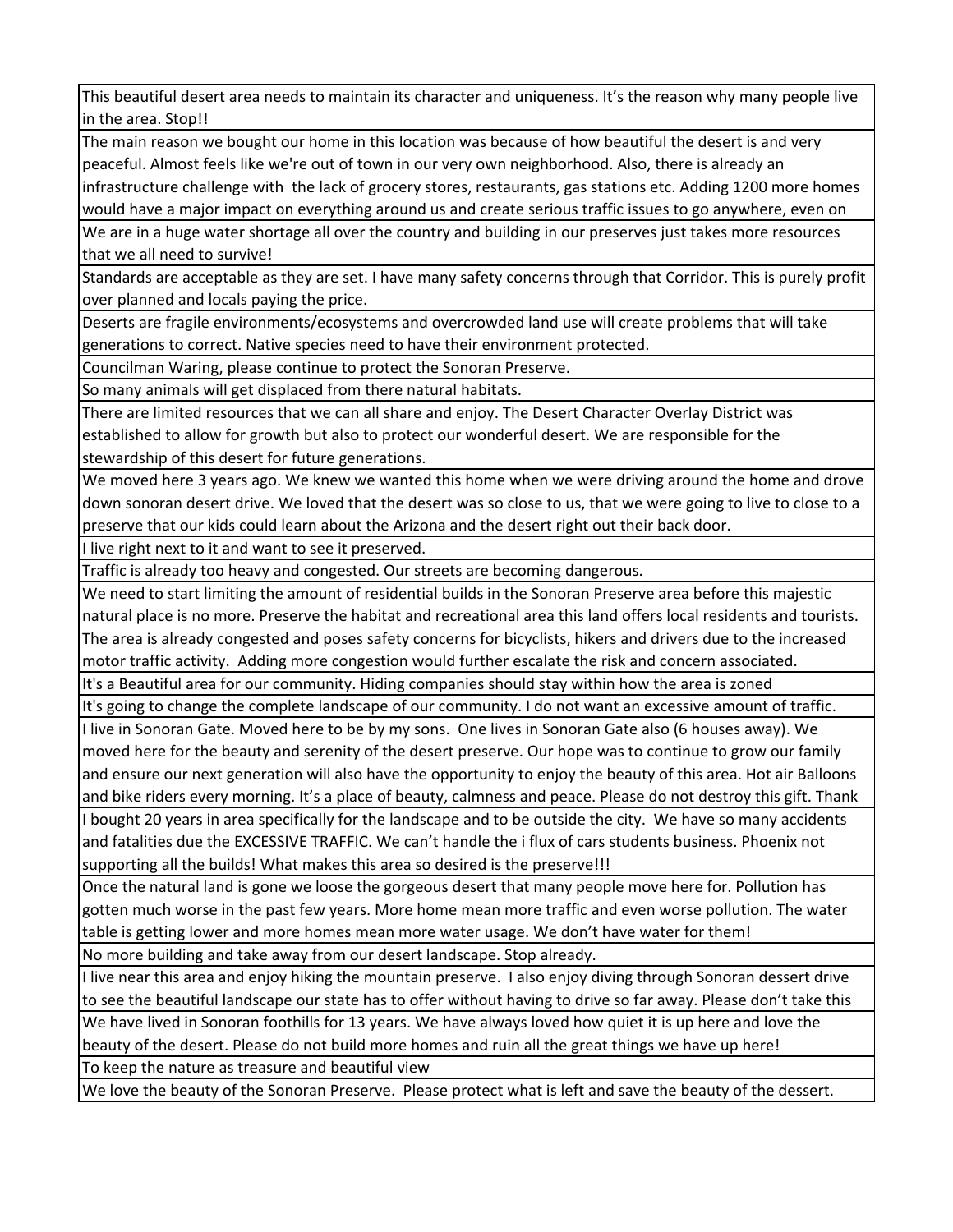While the continued expansion of homes and building into this area is inevitable and needed, the maintenance of the Desert Character Overlay is important to keep the beauty and feel of this area. The residents who live here moved here for a reason, and we appreciate the forethought that went into the Desert Character Overlay originally. Please do not abandon this. It would be one thing if the builder were building reasonably priced homes to assist with the affordable housing shortage, but they are not. This request is purely for the financial advantage of the builder and the detriment of our community.

We moved to this area because of the preserve, and while we support growth, the aspects of the preserve that can be protected, should be. It is our responsibility to growth responsively!

Desert overlay is in place to protect the area from over development. We use the preserve multiple times a week as a family and more cars and will make it ever more difficult to access the amenities from our

We selected this area to live, in part, based on the feeling of being closer to nature. The Sonoran Preserve played a big part in that feeling. The loss of any Preserve open space or the increase in traffic thru the Preserve will diminish that feeling. Please require all developers to comply with existing develop restrictions and do not "lessen" those restrictions. ‐ Thank you...

It is a spectacular preserve and should kept that way. This area can't handle the traffic now let alone of more developments are added.

Living by the beautiful Sonoran Mountain Preserve area and Sonoran Desert Drive, allows people to interact positively with nature and the environment. This is necessary for people's physical and mental well being, which we all rediscovered during the pandemic when it was one of the few things people were allowed to do. The Mountain Preserve allows people to connect with nature and enjoy the peaceful outdoor environment. The people in the area love the open spaces and serenity that the Sonoran Desert Mountan Preserve provides. They walk, bike or hike in the neighborhood everyday. If these developers are allowed to over develop this beautiful area it will be a detriment to the already established neighborhoods by increased population through clustered housing, traffic, safety, noise levels, over crowded schools, and a host of other issues. This mountain preserve is vital to the well being and safety of people who chose to live for here for a better quality of life. Please don't allow these developers to destroy the Mountain Preserve. Thank you

I live in this area, I use the hiking trails and bike paths along Sonoran drive on a weekly basis, I love looking out into the Desert everytime and taking in its natural beauty it has to offer, Roof tops would hinder this…. If the county/city ever needs additional funding they can have Police officers patrol Sonoran Desert drive and would run out of paper giving traffic tickets, its already a race track with the driving practices on this road,,,,, more congestion will make it worst and a lot more dangerous than itvis now, I quit riding my bike in the bike lane on that road, I ride on the bike path to the north of the road for that reason…

Like to go hiking there and see the natural views.

With all the apartments being built on the west end between Dove Valley & Sonoran Desert Drive, the traffic will become just like the city streets—noisy and congested. Verdin proposing additional homes will make it that much worse. In addition, we moved to this area because of the Sonoron Desert Preserve which is becoming non

We moved here to be next to open desert and away from valley traffic. Increasing to the proposed developmentm will eliminate both of these coveted features!

The Sonoran Preserve was one of the most important reasons we purchased a house in this area. To continually chip away at this wonderful area would be so detrimental to the wildlife that live there as well as the wonderful hiking trails that allow people to get out and experience nature at its finest. I am strongly against ruining anymore of the Preserve.

I want to protect the wilderness and essence of the preserve. I thought this land was protected from future housing development

Please do not increase the level of traffic on sonoran desert parkway. The additional cars will increase risk to current commuters and cyclists.

To adhere to our natural landscape and preserve the area and its wildlife.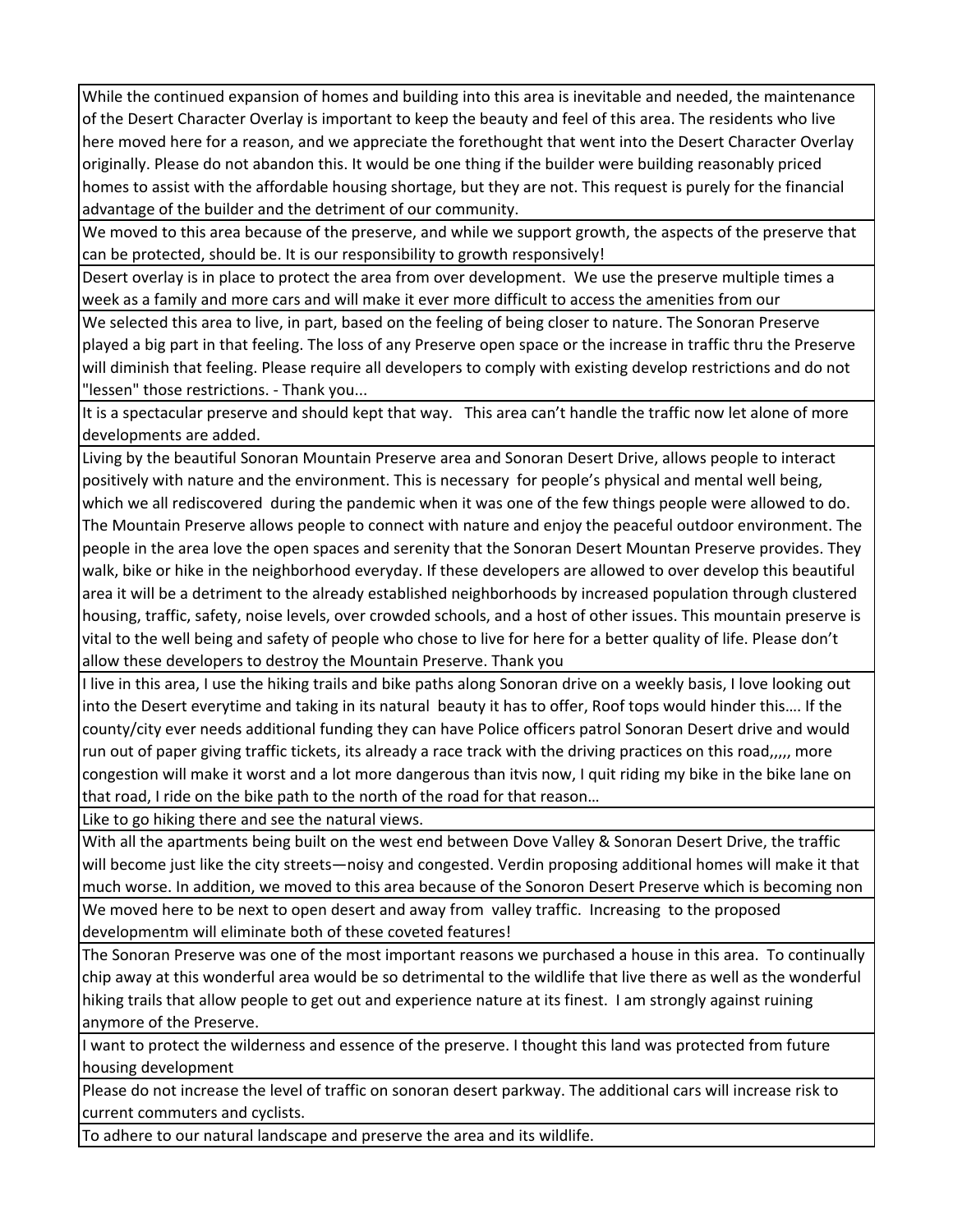Bike safety Road overly congested

One of the reasons I moved to this area was because of the Preserve and being told it would not be developed. How incredibly sad we're even needing to have this discussion. Please do the right thing and save the Sonoran Why destroy a beautiful, well loved, piece of land when we already have too many houses.

I have many reasons for you to consider preserving the Sonoran Preserve and Sonora Desert Drive. Homes and traffic directly impact the fragile desert. Urban heat, pollution, and human destruction directly destroy the desert plants. The Sonoran Preserve was set aside for the specific reason of preserving an area for people to enjoy the beauty of the desert. Adding homes along the Sonoran Preserve and Sonoran Desert Drive will increase traffic. Solutions to traffic congestion is to add and or expand lanes which will take up desert land. Lastly and more importantly, Arizona is in a major drought. More homes means less water. There are plenty of homes and apartments being built in Phoenix without taking from the Sonoran Preserve and Sonora Desert

Two reasons: to preserve the beauty of the preserve and the hone of the animals living there. Second, is the traffic. We are already experiencing new heavy traffic with our growth up here and adding this will increase it greatly. I moved up this way because of the lifestyle it afforded without so much traffic. Along with the traffic comes more accidents, which we are already experiencing, more congestion, etc.

This is a designated Desert Sonoran Preserve. The established trails are used by thousands and the preserve hosts habitat for Arizona wildlife including javelina, bobcat, coyote, raccoon, ground squirrel and many more. There are a variety of bird and reptile species Gila Monster, great horned owl, roadrunner, gambles quail, Inca dove, Cardinals, spotted whip tail and chuckwalla lizards to mention a few. This area of Phoenix cannot be expanded into a legislated preserve. Too many apartments in the area has already increased crime, drugs and traffic congestion. Any additional housing and apartment development requests in the north Phoenix area must be denied. Respectfully, Bill Shackelford. Voting Resident

Concerned about excessive housing & associated traffic density causing problems & congestion. Please do not override Desert character Overlay District guidelines

I have lived in this area for over 16 years and am a native Arizonan. The City has done a wonderful job on Sonoran Desert Drive, in terms of incorporating areas to recreate and enjoy the unbelievable desert scenery within the Sonoran Preserve. I have hiked the area and marvel at the beauty. Increasing the planned housing units by multiples of two or three will significantly detract from the area's beauty and tranquility and add an unsustainable amount of traffic and introduce ecological damage to the area. There is a reason so much land was designated as a preserve all those years ago. It should stay that way.

I purchased my house on the southern boundary of Sonoran Gate with the intent of enjoying the serenity of the desert in my backyard. This expansion will teplace my view with a 6 lane high traffic road. The Scenic Dove Valley road will also become increasingly busy affecting outdoor activities such as biking.

Please preserve the beautiful desert.

We moved from the city specifically to enjoy the natural preserve and wildlife of this area. Also, we were assured no building would take place along the Sonoran Preserve corridor. Our family loves to bike ride in the peaceful desert preserve and request that it remains a preserve for our wildlife and for all to enjoy in it's natural

To preserve the natural desert. Traffic is already excessive. This area is amazing for bike rides, hiking & exercise. Let's keep it that way.

Arizona is destroying so much of the natural land that people moved here for. I don't want more traffic. It's awful as it is. Water is at emergency levels and more homes will only tax the water levels more.

Ruin of preserve / increased traffic volume

We live in the area, have hiked these trails, our two boys attended nearby CCUSD Horseshoe Trails elementary school, and I'd say that in general we have a strong desire to act as good stewards of this land and therefore have a vested interest in maintaining the beauty of the Sonoran desert preserve and our balance with nature.

We need to preserve our natural habitat.Increased construction around the area already put too much load on traffic and school system.We have no new building of schools and we are worried where all these will get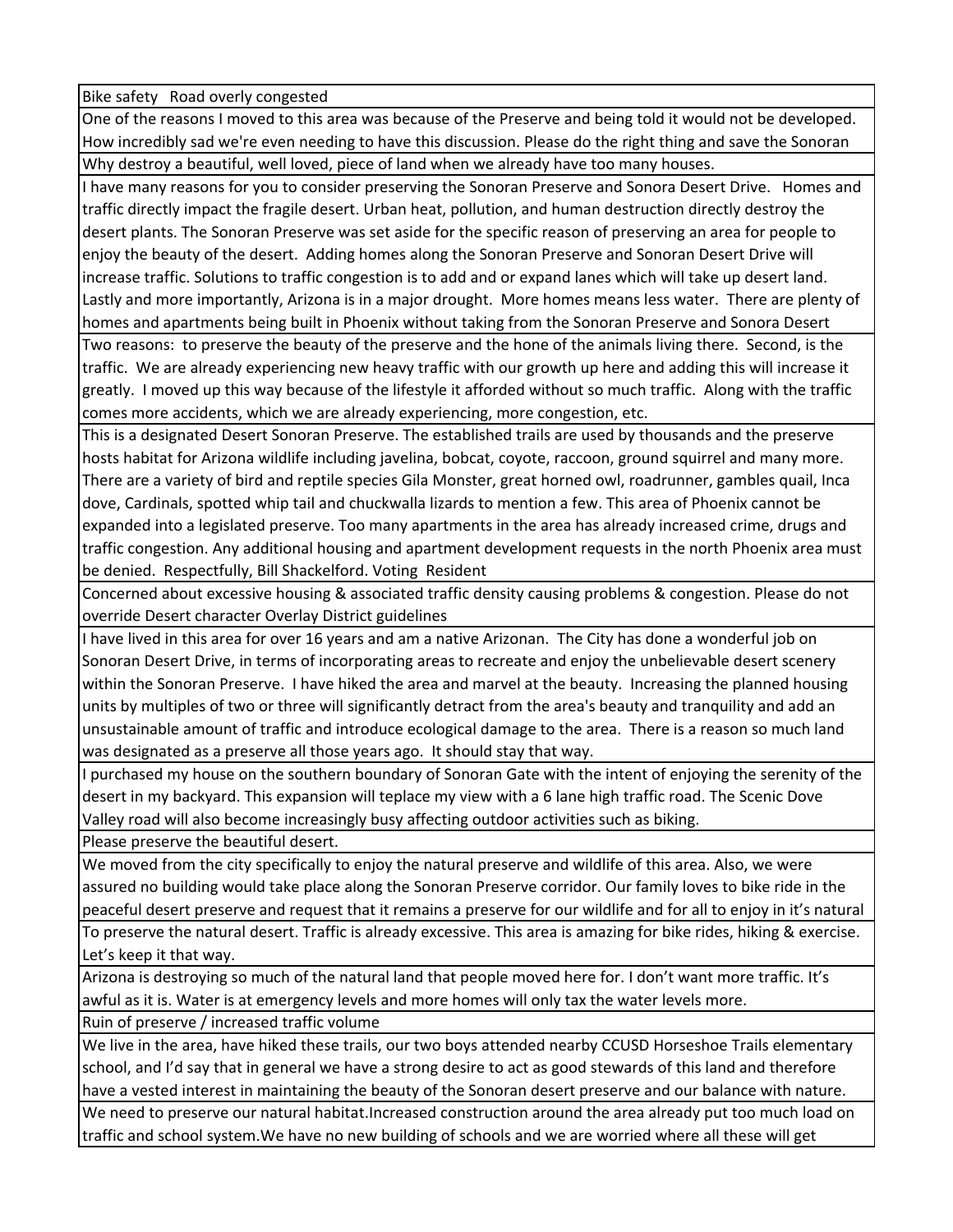The beauty and sanctity of Sonoran preserve and the surrounding area is vital to our wildlife and maintaining there habitats is crucial to these animals that are being continually uprooted by builders and developers greed. Traffic is already increasing on Sonoran dessert drive and frankly adding more homes will make it more dangerous for people trying to enjoy the beauty nature is already providing us. We cannot keep destroying Arizona's natural beauty just to pad the pockets of a few and bring in more people to an already overpopulated area, where policing these areas is challenging already for our stretched to the limit police force. Stop building and start enjoying the beauty that our Sonoran preserve is providing us.

Too much growth and congestion. Lack of conservation to desert land and outdoor activities.

Overdeveloping is irresponsible when there's no plan for increased traffic and water supply!

Keep our desert traffic and congestion to a minimum; we still enjoy a lot of wildlife.

We need less development and more room to safely enjoy nature with trails and outdoor activities. Dove Valley Rd is already a speed zone and super trafficked, more development is a detriment to our beautiful Sonoran Preserve. Please reject this proposal.

The scenery is beautiful along Sonoran Desert Drive and to see sections of it being developed for housing projects will take away from the beauty that we have all come to love about this area.

The extra traffic flow will affect all the wild life amongst many other reasons.

The Sonoran Desert Preserve is so beautiful and serves MANY purposes. That's why we moved here, and we don't want to lose it ! We MUST keep development at a reasonable amount.

We moved up here to be away from the crowds and we love the desert landscape And the air quality is better for our son who has asthma

This project has the ability to set precedence for any other development. The fact the developer is asking to refine for more houses and remove the desert overlay is a slippery slope to having high density homes stacked on what is one of the mist beautiful areas of desert. It is too dense, goes against city plans meant to protect the desert character of north Phoenix and will bring an influx of traffic to the area. Please look at giving up some land somewhere else that is not across from a beautiful nature preserve.

My family and I are avid cyclists, and for the past five years we have seen an increase of cars and speed. I myself had a couple of car and motorcycle incidents due to the amount of traffic and their speed. I'm worried that with the increase of housing it's only going to make our rides more dangerous, as drivers don't respect speed limits. Please keep the overlay as it was intended. Don't put money over our safety. Thank you

I want it to remain natural. Don't want more noise, development coming to the area.

We do not want the sonoran preserve to be destroyed just to build some additional homes. The traffic is already a major problem and there is not enough infrastructure and businesses around here to support all these homes. To much growth for what this area was set up to be.

I moved to this area because I love the open spaces.

I am for protecting as much land as possible and conserving water.

It's a beautiful area to walk or hike or bike and it's the last area I know of that is close to me. Otherwise I'd have to drive over 40 minutes to find a preserve that is wild and natural

The Sonoran Preserve needs to be saved, it provides recreation like walking, hiking and biking. Also, it keeps the heat down. Adding more homes will only create more traffic. One of the reasons we moved to this area is due to this Sonoran Preserve.

The traffic currently traveling on Sonora Desert Dr is already at a dangerous amount. Not specifically due to frequency or number of users, but due primarily to their speed on the roadway. The current speed limit is 45mph, but traffic regularly travels in excess of 60mph. This in combination with the vulnerable users of the road and the addition of a significant amount of vehicles is a disaster in the making for the roadway as it is now. Traffic concerns and safety for cyclists along SDD.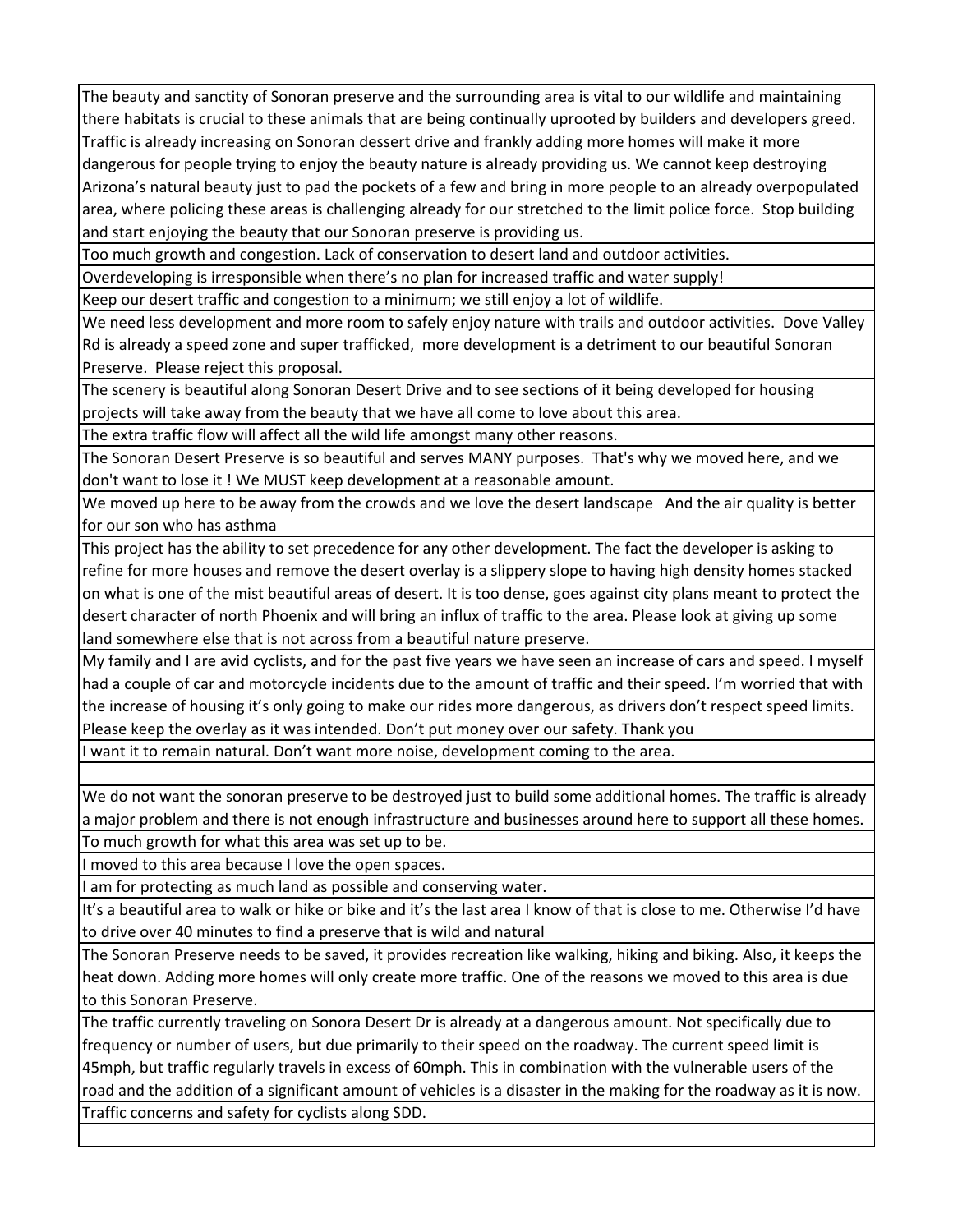I love the desert landscape, and enjoy hiking on my time off work. I see the amount of buildings that are being constructed and the traffic it is creating. Please do not destroy the little bit of desert that exists in this large city, the habitat of our beloved desert animals.

I am a third generation Phoenician and have lived in North Phoenix most of my life. I have watched the growth of the valley over the years and am not opposed to progress but it needs to be done thoughtfully and responsibly. This proposal to increase the number of homes along the Sonoran Desert drive is reckless and irresponsible. The developers of the Verdin project are not thinking about the residents of the area or the future generations that will use the preserve but are rather motivated by the lure of maximizing their profits. I am strongly opposed to discarding the charter and hope that as our representatives you will do the right thing for the citizens of this area. Seriously take into consideration what's best for not only the residents but also the wildlife and the desert itself. This decision will not only impact our quality of life but the quality of life for those that will come long after we're gone. A sea of homes and pushing more and more people into an untouched area of desert is not good for the future of our community.

We moved here from Chicago to near a more spacious beautiful desert area. We've watched the traffic increase three fold which takes away from safety and the beauty of the land. We moved her to be near the natural preserves, hike, bike and enjoy nature. In the almost 6 years we've been here we rarely see the wild life we've come to love no longer around. Traffic on North Valley is dangerous at times.

Beautiful drive and prime hiking area

The Sonoran Preserve was the deciding factor for my wife and I to move to this area. We had hoped that Preserve would stay as it is a Natural desert landscape that was protected for all to enjoy. We enjoy the numerous hiking trails, walking areas that are safe and the pavilions that we use to gather with friends . We knew that there would be issues when we seen new developments popping up and took away the Natural surroundings. This has to stop . Did I mention the wildlife that we all see and enjoy? These developments are all about one thing - greed. Please let this continue to be the Sonoran Preserve!

Wide open space without traffic & housing congestion, w/o water & schooling requirements is vital to this area of the Sonoran Preserve.

Additional development will ruin the Sonoran Reserve's pristine nature. Please preserve this vital area for our Desert's wildlife for generations to come to enjoy .

The Donoran a preserve is a peaceful area used by many people for hiking, mountain biking and horseback riding. Adding more houses will increase the number of people using the trails as well as create more traffic in I do not wish to see this beautiful desert landscape overcome with more traffic and houses.

I'm concerned about all the animals in the area. As well as if you continue to build what about the schools and the traffic. It no longer will be a peaceful environment. And the more expensive homes you build people really can't afford them but end up in bankruptcy and then they'll be empty

I ride my bike religiously on Sonoran Drive and bike safety for our cyclist should be a main concern and priority. I am very concerned about the additional traffic volume that will be a result of large Verdin community. I am a triathlete who uses Sonoran Desert Dr. daily for training and with the increased traffic I fear for my safety. In addition, we moved to this area (85085) for the beauty of the desert. Abandoning the Desert Character Overlay District will eliminate the protections that were placed to ensure conservation of the ecosystems in the area while still allowing for some development. The large number of homes the Verdin development company proposes to squeeze into this area will detract from the wilderness and beauty of the Preserve. Yet, another area of concern would be the overcrowding of schools in the Deer Valley School district.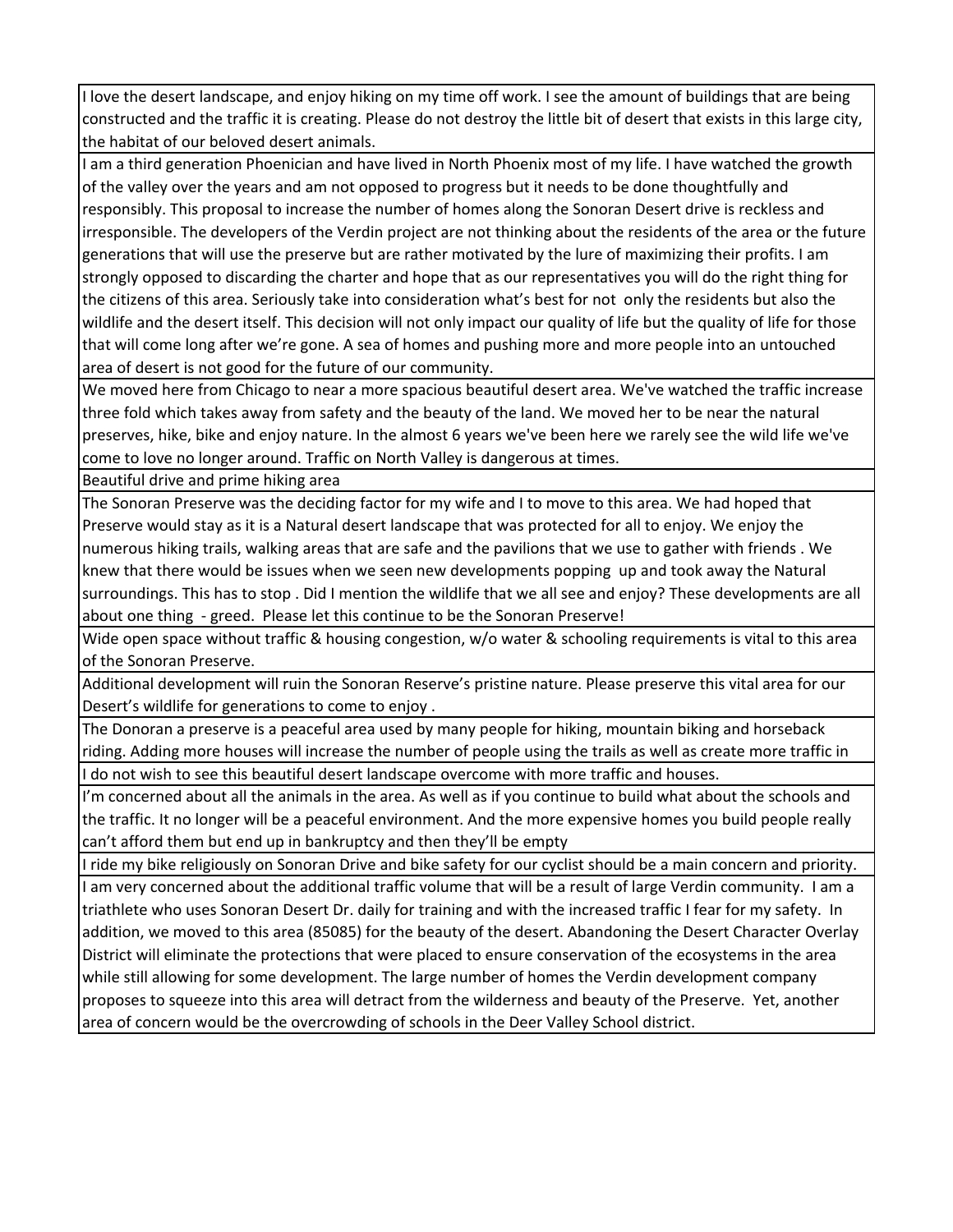The desert in the Sonoran Desert Preserve is already quite overused by hikers, bikers and equestrian riders. By increasing the population adjacent to this preserve, not only will it lose its true wilderness experience, but it will have increased urban pressures placed upon it, threatening its very existence. Additionally, as I live just meters from Dove Valley Trail and witness the already heavy traffic along this corridor that connects to Sonoran Desert Drive, any increased volumes in traffic would effectively make it very difficult to exit my community onto Dove Valley Road where no traffic lights exist.

Area should remain as it is. Area is also over populated with new homes and congestion with traffic.

Sonoran Desert Drive & surrounding preserve area can not accommodate traffic volume due to proposed Verdin development.

Ignoring the desert character overlay district would be a HUGE mistake. Overdevelopment will ruin the desert and will change the habitat in and around that area and big developers don't care about that so it's our job to care for them.

Traffic is already becoming very busy along Sonoran Desert Drive. Many large trucks are using this now too. We were told this area was supposed to preserve the Sonoran Desert. Many people use the bike paths and hiking paths. I feel it would become more dangerous to use these paths with the increase of doubling or tripling traffic with the increased number of homes they are asking for. Keep the same number of homes it was originally I am a city of Phoenix park steward for the far north valley preserves including Apache Wash and Dixie Mountain. I patrol these trails for hiker safety several times of month. The beauty and open desert landscape of the Sonoran area is a prime reason why people move to this area or visit it to hike or bike. Please do not add higher density housing and destroy the open land we currently enjoy.

The growth in this area is already at an all time high. This small area of desert PRESERVE is why many of us moved to the area. The PRESERVE is used by hikers and bikers as a beautiful getaway that is in our backyard. Every other inch has already been developed by apartment complexes. Enough!! Leave our PRESERVE alone!! I do not want the desert destroyed any more than it already has been, it needs to be preserved. I hike daily along the trails from Apache Wash to Paloma Pkwy, the scenic views are being compromised by building, the noise of the traffic is ruining the peace of the outside and nearing running me off the road as I try to cross to the trails. It's insane the number of cars already and Copperleaf development isn't even populated yet. No more homes to destroy the serenity and beauty of this area.

I prefer an environment that is a balance between housing and open land

This drive is very vital for bikers and the natural trails and parks the residents across the city come to enjoy. The new development across the dedicated Sonoran landscape is going to spoil everything and increase the safety concerns on the biking corridor. This corridor is used by Olympic gold medal winners , Tour de France

Maintain the natural open space in this areas Traffic congestion issues

The Desert Character is an important part of Phoenix that needs to be kept preserved and available for all Phoenicians and other AZ residents to enjoy the natural scene this Sonoran Desert can provide outside of the busy metropolis of the Phoenix metroplex and other surrounding cities.

Need to preserve as much of our beautiful mountains as possible

Wildlife protection and natural beauty

Our desert is part of our lifestyle's. Many of us hike and enjoy our desert landscape. The area is not built for even 400+ homes, with an average of 2 vehicles per home. Our local school system doesn't support the vast amount of new developments going up currently. It's will also decrease night visibility of the sky in the evening for those who use telescopes. It will also increase area emissions, pollution visibility, and area temperature.

People need places to live but so do animals. The Southwest has beautiful deserts and what makes this place

moved up in this area to get away from the city, crowds and traffic, enjoy the outdoors to hike and cycle. We need to keep as much of the natural habitat in this area as possible for the enjoyment of all residents and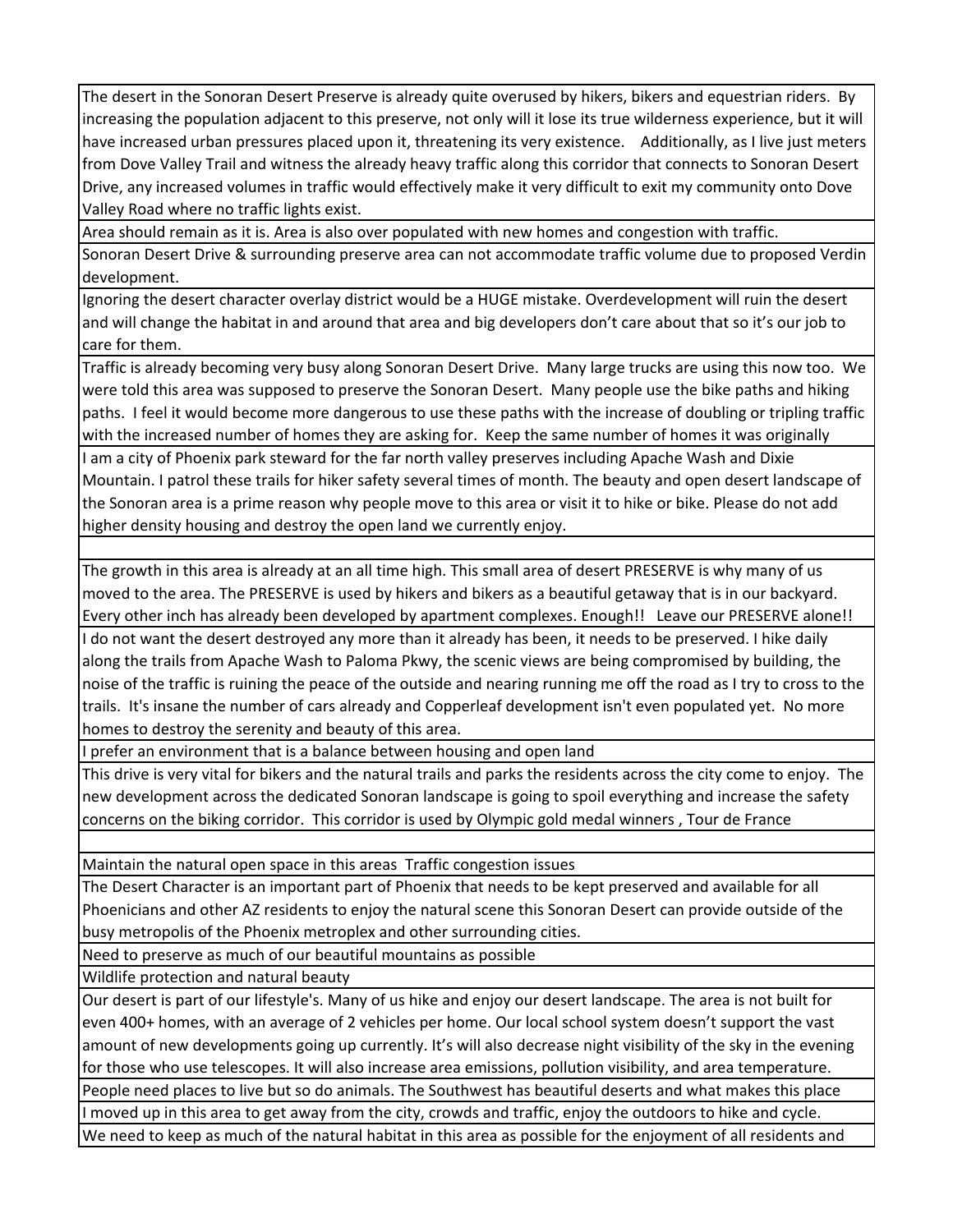Too much traffic already

My family and I love hiking in the Sonoran Preserve. It's how we spend our weekends. We would hate to lose anymore of the land, the atmosphere, the animals. Please save the land. Thank you

Our family enjoys the scenic drive down Sonoran Desert Drive. I'm saddened to hear they already have plans to develop some of that land. The dessert landscape and easy access to trails from Fireside are unique to living in Norterra and I would hate to see that change. It's already becoming over crowded up here and traffic is effected. Please consider preserving our beautiful desert landscape.

Want to keep area lower traffic

GREED at its finest asking to ignore the Desert Character Overlay District... PLEASE DO NOT ALLOW THIS!!!! Seriously...one more development along the route is no good. Too much traffic now for those who frequent the area.

I have lived here for 10 years and watched the beauty of the desert being destroyed with development. The plants, animals and the majestic beauty of the desert is ruined by the continued development until there is no desert left. It is very sad.

I absolutely love the beauty of the desert and the opportunity we have to get out in the preserve to hike, run and bike. I am an avid trail runner and hiker and would be devastated if we lose that ability just to make way for more houses.

The Preserve is meant to be just that——preserved. Excess traffic, construction and increased carbon footprint will endanger the flora and fauna of our beautiful desert. Please protect it!

1. Concerned about wildlife being displaced and natural habitats being significantly reduced 2. High occupancy buildings coupled with houses will bring more traffic and pollution and impact the infrastructure 3. Impact on city resources such as water especially scary as water levels are so low 4 impact to education facilities ‐ schools are over crowded

We love biking on the path along the reserve with our 2 girls, crossing Sonoran Desert is already a bit nerve wracking with current traffic, I can't imagine how much this would increase given the added homes. This is such a beautiful stretch of road and adding these homes would greatly impact the noise, traffic and beauty of this area. Not to mention the surrounding grocery stores, roadways and restaurants are already stretched so thin because the number of homes has increased greatly without the other resources to support it!

The area should be preserved for enjoying the natural surroundings.

Please save the desert preserve, this is very important! Thank you

Need Preserve, otherwise we will lose out on the beautiful scenery and have way to much congestion.

I love this natural area. It is very important that the building be kept down as we are losing our natural areas to concrete and overdevelopment. AZ does not have enough water for all of these homes/buildings. Traffic is horrendous already. Please don't do this.

It changes the whole landscape of our community. Every available space is being built and we are losing the beauty of our area.

We need to keep as much nature untouched and beautiful.

The Sonoran preserve is just that, "A preserve". It was specifically zoned to prevent this kind of development, or any development for that matter. We use this area almost on a daily basis for hiking, biking and driving on the parkway. If these projects are developed and built I will seriously consider leaving this area and moving to a quieter place. These builders should look for other areas not designated as preserves to build their housing.

Preservation of our land is critical. While I accept development that has been approved, businesses need to consider the impact to the surrounding area and growth for the sake of growth is not an acceptable plan.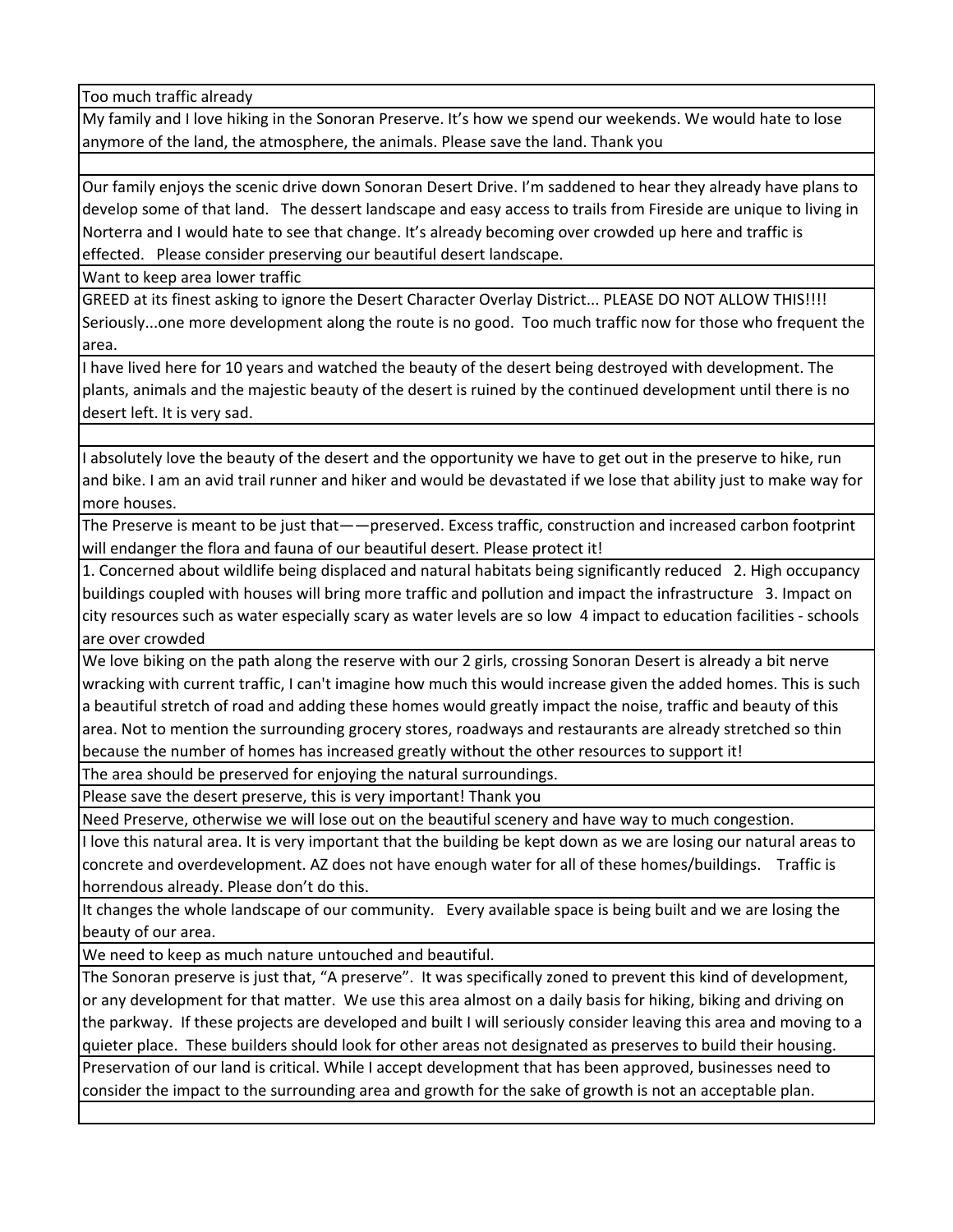Actions need to be taken to preserve the natural landscapes of Arizona. The degradation of lands is reaching a tipping point. The area does not have the infrastructure, business, school capacity nor natural resources to support this development. Corporate greed is advancing the rapid expansion of the Sonoran desert and we are on the cusp of a major water shortages in the region. Enough, have some foresight for future generations for Resource impact and cyclist safety

Keeping the integrity of the preserve intact while allowing current hiking, biking, and traffic levels to remain the Have you seen how beautiful this portion of metro‐ Phoenix is. We absolutely do not need more and more and more. We have enough people streaming into our state already, no need to encourage more.

The sonoran preserve is a beautiful place that is essential to maintaining the ecological balance for wildlife and vegetation. The developers and owners knew the rules of the overlay district when they decided to develop, and should be required to follow it. Not doing so benefits only them, and puts the damages on all other citizens.

The builder should be held to the character overlay that is in place to ensure the neighborhood fits into the desert landscape.

The Preserve was the reason we moved here 14years ago. The city should not be able to re‐zone and stick with the original plan to leave it for hiking biking etc. There is plenty of land on the west side of I-17. Way too much growth, traffic, and Desert lost to developers. with NO regard for the quiet life we enjoy In north Phoenix. Too much housing buildout, let's slow it down

We need to keep our natural surroundings for the overall health of our environment.

We only get one chance to maintain the character of our community. Once altered, there is no going back. We need more open space and already have enough homes!

As a former 12 year resident of the Desert Canyon subdivision (32nd / Beardsley) I have supported the efforts of SOS‐P since the rezoning signs went up. I find it deeply ironic and fundamentally offensive that the first ask of the developer is to set aside law and planning already in place that ensures what they only pretend to espouse (" environmental commitment to raising the bar for protecting and preserving the desert environment"). We love the beauty and tranquility of the desert.

I hike on the trails of the Sonoran Preserve many times a week, enjoying the beauty of the untouched desert. It would diminish the quality of the experience by adding more and more housing developments to the view.

The Sonoran preserve is a spot where I hike, bike and run 5‐6 times per week. I truly enjoy the beautiful natural preserve this area has. The animals I see during my adventures is also priceless. I truly hope this petition makes a change !

I live very close to the Sonoran Preserve. My family and I love living near the preserve because we get to enjoy beautiful hiking and biking trails right in our back yard. The trails are clean, well maintained and much less crowded than other trails in Phoenix, such as Camelback Mountain and Piestewa Peak. The Sonoran Preserve is the reason we moved the North Valley. And we moved here based on the growth parameters identified by the Desert Character Overlay District, which were instilled to safeguard the Preserve. Please don't alter the growth density plans, it's not good for the viability of the Preserve and it's not fair to the residents who moved to the area based on the development measures in place.

It is important to save the Preserve and Drive because developers and their need for more and more money is literally killing the desert and taking away all things that are indigenous to this perfect State I have lived in my whole life, born and raised. I have worked up in this area for 20 plus years and it has been so sad to see the loss of the desert. The Sonora Desert Drive is something so special and one of the few places left in the Valley that makes you feel like you are really in the desert without thousands of pieces of property. Please do not take away the beauty of these areas!!!

We love going to the preserve as a family, and having another major development project will only bring more traffic, noise, and wildlife displacement. We need to do better and protect our wildlife and say no to money Traffic will increase dramatically! Hiking and cycling will no longer be enjoyable and r safe.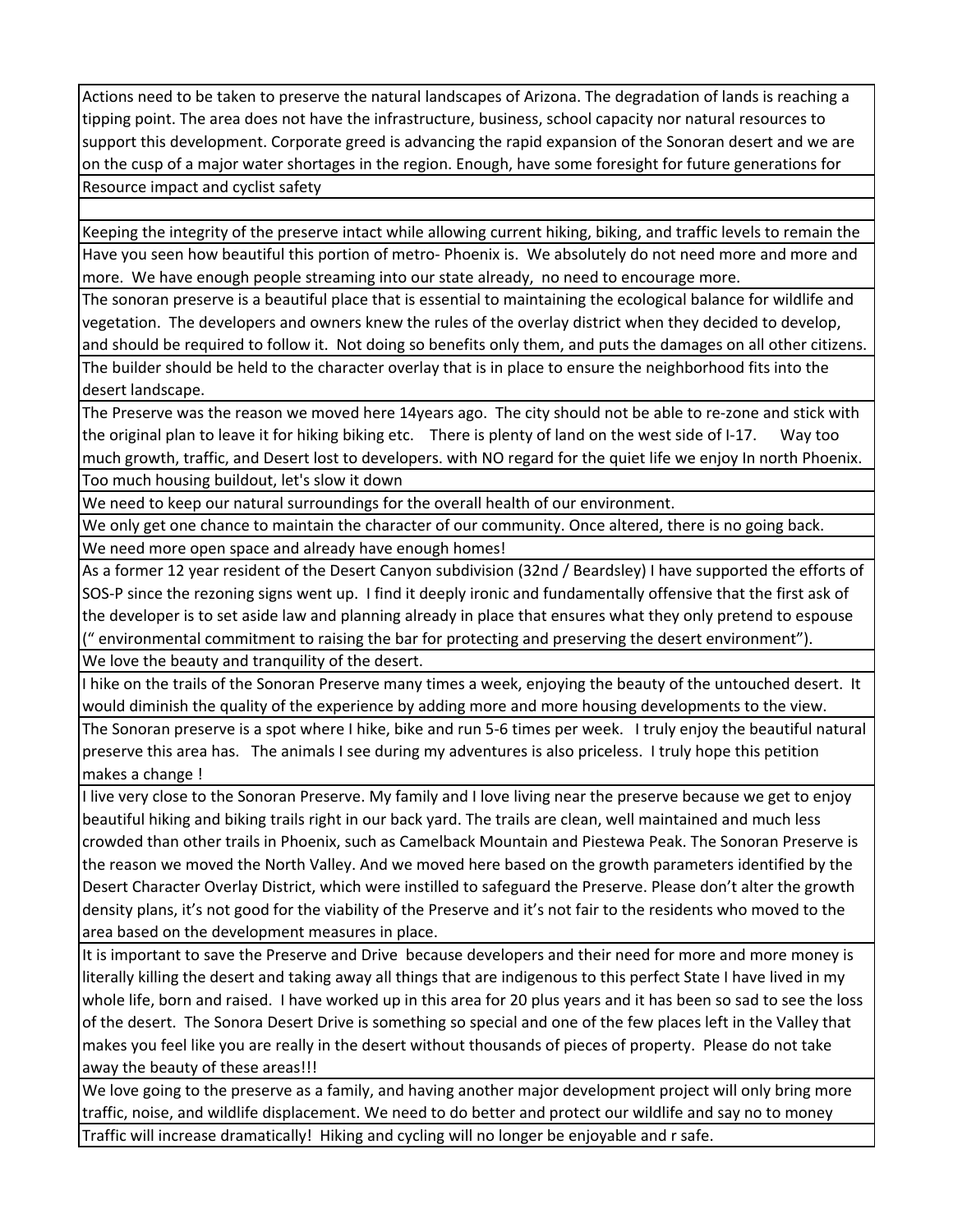My household enjoys both biking and hiking along the Sonoran Desert Drive several times a week. One of the main reasons I moved out of the Kierland area was to escape the traffic/congestion. Please don't turn my beautiful Sonoran Preserve into a traffic nightmare. Uphold the safeguards that make this preserve a treasure. Thank you, Councilman Waring.

Me and my friends use that area to ride our bicycles and hike and just enjoy the desert and it would be dangerous with it a lot more traffic out that way and it will destroy the beautiful desert environment please do This will affect the local fauna and flora and compromise what is supposed to be a protected ecossystem. Traffic is already heavy and dangerous for my wife who bikes and myself walking

It is nature at its finest. The desert is dwindling especially in this area with all of the commercial building and housing going up. The hot air balloons are even running out of space to take off from and land on. Dove Valley Road / Sonoran Desert Drive has become a speedway and dumping ground. It is a shame that people have such disregard for such a beautiful area and putting up more housing will only make it worse. Years ago we were told that no homes would be built off of that road. I know because I used to live in Carefree Crossings and attended many meetings about it. Listen to the people for a change and leave this area alone. It was built for people to enjoy it, not destroy it.

We need to preserve the beauty of the desert.

I use the preserve at least 3 times a week for fitness. Mountain biking, hiking, and trail running. Wildlife encounters are always beautiful and their habitat must be preserved. The human population density in this area is already getting to be more than what it can sustain.

We need to limit desert impact & traffic in the area as it's already getting congested.

Phoenix is growing at a very rapid rate. If something is not done now to save lands, there will be no desert areas left and all wildlife here will perish. We must preserve this unique Sonoran Preserve.

We love our desert and the fascinating wild life! Lets all work together to conserve our beautiful desert!

We need to preserve the hiking and biking trails as well as the bike lane on Desert Sonoran Drive to keep it safe for pedestrians and cyclist.

The Sonoran Preserve is a beautiful area that lends this neighborhood a great amount of character and appeal. Over-development would greatly detract from this, leaving it just another sprawl.

I urge City Council to require Taylor Morrison to comply with Desert Character Overlay safeguards. We moved to this area because of the close proximity to hiking and biking and close to nature. This is necessary for people's physical and mental well being.

We need to maintain the beauty of the valley. Areas need to be protected and respected so all can enjoy.

Quality of Life will be destroyed! Let us start with habitat destruction. Then let's discuss the water shortage. September 2021, it was reported that the Bureau of Reclamation has declared a water shortage on the Colorado River, which means that Arizona, along with Nevada and Mexico, will get less water than normal by 2022. If we continue to destroy our desert with unnecessary development for the sake of the almighty dollar then we might as well lift all restrictions. When will it end? When is enough growth enough? Maricopa County was the number one county in the nation for growth in the past year. This needs to stop! We are destroying our human habitat by allowing these developers to bully their way into these areas. Now let's discuss safety? Look at our Police Dept or lack thereof. We can't sustain this ridiculous growth. Please do what you can to help preserve our beautiful Sonoran Preserve!

Tjhis is the last strip of Sonoran Desert left in Phoenix. I'm sorrythe preserve doesn't border Dove Valley. Whats done is gone do not make it worse by 3X the number of people

I prefer to keep the Somoran Preseve "wild" for all to enjoy. Please stop taking beautiful desert away from the residents that moved here to be near it.

Primary reason we moved to this area from Houston is to avoid the glut of development and related traffic that we had in Texas. Please let us retain the environment we fell in love with back in 2010.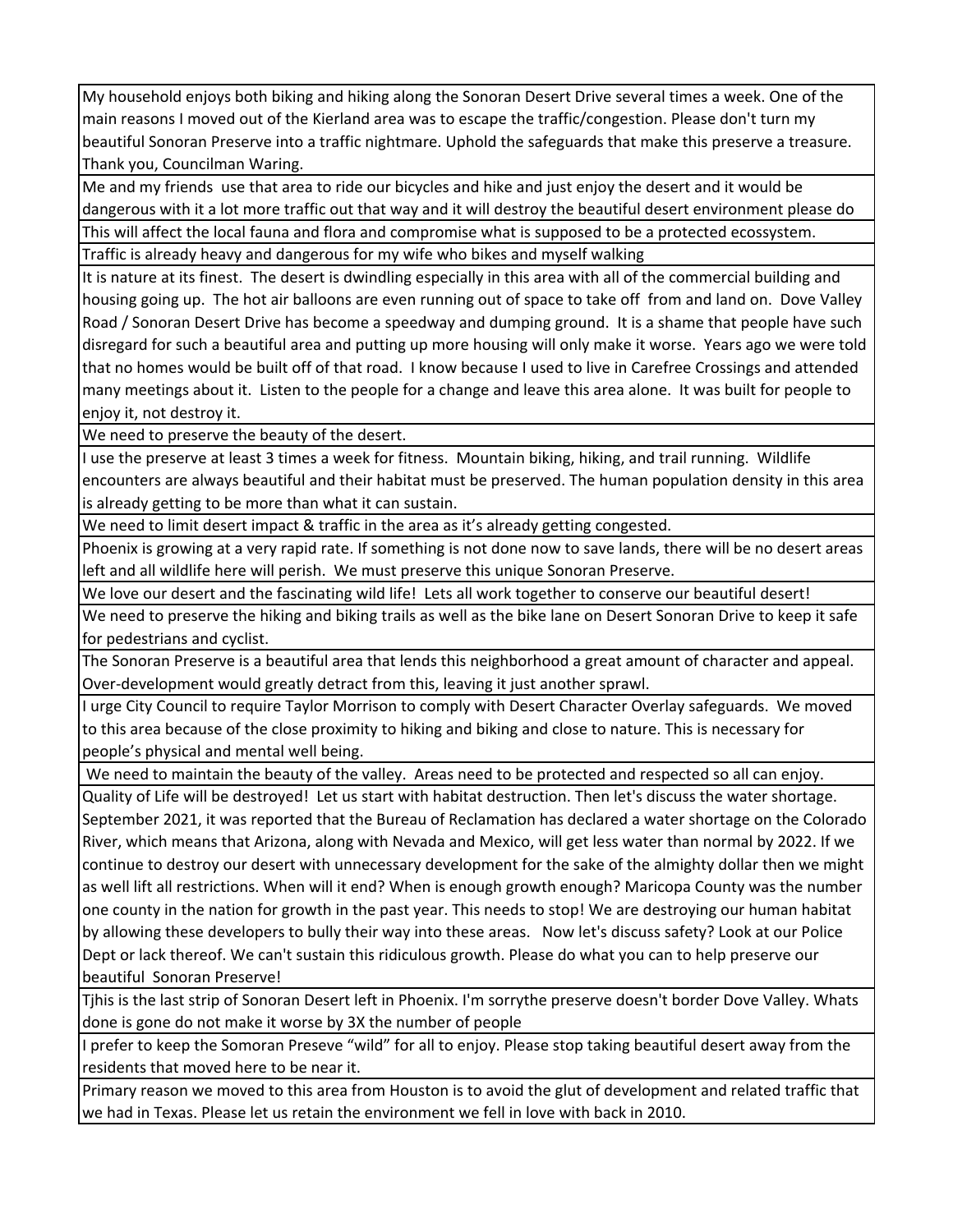Too many people and too much traffic is bad for the environment and the people living in the area, like me. Traffic will likely significantly increase staying within the growth guidelines, so ignoring the guidelines and increasing the number of dwellings in the area beyond the guidelines will make traffic and life even worse. I love to hike the trails with my dog and my family. It is often the only exercise my aging parents get.

Everywhere near Sonoran preserve and desert drive constructions are happening, it's a very beautiful hike place to enjoy quality time with family and friends, as a neighborhood resident I would like to keep it beautiful and not have homes after homes getting built there… there are hardly any community park getting built in the area.. I urge you not to ignore the Desert Character Overly District and over develop one of the few remaining preserves in city limits so a developer can make more money. Please consider your constituents way of life and safety over profits for a corporation. Thank you for your consideration.

Traffic is my main issue. As a Sonoran bike route it is becoming more and more dangerous for bikers. School traffic on main roads and through neighborhoods also has become more dangerous. Wilderness can never be recaptured once homes are built so we have a once in a lifetime duty to save land for conservation and wildlife. Thanks for listening

The Sonoran Preserve is important to me because of the beauty if the area and the animals that call it home. Sonoran Desert Drive needs to remain a less busy road so it is safe for the bicyclists that use it for exercise and the people that walk the path along the road and preserve.

We need to preserve it for the wildlife that lives in it and keep the beauty of the desert environment in tact. My friends and family and their pets walk there every day! Also it's called a PRESERVE!!! Preserve it!

We need to preserve the beauty of our natural habitats. There are already plenty of places that are zoned for building. Please do not let greed ruin our neighborhood.

Protect the Sonoran preserve

We live in the area and do not need to have more houses built, apartments, etc. The traffic is becoming unbearable, and to abolish the desert is a terrible thing for the wildlife and beauty of the desert. I enjoy hiking

We love walking, & biking sonoran desert drive. It's nice to be active in that pristine desert. Please keep the DCOD safeguards active

Ekosystem Preservation of natural wild life

I have children and grandchildren, outside the gates, it's TOTALLY UNSAFE TO RIDE BICKES, TRAFFIC IS ABSOLUTELY 19 INSANE WHATTTT IF IT WERE YOUR NEIGHBOR HOOD? Thank you

Volume of traffic will be too extreme and hiking, cycling and just walking will be negatively impacted.

Biological and cultural resources

I hike from Apache Wash frequently as well as the trails in Sonoran Preserve South and don't want to see the desert character of these areas impacted. Please hold Taylor Morrison to these rules. They were put in place for a reason. Don't allow them to disregard them.

This city is growing so fast & we need to preserve some of the beautiful desert landscape. If we keep building more houses, we will have nothing left. We don't need more houses!!

I firmly feel that natural areas have to be maintained and protected in order to maintain the beauty and balance of our communities. Doubling or tripling the traffic on the Sonora Parkway within the areas of the Preserve will most definitely create safety issues with cycling and walking for all folks wanting to enjoy the beauty of the

This place is an amazing getaway for families to go walk, cycle and hike. It's nice to go over there without all of the traffic that goes through there. It is such a beautiful scenery that should not be taken away.

Our family enjoys the wildlife and open beauty that the preserve provides very much.

There has been enough development in this area. Stop crowding out the wildlife.

Overcrowding is harmful to animals and to people. There are already too many car accidents due to the current road infrastructure doesn't support the number of people in this area. Therefore, more growth in this area will lead to higher traffic volumes and increased car accidents. Thank you for this opportunity to voice my concern.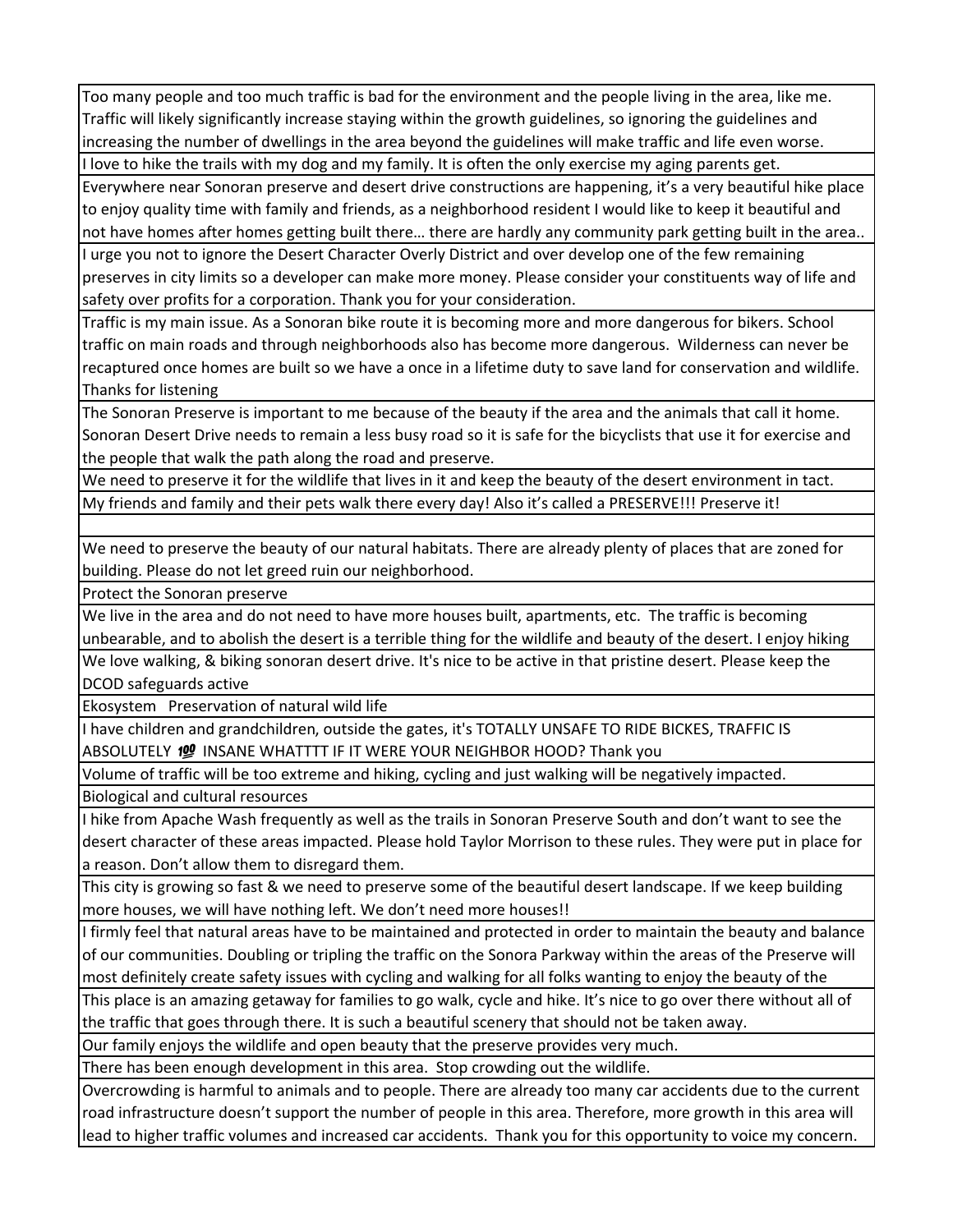We love to hike this beautiful area. Also the drive down Sonoran parkway is incredible. We must preserve this desert not only for human enjoyment but also the wildlife that call it home

This land is our closest access to nature. It is where I hike. It is where I take my children to visit the great horned owl nest. This land is theirs—not to be traded in a land swap where a few people get rich at the expense of our nature preserve.

It's imperative to preserve and protect the wildlife and their natural habitat. This area is already exploding with growth & traffic.

This area is beautiful and it would be a shame for it to be overdeveloped.

As a resident here, we need to preserve our natural habitat. You need to think about building more schools before taking over the desert preserve and destroying the ecosystem just so you can make some builders happy through these deals. If we can't preserve our "Preserve", then what is even the point?

I've lived in this area for many years and treasure the Sonoran Desert Preserve beyond measure. As an avid hiker and lover of the unique beauty, plant life and wildlife of the Sonoran Desert, I feel privileged to be able to enjoy this natural area as part of my "everyday." I'm also aware and incredibly proud of the hard work and careful thought that went into preserving this land in the first place. It was a job so very well done, and I would be incredibly disappointed and dispirited to see those efforts and safeguards dismantled in any way.

We chose to move to Sonoran Foothills to be close to the desert landscape and away from the dense population of the city. We understood that the city had protected the areas surrounding the preserve by requiring certain standards and limiting the number of homes that can be built. The requirements that were in place while the Sonoran foothills community was being built, maintain the overall integrity of the surrounding desert. There is a mix of apartment homes, patio homes and homes with lots. All were required to follow strict landscaping guidelines to match the desert. Why aren't these standards being upheld for any future development? It is evident that greed is now winning. The home builders goal is to build as many houses as will be allowed as this is most profitable for them. They are NOT concerned with the impact this will have on traffic, current residents or the desert. Also, it appears the city is trying to solve the housing shortage by putting in a disproportionate number of high density dwellings from I‐17 to Cave Creek.

There is already a staggering amount of traffic between the preserves and additional housing per acre only harms these sacred areas. We are growing at a staggering rate and sacrificing our beautiful lands and existing safe guards isn't the right approach to addressing this growth. The land and homes will sell and the only reason to increase hones per acre is to increase their profits.

Original 2006 owner who has seen this area grow and change. I'm very concerned about the population over expansion in this area. I live right off Dove Valley which has already become unsafe due to traffic volume and lack of proper traffic signals (some of which are on the way). However, I don't believe Dove Valley was ever intended to hold the kind of volume it will experience if growth is not governed. I for one wholeheartedly support the enforcement of the Desert Character Overlay District. Thank you

An agreement was made to limit the number of homes for the area, why now is it ok to go back on that. Will bring more traffic and ruin to area from overpopulation.

The Sonoran Preserve is a special and somewhat rare piece of Phoenix. It provides beautiful trails and vistas for all Phoenicians within the city limits. As the city continues to grow I believe we need to preserve these few natural spaces for all to enjoy.

When we moved from Wisconsin we specifically picked the Sonoran Desert Preserve area because it was so beautiful and peaceful. Please do not ruin it by putting up homes there. It is a protected preserve for a reason ‐‐ to keep it natural.

Way too much traffic

This area needs to be preserved as originally designed in order for the members of this community to enjoy a place to get away from all the over development.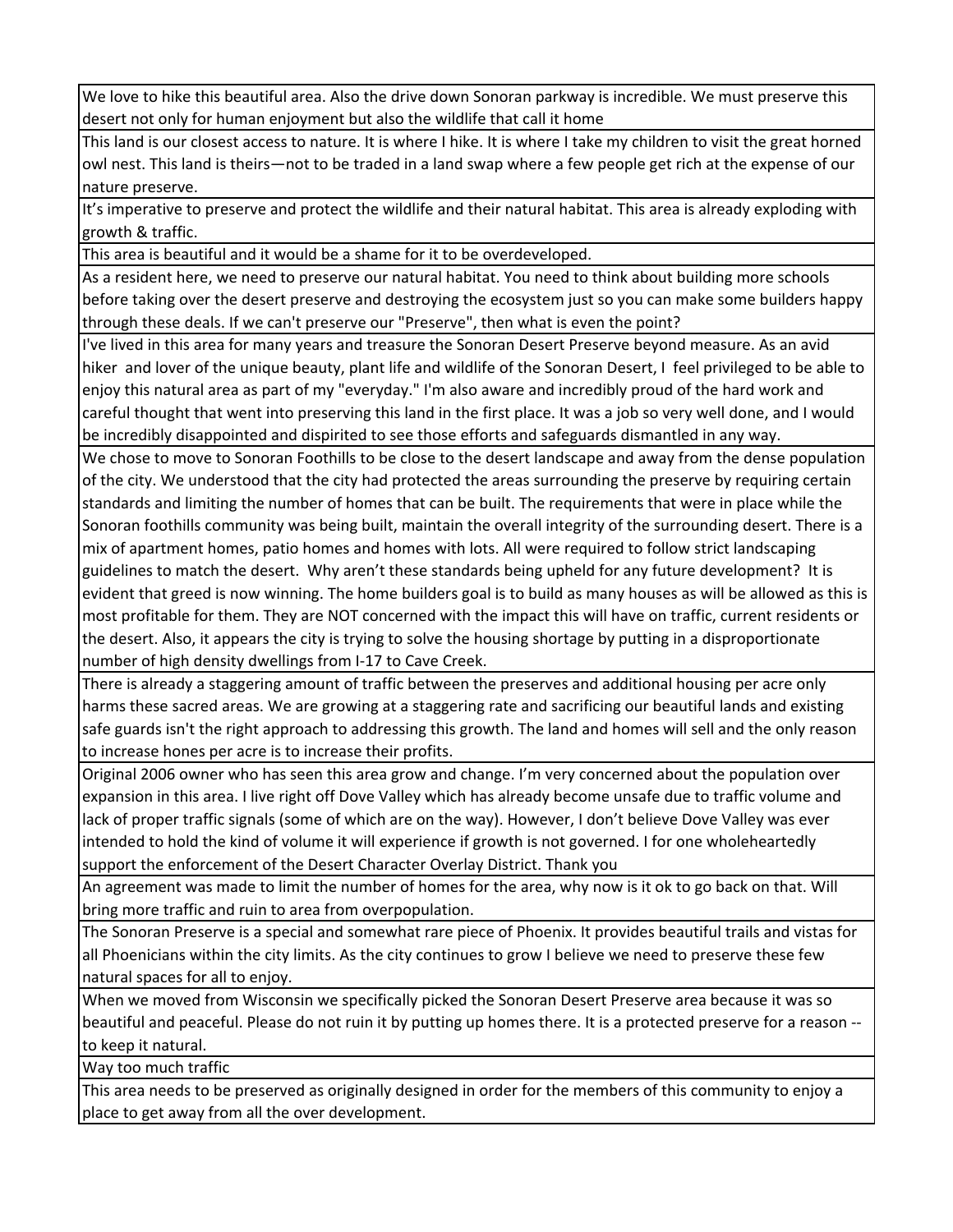Protecting preserve areas within an urban community is important and contributes to a healthy quality of life. Respectful development along the perimeter of a preserve protects the integrity of the native area. I want the desert overlay left in place as it is the legal vehicle created with intention to accomplish this. We need to be forward thinking as we approve developments especially when they border preserve areas that were acquired and built with significant personal and financial resources!

Desert preservation. Water conservation

The Sonoran Preserve and Sonora Desert Drive must under all circumstances remain intake and undisturbed Preserving open spaces is becoming more and more important as they are being lost at a alarming rate. Increasing housing density is damaging with increased traffic, pollution and water usage.

Our house backs up to the desert. We bought that house because it backs up to the desert, I want to to keep our view and our slower simple lifestyle there and not turn its into a big city feel.

To preserve the beautiful views of the desert and maintain wildlife and landscape.

it's a natural treasure that is special and needs to be protected.

The Phoenix metro area is quickly consuming our natural wildlife. The Sonoran preserve and areas around the preserve are blessings to those near them. An escape from the overgrowth of population.

Preserve natura

I am an avid mountain and road cyclist in THIS area, especially! I also hike and run in the preserve. Safe to say I am absolutely for the preservation of the Sonoran Preserve. I live in an area very near where a housing development is under way and the amount of houses being built will be over double what was originally zoned. Please let those that run the show consider the longer (negative) lasting impacts of high‐density development to what we have all found profoundly beautiful and desiring of this area; the Sonoran Desert!

I have lived in this area for 11 years and have been walking those trails for just as long. It is an amazing preserve that I treasure walking every single day. The scenery is beautiful and the wildlife thrives in the area. Losing any portion of this place would be a disgrace to this gorgeous piece of land that should be protected for the people of our area. Please reconsider this, i am beyond disappointed to hear that this is even a thought. Please save our Northern Phoenix is already getting overrun by new developments. Would be nice to keep some lands in their natural state so we can enjoy the beauty it brings

My main hiking spot, beautiful views, would think u are out in the wilderness

I am concerned because my backyard will face the six lane road. As it is the two lane road(dove valley and Sonoran dessert drive) is driven like a freeway and most people do not go the speed limit. I could just imagine what the six lane would be like behind us. When we purchased this home we were not made aware of the plans the city had for this area. Very disappointed. Also Verdin having 1400 hundred homes would really make the traffic crazier than it already is right now.. like I said very disappointing!!

Desire to maintain the nature preserve and to limit traffic and related safety hazards.

No need for more development eating up our desert.

We moved to our current home to enjoy the benefits of having access to the Sonoran Preserve. The Desert Character Overlay District was created to preserve the integrity of this precious commodity, if it is ignored, the beauty and recreational benefits of the preserve will be significantly reduced.

I chose this area because of the preserve and hiking trails. We love the motorcycle rides through the area on our way up to Cave Creek. I already think they are building too much and it's going to overpopulate and ruin the very reason we chose to live in this area.

I walk the desert everyday it is vital to keep it preserved . Arizona is in danger , water shortage , wildlife please keep preserve

Our wildlife is being displaced and soon will not have a place to live. People want them killed as they are afraid of them! We will live in a denser area and it will soon feel like NY City! We must find a balance for all.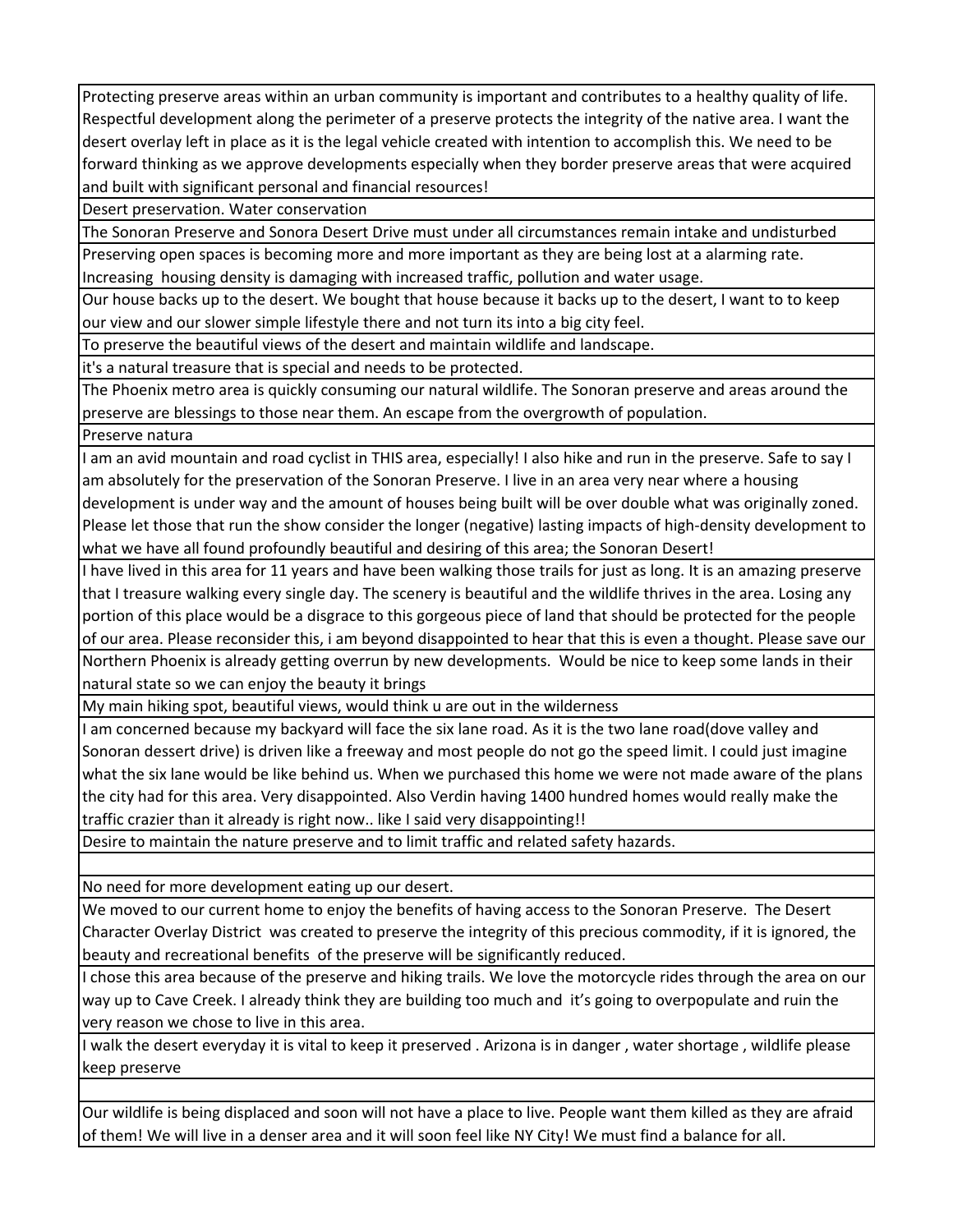Conservation will protect the wildlife. Driving them out of their natural habitat could put some animals at risk of extinction. There are other desert areas/land that could be built on. Preserving will help reduce our footprint and help reduce traffic and pollution.

Keeping some semblance of the desert lifestyle is why we moved here. Do not ignore the safeguards. Reduce the number of housing units. Why do you want to do business with a company which clearly does not respect nature, but only the economic bottom line ‐\$

This would cause pollution dust noise and would be harmful to our health

I am concern about the beauty of the Desert Landscape and more concerned about the increase in traffic that will be on Dove Valley/Sororan Desert Drives. Besides Verdin there is also the new semiconductor plant going up west of us that will increase traffic. There is also 2 other new housing developments going up on Dove Valley and also Sonoran Desert Dr west of Paloma Pkwy. This will also increase traffic tremendously on Dove Valley/Sonoran Desert Drives. Please be concerned that traffic could increase 10 times the current rate and that your plan to expand lanes is already insufficient.

The Sonoran preserve area is vital to providing a habitats for all the wonderful creatures and wildlife in the area. It also provides for great walking trails for people to enjoy and get exercise while exploring all that Arizona has

The Sonoran Preserve and surrounding area are why we moved to the North Valley 7 years ago. The natural beauty and outdoor activities make it our special home. We need to manage and control growth so it will not negatively impact our surroundings with excessive traffic. Thank‐you.

Preserve land is sacred and should maintained as suck to keep the value to it's community members.

Traffic on the preserve road is already quite busy during rush hour. Adding more homes will increase the danger of the road and damage the beautiful desert.

The beautiful hiking biking and walking trails!! What they are proposing is way too many homes for in the middle of the preserve!!

I moved to this location in 2019 to be away from congestion of traffic and buildings. I am already concerned about the traffic on Sonoran Parkway/Dove Valley. I love the open desert and trails and lack of buildings. This area needs these open spaces to remain as building and development is moving closer to the preserve on all sides. Help save some precious desert/animals/freedom and peaceful nightblack skies!

As a resident of a nearby community I am concerned that the traffic that will be generated by the proposed Verdin community will present many safety concerns. The Preserve provides a tranquil environment that will most likely change dramatically in character if this densely populated community is built. I don't mind some building along the route but only if it is not populated as densely as some of the surrounding developments.

We need to save our desert preserve and wildlife. There are plenty if other placex in the area and in Phoenix where it is more appropriate and less disruptive to build.

Destroying the desert, views and too much traffic on Dove Valley/Sonoran PkwyN which also funnels to Jomax where many school-aged child ride bikes and walk.

This is my neighborhood..I live here. I hike these beautiful trails five times a week. There are plenty of acres of desert in other areas. People come from all over the valley to hike and bike here.This land has been set aside for this and should not be taken away.

I am signing this because we would not have moved to this area had we known it was even possible for a developer to unilaterally request a community density plan, carefully and deliberately produced and agreed upon, be thrown out so a company can increase profit. I question the ethics of a company that would even propose it. I question the ethics of a local government that would even entertain it.

Mark Dotterer

Marcella Mccormack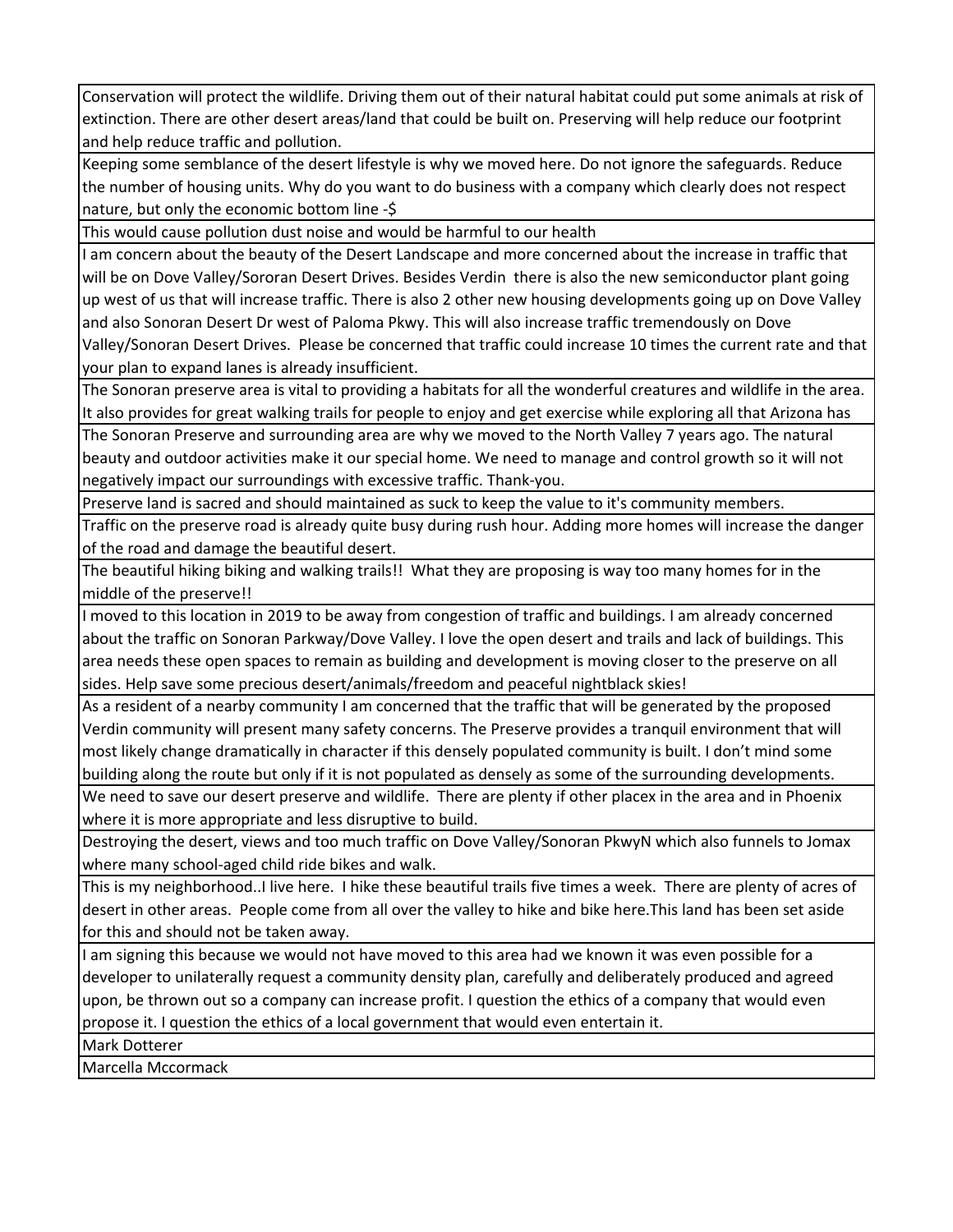This is a beautiful and vibrant part of our community. Don't destroy it by adding additional residential development. Once those houses get in there, they are going to be complaining and advocating for commercial development because they don't want to drive 20 minutes to shops and restaurants. Before we know it, all of the preserve will be gone. The hiking trails, the nature, and the area is pristine.

It is important to me to keep our beautiful desert open and the way nature intended it to be. We are the desert southwest and everyone should be able to enjoy the beautiful scenery. It does not do anything or anyone any good to fill it with homes and commercial properties that would only increase traffic, smog, trash and unwanted things. Our desert animals need their home and do not need to be pushed out due to unwanted construction.

I believe there are multiple reasons for keeping our views for all to enjoy ‐ to preserve the desert and the animals ‐ so we can enjoy the solace in this wonderful area by walking, biking, driving or just plain relaxing in the outdoors. Also driving on this Sonoran stretch of road currently needs more restrictions ‐ such as traffic lights at all intersections for turning. Much speeding ‐ need to have more monitoring of speed requirements. Adding more housing is just going to add to a lose of the desert preserve and impossible street/road conditions. When we built our home here, we were told that there were restrictions to keep our desert preserved.

We live along the Sonoran Preserve. We bought here because it was a quiet peaceful area to raise kids and explore nature. Please don't allow more homes to destroy this area of nature. It will ruin the bike trail and hiking trails and cause a lot more traffic in the area.

Concerned about traffic, School crowding, and preserving the desert. They need to keep the desert safe guards in place.

We are losing the beauty and integrity of the area that makes the Phoenix valley iconic.

I moved to this area to enjoy the desert and the wildlife associated with the environment. Developers have one objective ‐ money. We must preserve what is left of this beautiful landscape

My husband and I moved into the area specifically for the trails and wilderness of the Sonoran Preserve. We hike the trails at least twice a week with our dogs. Please do not allow more encroachment just for the sake of making more money! I am a retired registered nurse and served the indigent populations and can't afford to move again. Please stop this!

I hike in the preserve almost daily, and would like to continue to enjoy the nature and the solitude. There are so many other areas to build along the I‐17 corridor, so why cause more damage to the beautiful Arizona desert and the wildlife living there. I used to hike Thunderbird, but that's a couple foothills with development all around, whereas the Sonoran Preserve is just that ‐ a preserve to protect wildlife and allow people to enjoy nature. Please don't allow any more development of the land!

ASU has spent millons in studies, to this DAY, of the wildlife is THIS IMMEDIATE area. The area between these two washes are a habitat for species that exist NO where else. Contact ASU if you don't believe me, they have a professor that performs studies out there...they have for many years! In addition, the access roads proposed are between two bridges that are TOO low. There needs to be a NEW study performed on how the destruction of the plains will affect run off and increased volume in the washes! Otherwise, one heavy monsoon might wash the people and homes away.

We moved to this area specifically to enjoy the natural beauty of the desert Hiking, biking, and walking is an important part of the north valley lifestyle Please do not allow developers to ruin it with dense urban housing

It's rare coming from Vegas to have such a natural landscape. It's so beautiful to have natural landscape and to have the desert wildlife around our home. There's plenty of other places they can build and they're building now. Save the preserve and the wildlife. They can build somewhere else that isn't here.

I've lived in the preserve area since I was very little. We need to keep the desert a desert, our native animals are continually being forced to co habitate with humans and it's not going welk. Continue to give them their space so that we can all live together without hostile interaction

I am concerned with the number of people packed into a small space. Not only would this increase traffic to an unmanageable level but will ruin the desert in this area.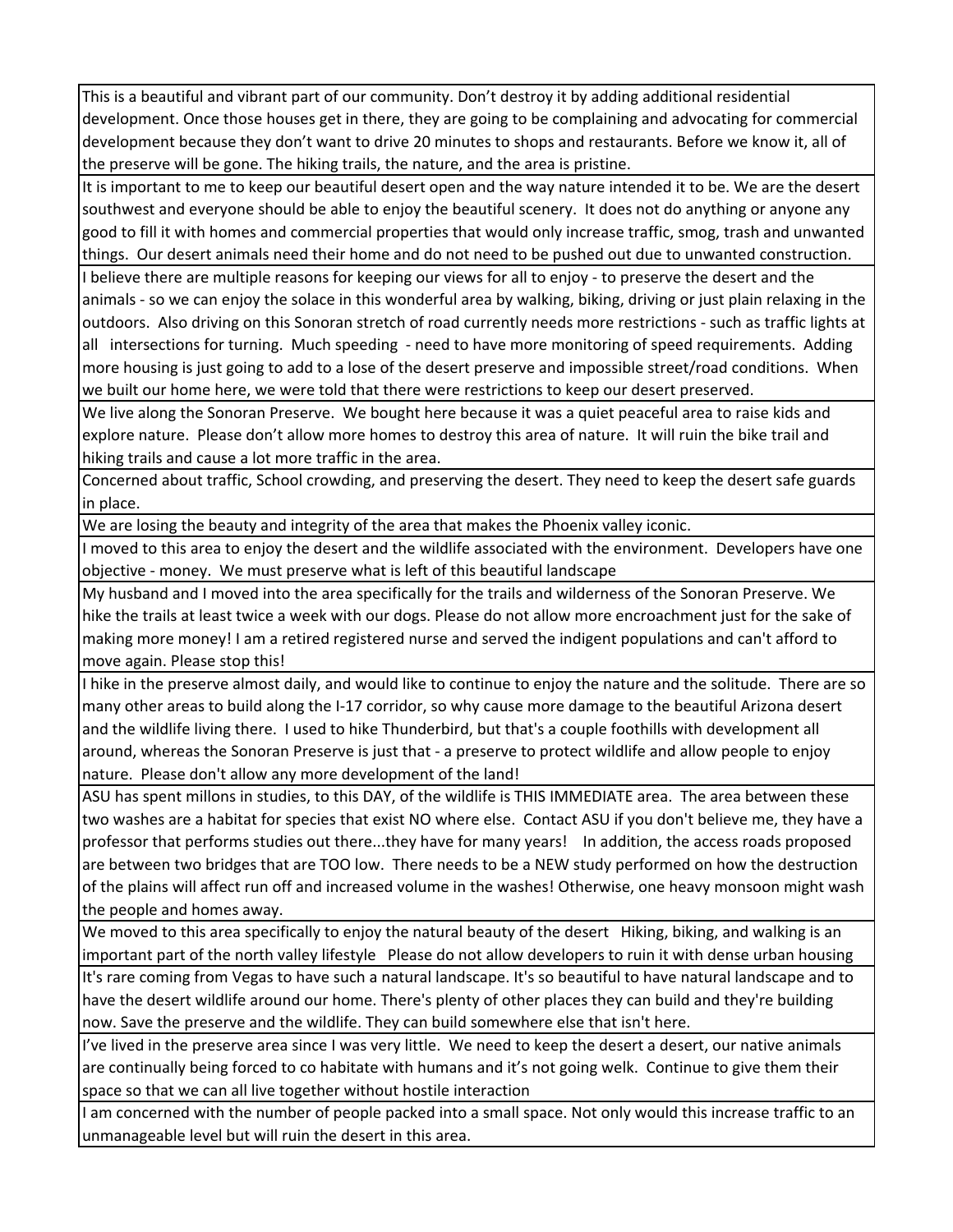We have enough housing in our area. Please keep the land open so that families can continue to enjoy our Sonoran Preserve.

This zoning would be uncharacteristic of the Sonoran preserve and city park surrounding the site.

The preserve gives us hiking trails and allows everyone to enjoy the beauty of the Arizona desert and wildlife. It would also dramatically decrease property values for the people voting for you to remain in office.

The Sonoran preserve is just that, a Preserve. It preserves many species of plants and wildlife that is indigenous to the area. It is vitally important that we preserve this area for our children and their children.

We need to keep the open land and what makes our area great.

I love hiking in the preserve. Anyone who intends on building anywhere close to it needs to follow the rules. Our desert is at risk. We need you to protect it by requiring the builder to do the right thing.

Preserve landscape, Mountain View's, prevent traffic

With so much growth in Arizona & Phoenix in particular, it is vital to retain the open spaces for all residents to use and enjoy ‐ there was great foresight when determining preserves and buffered lands around them. The roads ‐ current and even proposed new ones ‐ won't be able to safely support the sudden surge of vehicles and will most definitely increase the traffic volume and many drivers, bikers and pedestrians will experience a greater risk of accidents. Please listen to the residents in the area that will be most impacted. Thank you.

This land is important to keep more open than crowded!

I have lived in this area for twenty years and it is getting so crowded and overbuilt. We must preserve open outdoor space for people to enjoy the peace of the desert and recreation areas that are our Arizona treasures Aaron Cushner

the Desert Character Overlay District safeguards were put in place to keep this specific and unique area from overdevelopment and should not be overturned due to developer greed.

To prevent additional congestion and traffic and to preserve the beauty of the Sonoran Preserve.

I know that growth in our area needs to happen but it shouldn't be so much that it take away from the Preserve and the reasons we moved here.

It's wrong to ignore our Desert Character Overlay District! We bought our home here because of these protections, and we love our desert! Thank you!

Will Ruin the wildlife and nature surrounding the preserve in addition to increasing the already challenging traffic issues on Sonoran desert drive

Uniquely beautiful desert must be protected. Overly dense housing not consistent with that preservation.

Living in Desert Vistas subdivision since it's existence 15yrs ago has been an absolute blessing and we expect to keep it that way. With that, we enjoy hiking, biking and walking frequently all year around. Over time the "preserve" area has seen a HUGE increase in vehicles, accidents, speeding, crime, pollution & noise to name just a few. Our understanding has always been that no further housing/development of any kind would continue past our subdivision into the Sonoran Preserve. That certainly did not happen. Sonoran Desert Drive is so busy NOW that adding additional housing will not only threaten people but the natural terrain and wildlife habitat. That's a resounding NO WAY!

I hike and trail run in the preserve at least five times a week since I live within walking distance to the Vista trailhead. It is a beautiful and relaxing and meditative time for me believe it should be left as is like, as I understand the story, the original owner wanted it to stay, which I agree with.

Becasue we hike the trails regularly and the feeling of being lost in nature so close to home is special. It should be protected and I hope my daughter can enjoy it the same way one day.

We moved here from Wisconsin almost 4 years ago. 100% the reason we selected to live up here in the North valley was because of the Sonoran preserve. We chose to not be inside the 101 on purpose.please don't allow the Sonoran desert drive and beautiful desert around it to be taken over with cars and traffic.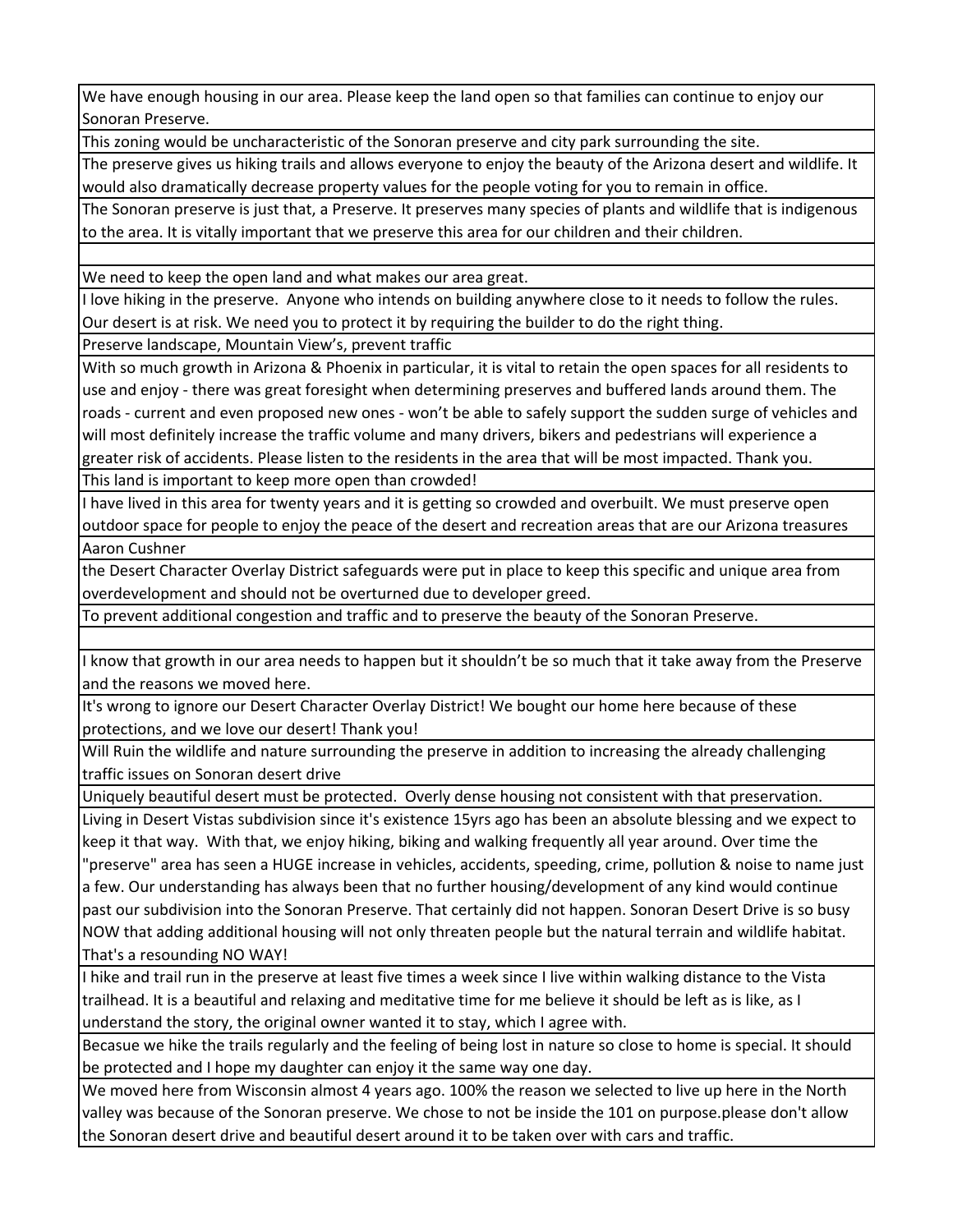Cycling and hiking in the area

Since living in Phoenix this has been a place where I can get away to escape the noise of the city. Please don't take that away from us. For a lot of people, having a place to get away to is vital to every day life.

We need to preserve the beauty of the Sonoran Preserve.

Arizona is growing too rapidly for its own good. The demand for water is only going to increase with these unnecessary expansions. Destroying the natural habitats of the wildlife that surrounds is also harmful to the already damaged ecosystem. There is no necessity to continue to tear up the desert to accommodate an exodus of out of state buyers. They can find a more sustainable environment to live, Arizona is already overly populated and adding excessive traffic flow to an underdeveloped part of the city is asinine. Keep Arizona wild.

I live less then a mile away and it's a beautiful area that should remain the way it is. We hike, bike, and drive to grandparents house on this beautiful road/preserve. Please let it stay beautiful and let us continue to make memories here.

We moved up to this area because of the beauty of the Sonoran Preserve. Please keep our beautiful land the way it is.

As someone who regularly drives, hikes, and bikes this area, it's important to me, my family, my community, and Phoenix at large to protect these kind of "open/brown/green spaces". There are plenty of places around Phoenix for development ‐ the Sonoran Preserve should not be one of them.

Maintain the beauty and areas to hike.

I run and cycle on the parkway and traffic is already dangerous, especially near the passing zones. I also hike extensively and if many more houses are built, the views will become less spectacular than they are now. In addition, wildlife would be affected by overdevelopment

I and my family moved to this area to enjoy the preserve. While we understand there is growth in the area, it was done under the rules and regulations set forth. I would ask that all builders comply.

We use the preserve for hiking and horseback riding. Heavy traffic volume can create a hazard for horses, even at a distance.

I travel Sonoran Desert Drive every day because I live right off of it. It is a beautiful drive, but also one that is very serene and peaceful. I am concerned that allowing the Verdin community to be built at the requested density it will cause a great impact and stress to the drive through the Preserve. Even if the road is expanded to more lanes, this road will become a dangerous route for the bikers and hikers in the area, not to mention the drivers. Please do not allow the density for this new community as requested!

1. There has been poor oversight with planning roadways to keep up with the existing development in the Sonoran area. 2. Sonoran Desert Drive is supposed to be a scenic drive and is utilized by many cyclists and has a gorgeous walking path. The increase win traffic will be a further danger to cyclists and pedestrians. 3. Many of us have to keep moving further and further out of the city to get away from all the Phoenix traffic and live in a peaceful community. The existing planning with the "water project" has been a nightmare with construction and took 8 months to complete. We already have problems with adequate water in our area and other areas of Phoenix area under water restrictions. Where is all the water going to come from to support all of these houses.

 5. Schools are already overcrowded and there is already a problem with staffing for school buses and teachers. How are we going to support an increase of additional kids and families when we cannot support the ones already living here adequately?

I love being able to enjoy the beautiful preserve without all the traffic. The preserve is what makes city living do‐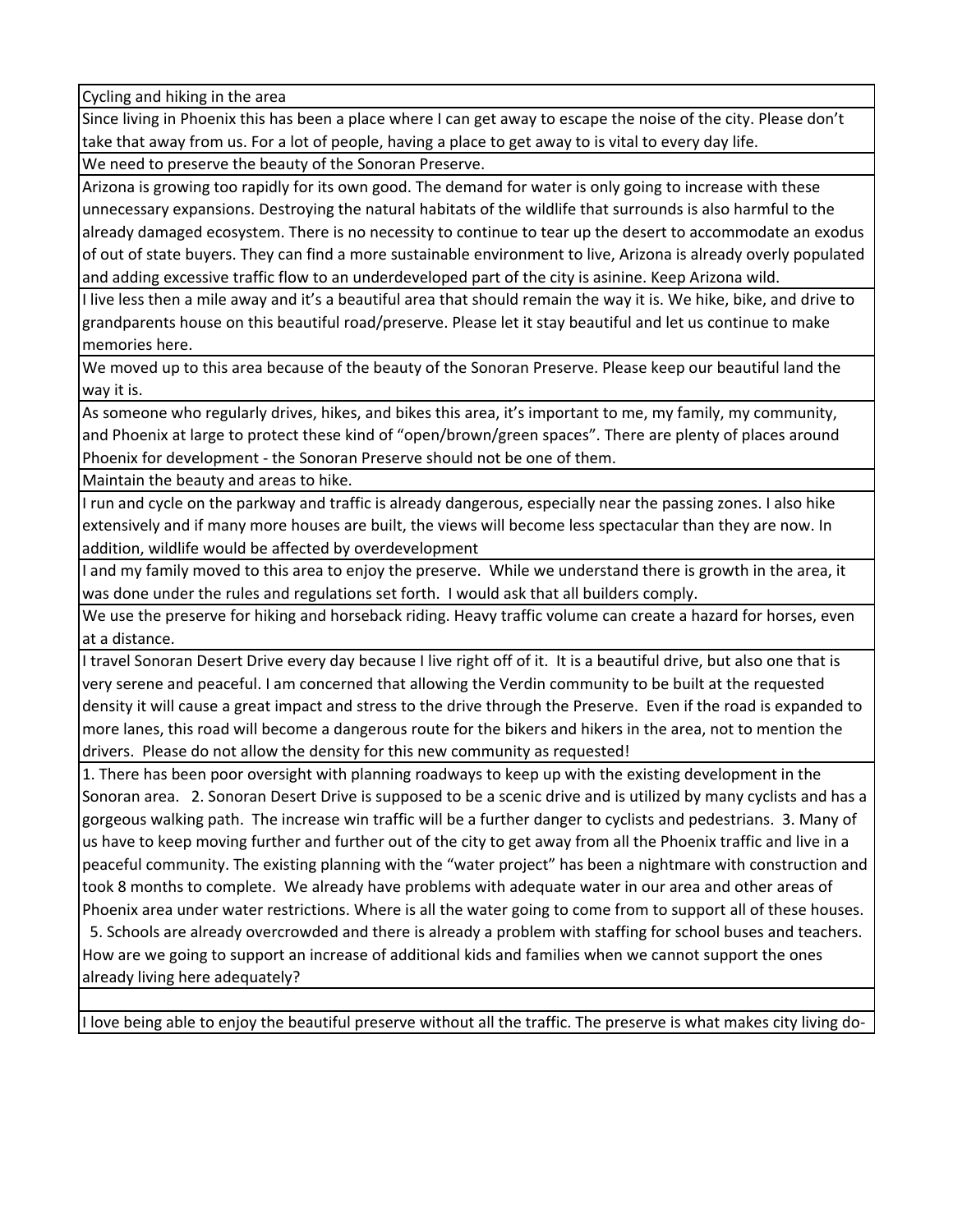I have lived at this address for 20 years and have watched the area grow. My wife and I have hiked and biked in the Sonoran Preserve area hundreds of times, and now we have introduced our children to a love of nature through seeing Olive the owl on Hawk's Nest Trail and wildflower blooms biking along the Apache Wash trail. In the middle of a growing city, this Preserve is an oasis that allows residents from near and far to relax and escape the pace of city life. It magically transports visitors to a place that feels quiet and free. Please help us preserve this for us and future visitors!

Traffic, keep the beautiful desert, water resources

The infrastructure is not setup for a development of this size and the tax payers shouldn't bear the cost to

We have 2 parks there, we need to connect these parks. People live here for the openness of the land. We need more open spaces, not more house's.

Please preserve this pristine piece of Sonoran Desert for the native flora and fauna and for our future

My family lives in Sonoran Foothills. We chose this beautiful area because of the gorgeous desert preserve. We love our out of the way pocket and want to protect the gorgeous pristine desert from further development.

I live in the neighborhood and don't want them to change our desert look it's very important

The development will increase the footprint traffic and damage to these natural areas and habits. We must look forward to responsible growth in unity with our surroundings and not just perceived revenues.

I am an avid hiker. I enjoy being able to see nature, plants and animals. We are already taking so much natural habitat from desert life. Overcrowding the preserve area increases pollution by humans and their machines. Furthermore, light and noise pollution create additional issues. Please conserve our preserve.

As local residents, my family loves to hike at the Apache wash trailhead and the trails behind Sonoran foothills/Fireside. My family's Christmas pictures have been taken in the surrounding desert for years. All the surrounding neighbors have the desert overlay, which is more important than ever with the water shortage in Phoenix. If you plant the appropriate trees, cactus etc., NO WATER IRRIGATION is needed. Our trees were watered deep for the first two years, then turned off. 15 years after NO WATER, beautiful and thriving. You have my address, drive on by. PLEASE keep the beautiful desert overlay our Sonoran Preserve deserves.

I live on the South‐West edge of the Sonoran Preserve. I am an avid outdoors person that loves the wild flora and fauna and am concerned about destroying the natural beauty of the preserve as well as the natural habitat of wild life. I believe that we need to prevent this oasis for recreation and wild life refuge to be altered.

I moved to this house 10 years ago to move out of the "city" and be near desert-stop building so much up here! We cannot keep moving the wild habitat out of their homes! Moving into this community we were told this reserve was here to stay so we would never have to worry about build going up on it ‐ clearly, that has changed. Do not let greed destroy our quality of life.

This is a beautiful scenic preserve that has already experienced housing growth, wild fires caused by humans, and an increase in traffic. We have lived in this area for 15 years and specifically love that it used to be quiet and just outside of the city. No thank you to further developments! Preserve the land, wildlife, and natural growth! Love the beauty that this area brings to all.

I've lived on the north side of town my entire life and thr natural desert is why I continue to live away from the noisy city. The Sonoran preserve has protection in place to conserve the natural environment and this development is threatening that protection for the sake of the American dollar. We live up here for the wide open space, peace and quiet, uninterrupted views and opportunity to enjoy nature. The traffic that's started to grow is threatening this with speeders flying by at 70+MPH, endangering bikers, walkers and nature. Please do now allow for more development than this preserve can handle and do not threaten the natural ecosystem by We back up to Dove Valley.....the traffic has already increased exponentially over the past few years and people use this road as a freeway....safety for our kids and everyone in our community is a huge concern.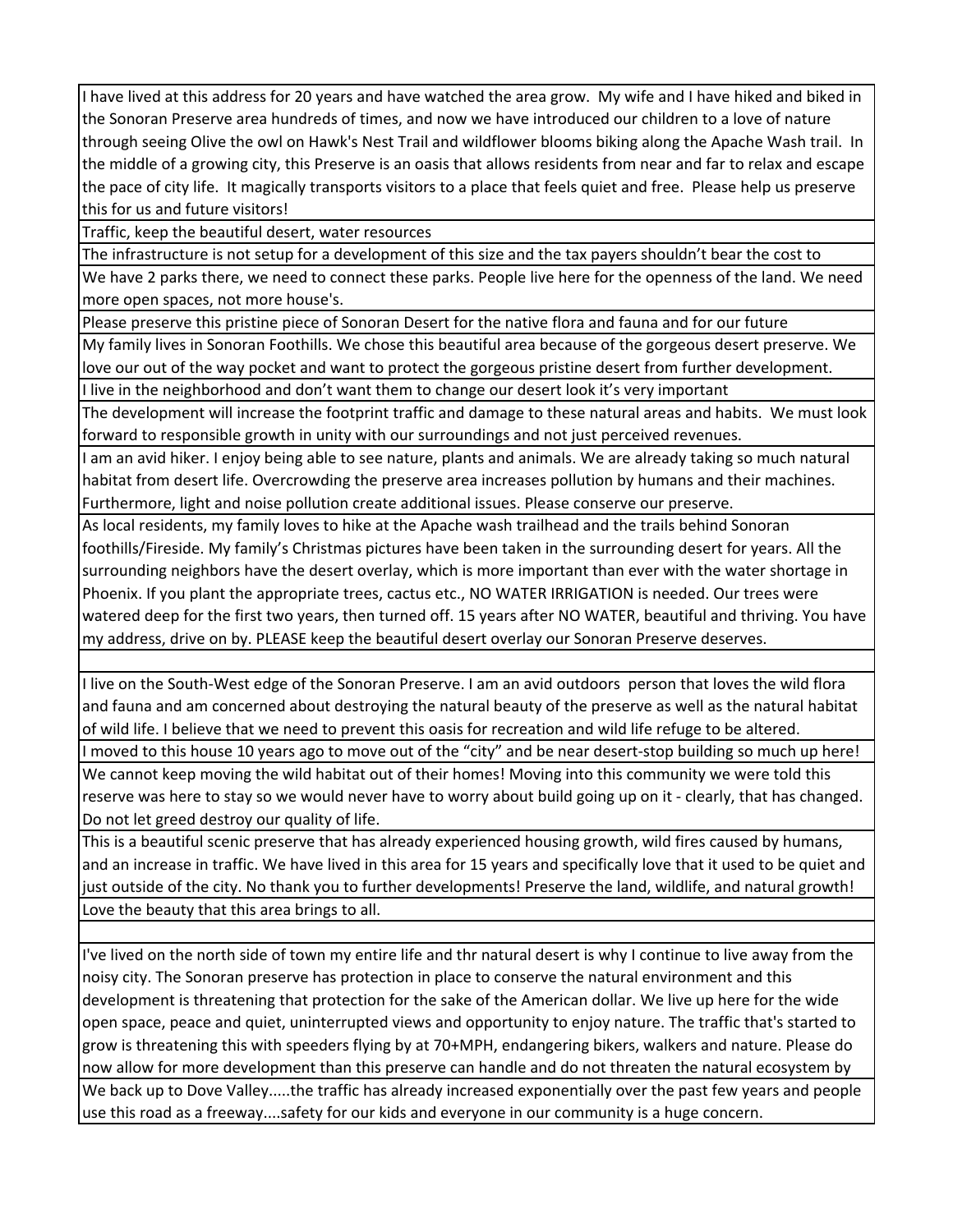I live in the Sonoran desert north of Phoenix, Don't want it destroyed by continuing building. Leave it in it's natural state, so we can enjoy the desert for generations please .

I live on Dove Valley and the traffic is already horrendous. We also love driving "the back way" when we're headed to Scottsdale for the scenic route. We would hate to see that go and hate for it to be filled with more homes than are currently allowed (none would be the perfect amount in my opinion). The schools are already far too filled for the existing amount of homes and the roads were not built for the amount of traffic that currently passes through on a daily basis. There are so many reasons to not allow more homes!! We moved up here to be away from the millions that live in metro and we'd like to keep it that way.

I enjoy hiking and biking in the area. Houses and cars really ruin the beauty of it.

Please do not overcrowd our area and stress our resources. Sonoran Desert Drive is beautiful and offers wonderful opportunity to be outside and healthy. Please preserve this area.

Me and my family and friends are all avid trail runners with great respect for our wildlife and natural ecosystems. I don't dispute the need for housing but the Desert Character Overlay District put the standards in place for exactly this reason ‐ to prevent developers from overdevelopment that would ruin the NATURAL ecosystem. I applaud them for some of the measures they propose in planning but that will never make up for any zoning change and quite frankly is hypocritical. Please make sure Verdin complies with the current standard I will not vote for an elected official that allows this to happen

This area is important to us as we hike and bike. Knowing that preserve will always be here made buying our home easy. We would like for all development to mind and take care of our desert spaces. There is a reason the Desert Character Overlay District was created. To ignore this would be a tragedy.

Too much traffic. Dangerous to have additional traffic where lots of bikers use the bike path. Why not build on the other side of 17 instead of near the preserve. Help of wildlife not be pushed out even more.

Taking away the sceneries wildlife and open park trails to enjoy. Once you start building gets crowded needing more wider roads taking away from the above

Safe and beautiful area to hike and bike.

As a local real estate agent, I understand the need for more housing in the metro area. But there are many other locations that are not in the middle of a preserve. Outdoor recreation and the beauty of the Sonoran Desert are reasons why people relocate to the area or purchase vacation homes. Having the preserve remain a preserve and not another housing project is vital to our community.

Being surrounded by the Sonoran Desert Preserve is probably the biggest reason that we built the house that we live in now. It is just so beautiful to be able to drive home after a long day's work and enjoy God's creation at it's finest. It is truly breathtaking and spectacular. Many people flock to Apache Wash Trailhead recreational area to enjoy this beautiful natural setting through hiking and mountain biking. It would be a travesty to overpopulate this area and ruin the enjoyment of the preserve for generations to come. It just wouldn't be the same. Not to mention the destruction of the natural habitat of so many desert creatures that make the preserve their home. I witness this first hand while living in the Sonoran Gate Community. These animals do not deserve to be displaced and have their homes destroyed. The line has to be drawn somewhere in order to maintain a level of natural beauty in our urban areas. This seems like as good a time as any to make a conscious decision to halt the human encroachment on the habitat of all of God's innocent creatures and keep this little slice of

My family and I love to hike this area, especially to feel like we're away from city life and enjoying the natural outdoors. That is one of the reasons why we chose to live in this area was because of the preserve.

We moved up to this area to enjoy the beauty and tranquility of the area. Now it is being threatened. We moved up to this area to see our beautiful dessert in its natural habit, and now it's being threatened. We moved up here because it was a great dream come true, and now that dream is again being threatened by those wishing to make many dollars off the land and environment that belongs to us all. Please, please let's stop this travesty. Thanks for reading my input. We just so love it up here and hope for no more growth and Keep population down to preserve the wildlife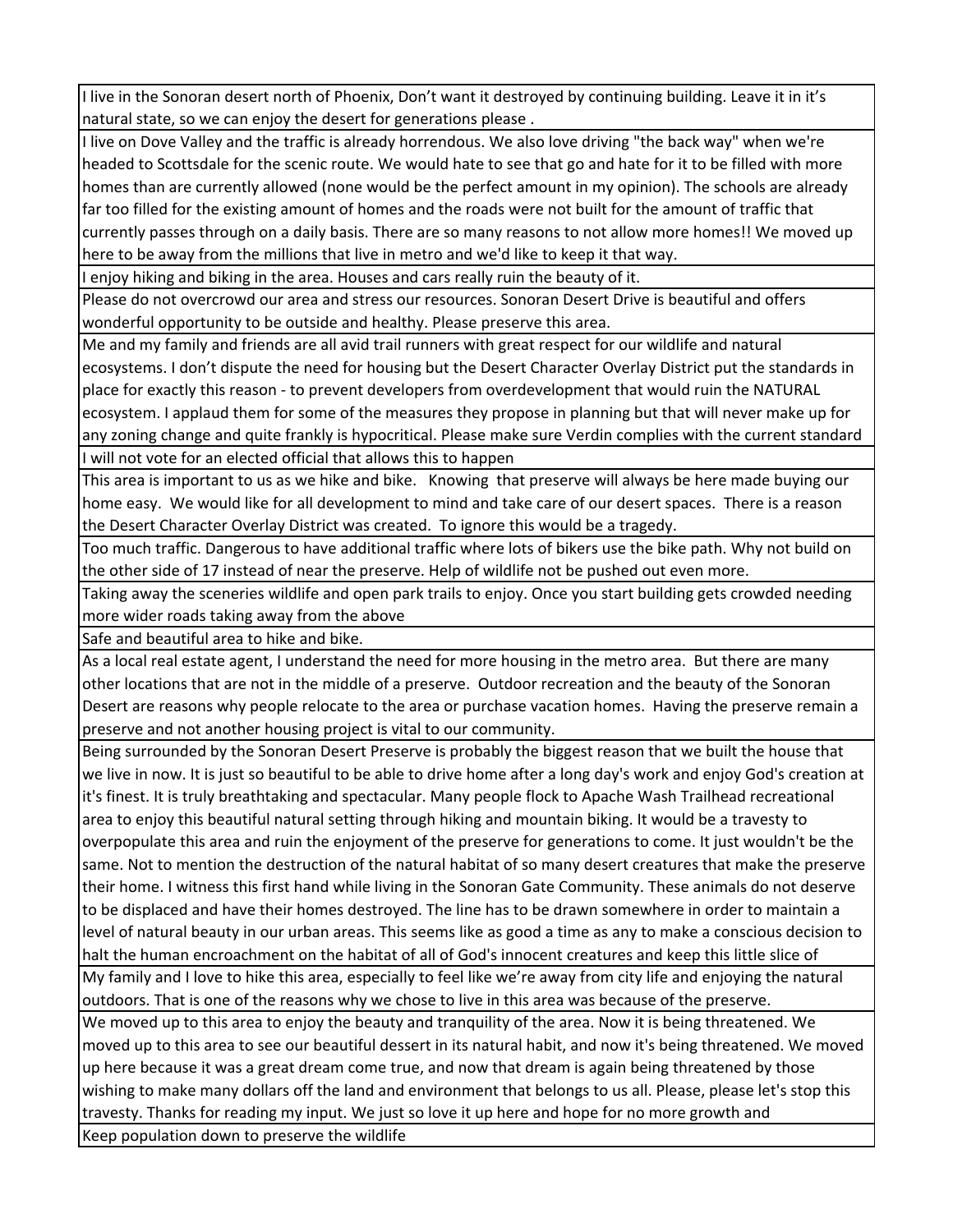This road is a quick north valley traffic bypass that remains somewhat traffic free for now. There is great hiking and desert views. For profit expansion in this area would destroy that.

We specifically moved to this area b/c of the preserve and the peacefulness that it brings to our lives and neighborhood. District guidelines are in place for a reason and should not be adjusted for a greedy developer.

I think the peace and quiet and a safe place for the Sonoran wildlife to roam freely is vital. We cannot keep pushing these animals out of there natural habitats. Traffic on Sonoran desert drive has already increased and to increase it more is simply careless as families riding bikes will be at an increased risk

The Sonoran Preserve is beautiful Natural landscape that keeps the heat down vs concrete, provides opportunities for walking, hiking, biking ect. Many of the residents in this area including myself moved up here due to these walking and hiking trails. Also, the traffic on Sonoran Desert drive is already bad and adding more homes will only make it worse. Please listen to the residents and save the Sonoran Preserve.

The drive along Sonoran Desert Drive is very relaxing and calming. I enjoy hiking and I would like it to remain a desert oasis to enjoy.

Would cause an overpopulated area that is meant to be preserved for nature. Would ruin hiking and biking do to the amount of traffic and would become dangerous. Would effect the views and the ability for people enjoy the scenery. Would also effect the wildlife pushing the coyotes and javelinas into residential areas. Which they belong in the desert.

Beauty of the natural desert provides peace & tranquility in this world of unrest. Don't destroy the zen

My family and I enjoy biking and hiking in that area, which is part of the reason we live where we do. We believe the City of Phoenix made a informed and important decision to maintain the wilderness, beauty and safety of that area for a reason and would hate to see that decision overturned.

Hiking and the overall access to the outdoors

It is one of the most beautiful areas of the valley. Please dont spoil it.

The Sonoran Desert Drive is a beautiful natural area that needs to be preserved for future generations. There are plenty of other places to develop closer to the I‐17

We live in this area for its natural beauty and we do not want to lose that.

I bought the house for privacy and quietness. The sound from the cars already are a issue, the amount of roadkill is brutal and water shortages have began. Taylor morrison has so many issues with the houses in Sonoran gate , they are not prepared for this project. Pollution and traffic is just not right in this area. Why wouldn't they build on the area on cave creek road. It's open, houses have no issues. This seems the state is taking money to push this project through. Who's paying for the roads and why would you put a road up by the state hiking trails. This ruins the landscape !

Please adhere to the Desert Character Overlay District safeguards. We need space to walk, bike, play and enjoy the natural beauty of the desert.

I feel that they are over building in Phoenix. Have limited water supply. The traffic is already congested and difficult to around.

I love where I live and the traffic is manageable. The mountains and hiking trails are beautiful and right now there's congestion when I hike with bicyclists and hikers. More people would make hiking and the outdoors troublesome for parking and just hiking the trails.

I grew up in cave creek which is right on the other side and I know the value to this desert landscape and the peace it brings to others. It's natures playground let it be

Preserving the open space, flora, and fauna native to the area

The natural desert is one of the most unique places and somehow we have to realize it is something we cannot afford to destroy. I understand the need for homes and such, but please leave this area be. Please!

Keep the desert the desert and keeping it natural where I bike and hike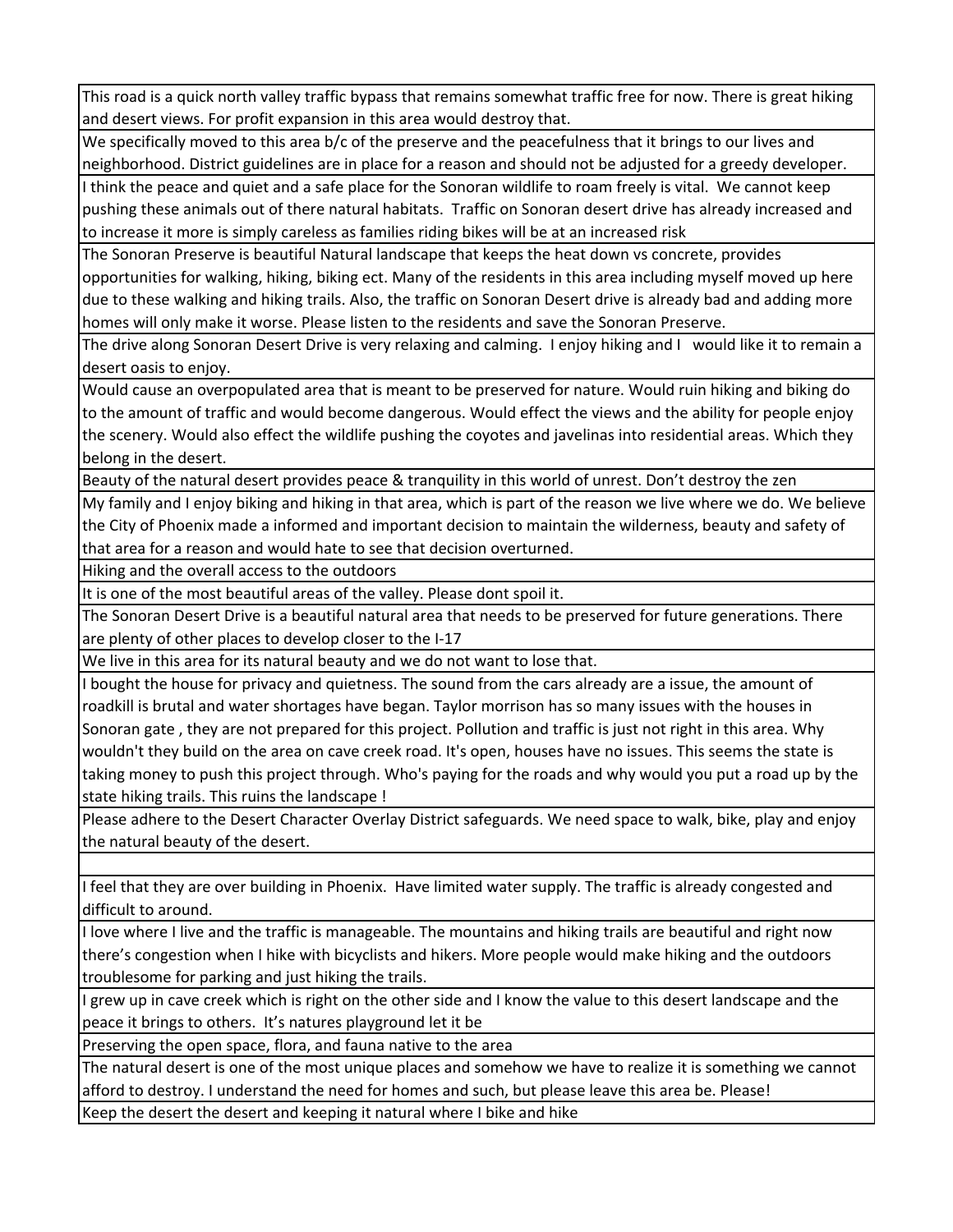I love driving on the Sonora Desert Dr. and seeing our beautiful desert. I and my family members also enjoy hiking and biking on the trails.

Keep the beauty and peacefulness of this special area. Protect wilderness and cyclists. Cut down on traffic. It is a rare beauty we cannot afford to lose.

My family and I hike at this preserve every week. I take friends to it, have had Girl Scout events, and even volunteer to clean up the trails. It is one of the most gorgeous gems in Phoenix. In addition to that, numerous animals call it their home. It is not ok to take that away from the people of Phoenix.

My family hikes and mountain bikes several times per week on these trails. We truly appreciate this land and would not want its inhabitants to be disrupted any further than they already are.

I'm mainly just concerned with the increased amount of traffic new housing developments will create.

The development that is already out there detracts from the natural environment immensely. Additional development will only make this worse. Build elsewhere...just not here please!!!!!!!!!!!!!!!!!!!!!!!!!!!!!!!!!

The desert is slowly vanishing which breaks my heart. The Sonoran Preserve should be as it is titled "PRESERVE This area can not support anymore homes. We don't have the commercial needed. Also, we need to preserve the desert. That is a popular scenic drive and hiking area.

It was designed to be protected. It is that simple. There is already too many cars going through that preserve. Natural beauty

My family and I enjoy walking, hiking, and driving by the preserve and the planned Verdin development on a daily basis. It is a highlight of our day and one of the only areas in Phoenix that people can enjoy the natural beauty of the desert, because it maintains the desert character overlay. It would be very disheartening if this beautiful surrounding area loses its desert character. I trust that members of the Phoenix city council will reject the request to maintain the desert character overlay. Thank you.

The volume of traffic is already out of control on Sonoran Desert Drive. Please keep the Sonoran Preserve as it Already getting too crowded in the area. And the desert preserve is in jeopardy.

It is a beautiful preserve that holds opportunity to connect with nature, and allow us all in the valley to have natural habitat for wildlife and flora and fauna that are so important to keeping the integrity of our great state. Concerned about too much growth and traffic. Moved up here in 2005 for the beautiful open Sonoran Desert. Absolutely do not want to see that all developed ‐ we do not need anymore housing or apartments.

All of the building is already over done. It's taking away any part of the beauty left in the area. My family does alot of biking and hiking in that area and it doesn't need to be ruined with more structures. Leave AZ alone and stop overtaking anything left. The traffic is insane. Why do we need more of it in the area?! That drive is one of the last drives left near by that is ALMOST untouched.

As a native of AZ, north Phoenix particularly, I've seen the increase in population boom over the last 20 years. The traffic, noise, crowds are destroying the natural beauty and peacefulness of N Phx. Also… the water! Where will all the water come from to sustain such a population? We don't want to end up like Anthem!!

Beautiful hiking area and bike riding.

Beauty, Congestion, MTB trails

Being able to walk , enjoying the beautiful landscape the LORD make.

Congestion. Rezoning opens doors to more rezoning. Will cost the county money to widen roads. And I like less people around.

Destroying the beauty and traffic concerns.

Destroying the beauty, and traffic concerns.

Greg Laursen

I am concerned about the increase in traffic on Sonoran Desert Drive and Dove Valley roads. I would like to see this portion of the desert remain protected.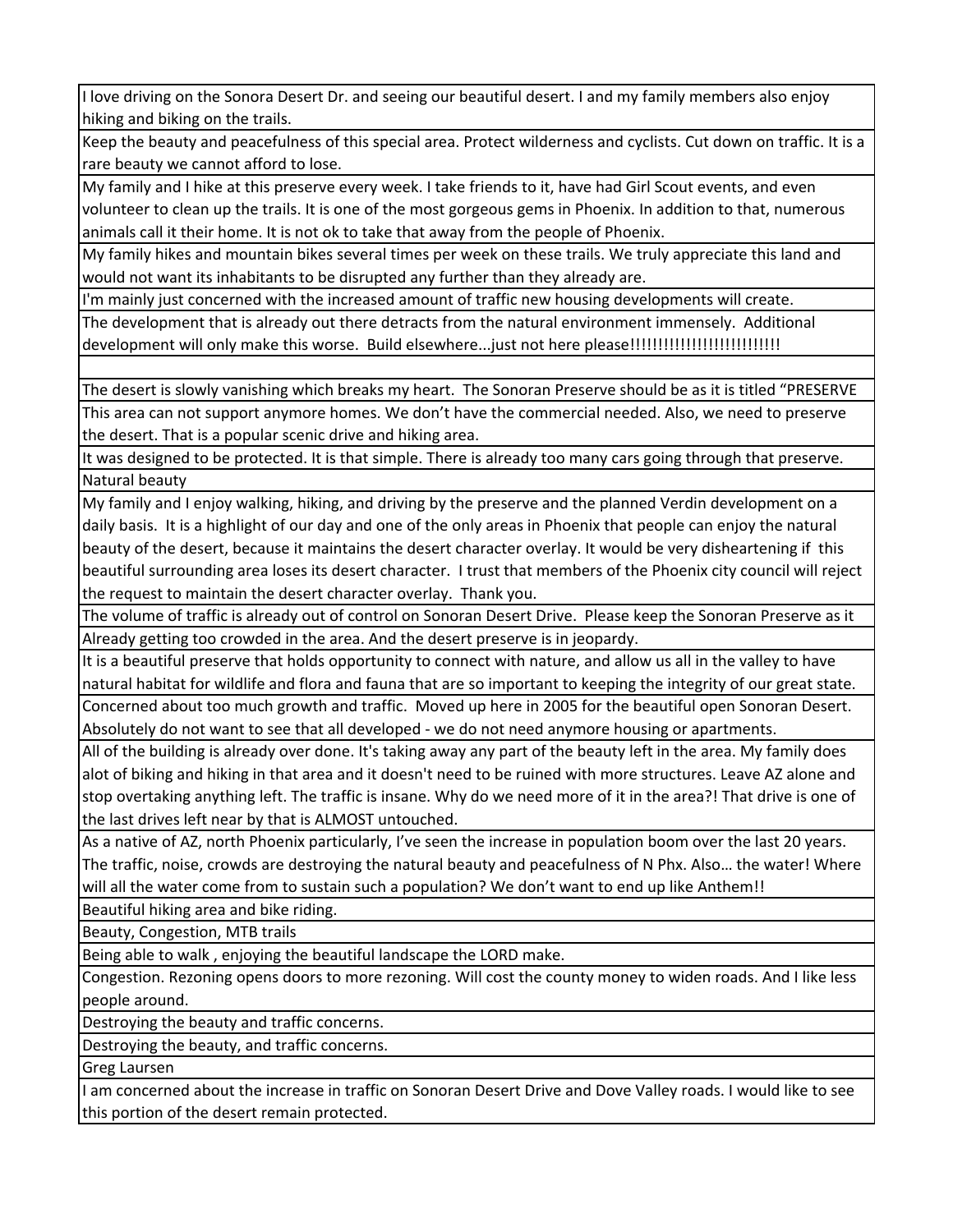I am concerned about the volume of cars, traffic and safety. There have already been fatal accidents for motorists and bicyclists on that road/area. I am concerned about ruining the integrity of the beautiful Sonoran Preserve. PLEASE don't let this happen!!

I am extremely concerned about over building at the expense of the natural desert. Loss of natural settings/habitat, increased traffic, speeding, congestion, crime, burglary, all the issues that come with high I am signing this petition for multiple reasons ‐ we do not have the proper roadways to support additional housing units and want to preserve the beauty of the region

I believe it is vital to preserve the Sonoran desert lands. The more we build the more we push wild life out of their habitats and into neighborhoods where they inevitably will get injured or killed. If we keep building on these lands we won't be the Sonoran desert anymore, we will just have to explain to our grandkids what the Sonoran desert once looked like.

I do not want the massive increase in traffic it is already horrible in this area. We do not need more housing there are plenty already being built.

I don't want to see traffic increase. I would like to see the desert stay peaceful and empty.

I enjoy taking hikes with my family and dog. It is so wonderful to get out of the city and neighborhood to experience nature. We also enjoy taking our bikes along the Sonoran Desert Drive to safely ride without traffic and congestion. I do not want to lose this ability to development. There are so many other areas available for development without jeopardizing the beauty that is preserved in this area.

I frequent the Sonoran Preserve 2‐3 times a week and my husband road bikes 4‐5 times a week in the bike lanes. We enjoy being able to go enjoy the desert without having to see home after home. We are also in a drought and putting more homes up does not help address the issue. Please think about keeping more open spaces for everyone to enjoy who already lives here it is getting crowded enough.

I go hiking there to appreciate the natural beauty of the Sonoran desert and the breathtaking views of the McDowell Mountains and Boulders of Carefree etc.One if the last pristine places to go up here in the N Valley .I do not want more housing subdivisions and apartment buildings obstructing the views along with more traffic congestion coming from the constant relentless overbuilding of housing presently occurring .Please save this beautiful,natural corridor which is used for hiking and biking along with the equestrian trails for horseback riding.Please allow local residents a sacred piece of land to cherish for us now as well as the generations to come ,we need somewhere to go that we can take pride in .The Natural beauty of our desert lands is what drew me to the area 42 years ago please Preserve it!!

I have lived in this area for 17 yrs. and we are raising our daughters here. My family enjoys the trails and hiking. I am also a teacher at on of the neighborhood K‐8 schools. Our school is busting at the seams even before all the new construction being completed. You can't keep overloading the schools and roads to crisis points.

I hike the preserve almost every day, year round. Exponential increases in large commercial trucks and unforced city and state (ARS 28‐955) traffic laws related to excessive noise ruin the wild experience of North Phoenix' best attraction. When the city pushed Dove Valley Road through the desert 10 years ago, I was a member of the Sonoran Citizens Improvement Association. At Phoenix City Council meetings I brought up the noise issue and stated that the city will never enforce the noise statutes on the books, because the police were over worked and had more important issues ton deal with. An that was 10 years ago before the defend the police movement decimated law enforcement moral. 10 years ago, City Council told me not to worry, noise issues would be addressed. I knew it wasn't true a decade ago. And I have sadly been proven right. The city needs to finish the Sonoran Desert Drive extension off the 303 as per MAG and the city's (so far) empty promises from a decade ago. I have a long memory. And I vote. https://sonorancitizens.wordpress.com/

I like living in the city with a place to go(the preserve) where you feel like the city is so far away. I hike, mountain bike and enjoy seeing the wildlife as well as nature in general.

I live in the area and my family and I walk, bike, and hike in the preserve daily. I also see all the animals who live in and rely on the preserve.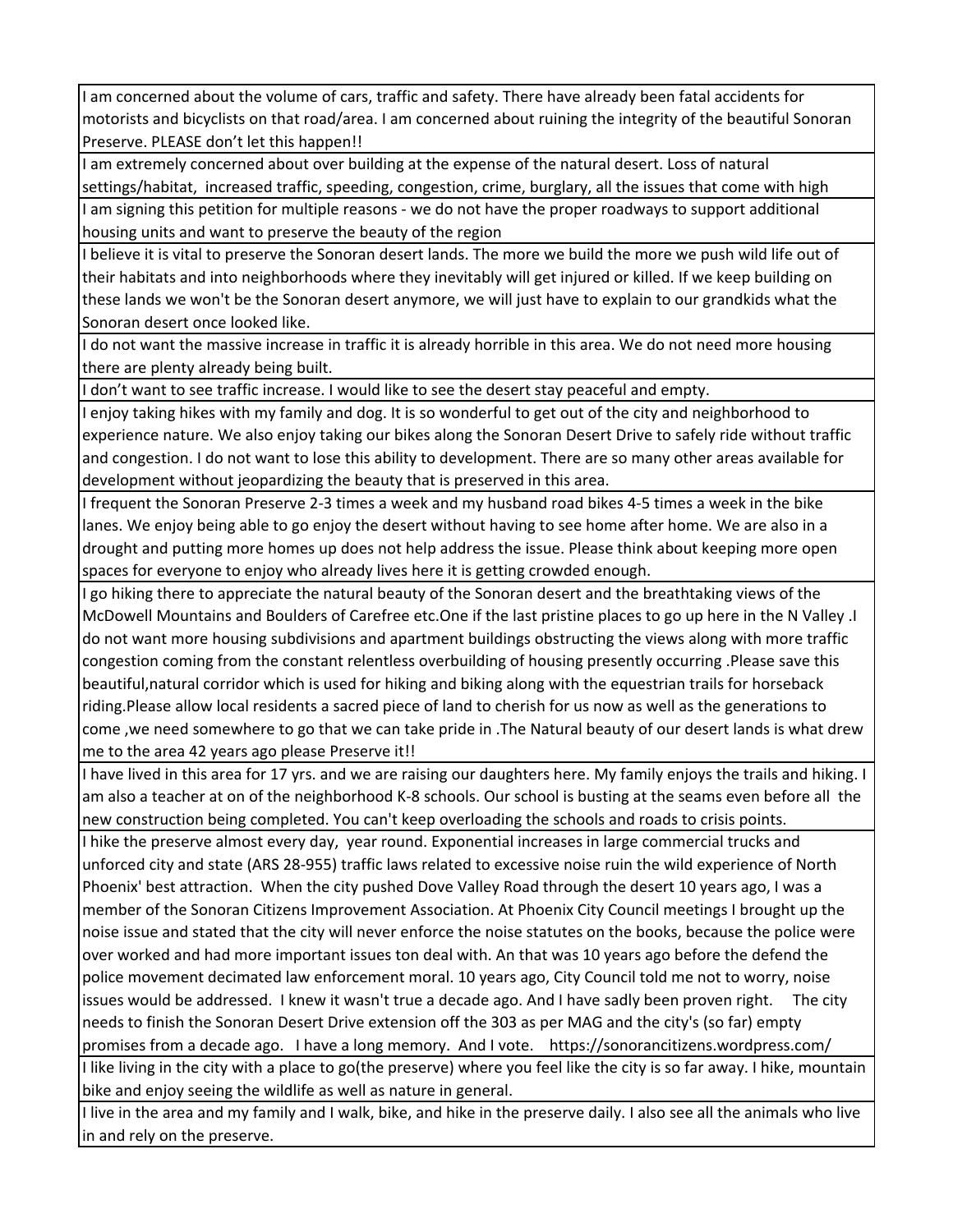I love all the preserved open desert. If there are rules and guidelines already established for a certain amount of homes built, we need to stay within that, and stop over building whenever a builder wants to cram more homes

I moved here because of the nature. I grew up in the country and this was as close to it as I could get. I love the nature and the quiet that we all paid premium dollar for as well

I moved here to get away from the high volume of homes and traffic in Gilbert and to enjoy the beautiful surrounding desert trails and nature paths north and south of Sonoran Desert / Dove Valley.

I often go hiking in the preserve for the peacefulness, seeing wildlife, and being surrounded by nature. I bike ride along Sonoran desert drive and feel safe due to very little traffic. I will be devastated if homes get built on our beautiful preserve. Animals will suffer, people will suffer, and preserve plant life will be killed. This should not happen. Preserve means preserve!

I purchased my home in Sonoran Foothills in 2010 primarily because of the desert character overlay and how the neighborhood blends in with the natural surroundings. I moved to this area because of the desert character and would like it to stay that way as it expands.

I spend a great deal of time hiking and biking there. The north valley is quickly being developed and it would be nice to at least have this area remain what it was intended to be…a preserve. Thank you

I understand that growth is inevitable, but we need to be smart about it. There needs to be a balance of large homes, apartments, and smaller homes. There have been hundreds of apartment spaces built west of this area and the increase in traffic has been considerable in the past 5 years. I urge the council to consider keeping this balance on the north end of the city.

I use the area all the time for hike, bike and great out doors

I use the area weekly running and hiking. It is a beautiful diverse area with wildlife and plant life. Also concerning is water shortages. The area needs to be preserved.

I use this area for cycling and running. Additional congestion will make it unsafe for these activities. We are losing more and more areas where it is safe for recreation. The preserve provides safe space for recreation and adds value in its current state to the residents of the Phoenix metro area.

I very much enjoy the drive through there. Traffic has already increased too much as it is.

I want to continue enjoying walking and biking along the Sonora Desert preserve in a pleasant and safe way. want to keep it as is so that we all can enjoy the area and keep the daily traffic down.

I wish to preserve the Sonara Preserve as it is and prevent the reckless encroachment by developers to rob the community of this precious resource we all enjoy.

I would like to preserve what we have in our area and community!!

I'm mountain bike in the Sonoran preserve 3 to 4 times per week and feel it is vitally important to keep some space set aside with minimal traffic and housing.

It is a beautiful community! I love seeing people rude their bikes, walk, hike, ride atvs so close by but with more housing it becomes impossible to enjoy the preserve. Save the last piece of Arizona the beautiful desert and wild life in Phoenix!

It is important that we preserve our land to make it available to enjoy the outside life without the traffic.

It is my training ground. I spend countless hours a week there riding in the bike lane, running on designated sidewalks & trails. It is regarded, by local athletes, as a safe stretch of road to cycle on due to the generous bike lane and limited traffic entering/exiting Sonoran Desert Dr.

It's nature. Beautiful parts of the valley have already been ruined by housing projects. This shouldn't be another I've lived in this area for the last 3+ years and a major reason we moved here is because of the desert setting and because it didn't feel as crowded as other parts of the Valley. Sad to see our beautiful preserve turned into crappy track homes.

Keep the beauty of the desert and keep traffic minimal on Sonoran Desert Drive as there are no crossroads to take as an alternate route if traffic is heavy on Sonoran Desert Drive.

Keep the desert!!! One of the reasons why I love where I live is the Sonoran preserve!!!!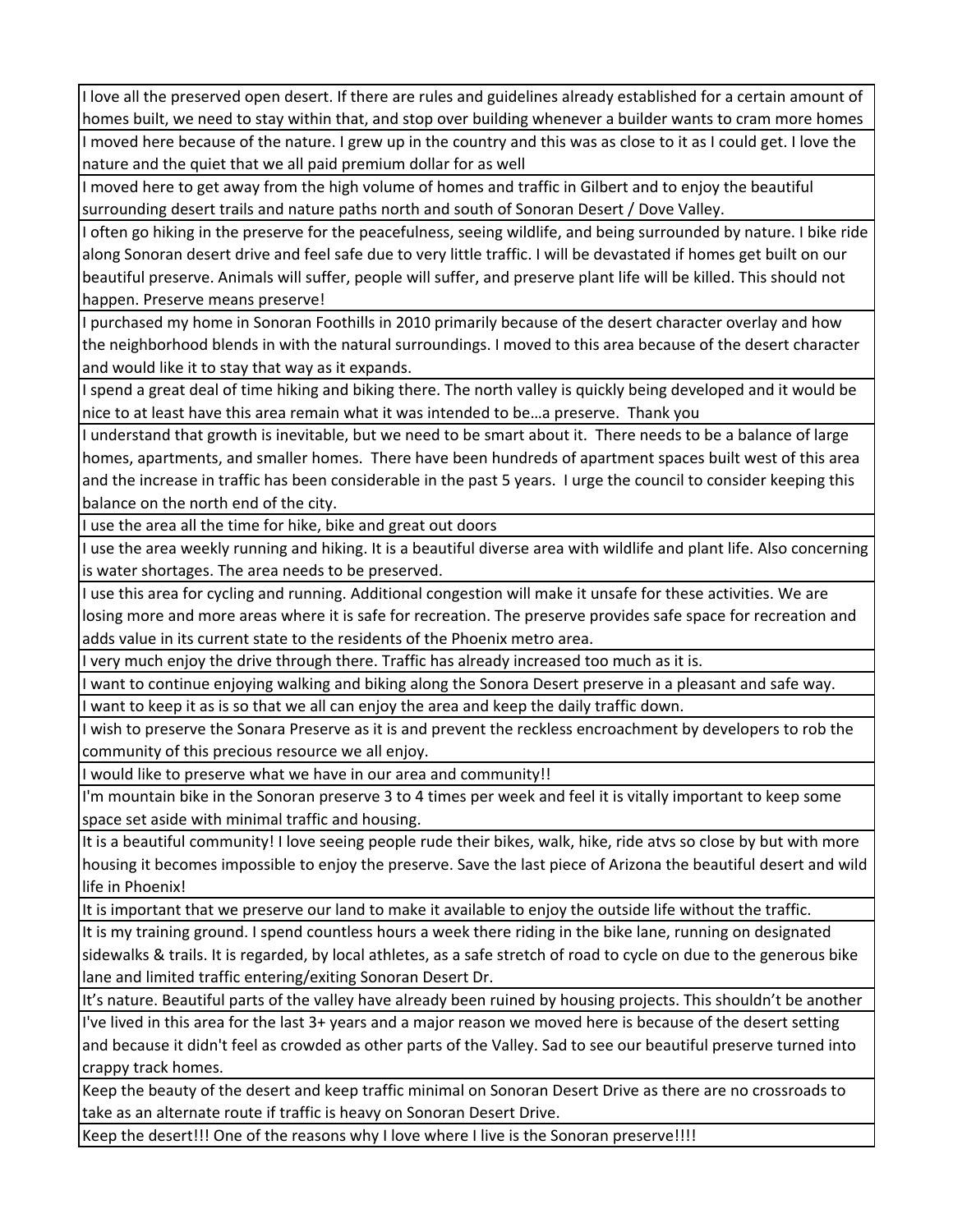Keeping natural habitats for the animals that belong here. We are on their land and need to be cognizant of that. Also, future generations need to be able to enjoy nature as it is meant to be.

Keeping the natural desert habitat is better for the environment.

Leave the desert un touched

Living in the area I regularly hike and bike in the preserve with my family and do not want to see it get overrun with more housing developments. Additionally Dove Valley is already very congested, I want to preserve our desert, Phoenix in general has a water issue, and most importantly the schools in this area are already over

My family and I value the Sonoran Preserve and open desert. We've lived next to and used the Sonoran Preserve for over 15 years. We mountain bike, run, hike, and enjoy nature on these trails multiple times per week. The surrounding open desert is an integral element contributing to the peace of the Preserve. We were dismayed at the building of the neighborhood off Dove Valley Rd between the two sections of the Preserve a few years ago. Please do not crowd the area surrounding and within the beautiful Preserve!

Original safeguards put in place by longtime developers who created the Preserve and associated housing (Sunbelt Construction). They balanced the housing needs with need to create liveable areas that honored the fragile desert. This request for increased density is about money and is unnecessary for a profitable develoment effort. Everyone needs to get paid for their work, including developers, but respect for the fragile ecosystem and desired lifestyle in the north valley is also required. Profits are fine and were factored into the original deal.

People already speed like crazy on this road and I'm afraid accidents will go up

Please don't let greedy developers have their way!

Please preserve the natural beauty of the Sonoran Desert. It is irreplaceable!! The proposed excessive development will permanently destroy the beauty of this desert!!

Please stop encouraging overgrowth. We do not have sufficient resources for the population growth. Let the desert live. There should not be such things as zoning changes that crowd people and houses into areas to allow developers to make money and walk away.

Please! We must protect our desert land. For the animals, the plantation, the beauty.

Preserve‐ should be just that preserve. Preserve the natural Sonoran desert as much as possible. This development would not only take away so much of our desert beauty but also the wildlife habitats & wildlife would be greatly affected.

Preserving more of the natural landscape is important. The Apache wash recreation area is a beautiful way to experience nature and enjoy the area. More homes bring more cars and traffic and noise pollution, disturbing the natural habitat. There are so few places left to enjoy nature and leave it beautiful. We don't need more homes there.

Preserving natural areas and wildlife

Proposed area would block the migration of wildlife through the preserve which is likely its originally intended purpose. Also, there is not enough water already….

Sara Rovarino

Save the preserve

That is a protected place that we need to take care as part of our lungs we need good air, we have so many houses, why we need to destroy the habitat of a lot of animals.

The beauty of living in Phoenix is having the ability to have open spaces for not only the wildlife but also the citizens to use the land the way it was intended. There are plenty of other places to build and expand without overcrowding the desert areas.

The city of Phoenix is running out of desert space because of so many large communities. Taking away the beautiful desert or desert character overlay to add more concrete and asphalt among houses is deeply concerning for Phoenicians, tourists, and the wildlife in the area.

The drive through the preserve is truly a beautiful drive. With more houses comes more traffic which will take away from the beauty and wildlife of the preserve. It is called a preserve for a reason.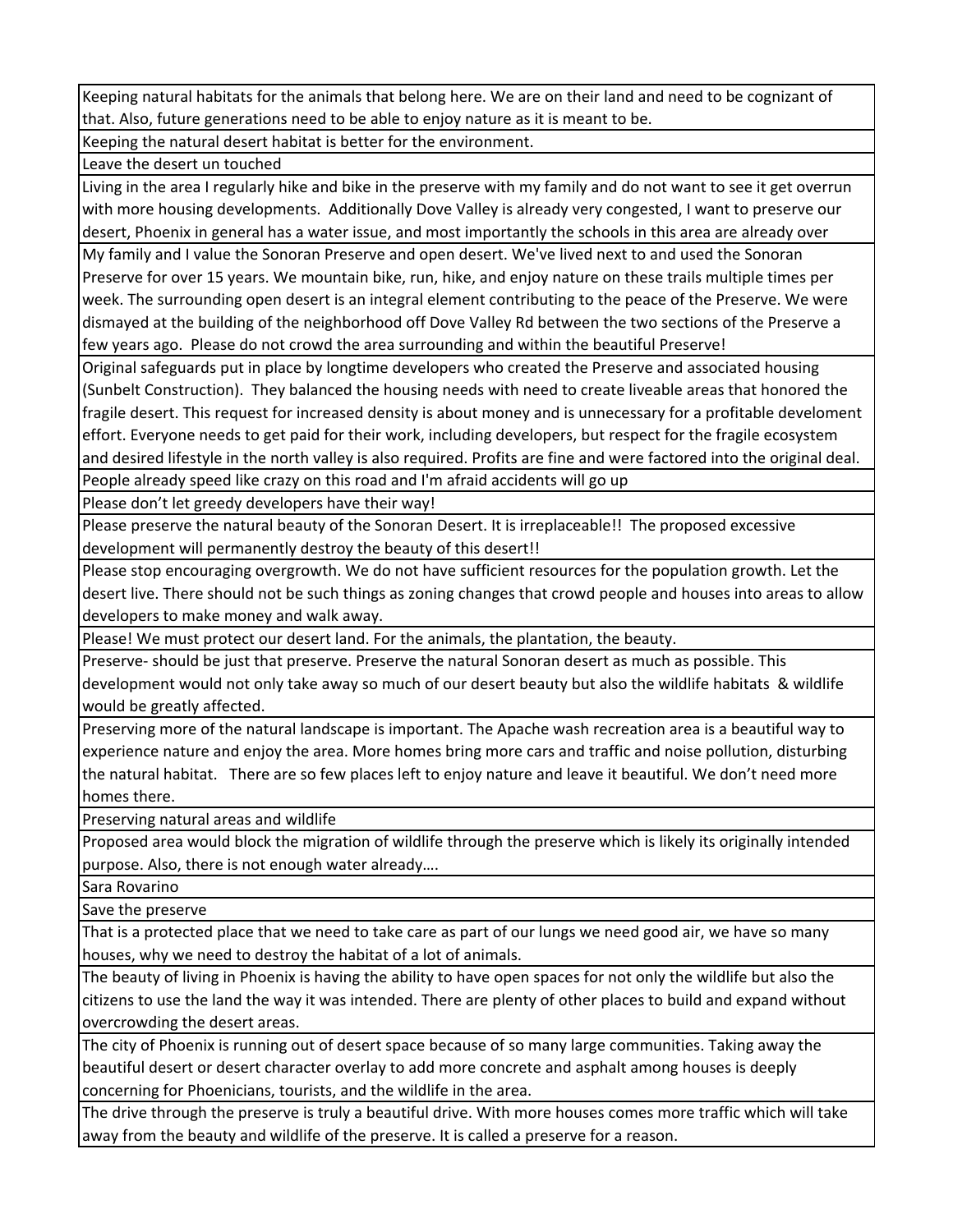The entire N Phoenix area cannot accommodate this influx of new homes without increasing law enforcement and fixing the road grid. The city needs to be proactive, not reactive.

The natural landscape of the Sonoran Desert must be preserved so that all may enjoy its true beauty and the rewards of living in the desert. It takes courage and decisive action to prioritize the natural land over development yet it is a gift you provide to countless generations. Protecting the preserve is action toward a meaningful legacy. Please honor the desert preserve and say no to more development in this rare and special area of Phoenix. With hope and gratitude, Krystal Mazzola Wood

The open space is becoming g increasingly scarce, reducing not only the lands for recreation but also the

The Sonoran desert preserve is admired for its standing beauty. Arizona is Home to tons of desert land scenery that makes our cave creek town so special. Please preserve this land and build soemewhere else

The Sonoran Preserve is truly the most incredible place to hike, bike, and just enjoy the beautiful desert. Just driving through brings my family so much peace. For it to be surrounded by dense development and traffic would steal the joy it brings from to the whole community, as well as visitors who are lucky enough to see some of our most spectacular views.

There has already been enough building along Dove Valley/Sonoran Desert Drive. Please leave the preserve so that we can continue to enjoy its beauty.

There have been to many accidents and deaths.

This area is vital for wildlife and preserving the bike trails be able to trail ride in the unspoiled desert we don't need anymore traffic thru here it would completely ruin the whole area

This desert area is beautiful and with more and more houses being built, this will reduce the amount of natural preserve we have to enjoy. I love to hike in this area.

This is a great place to hike and enjoy the beautiful desert landscape. The city planners and council are ruining the desert plus there is no thought of water shortage when these zoning changes are made.

This is a safe place to bike and hike. The balloons are beautiful to watch there. Let's keep the open space

This is an important area to keep Phoenix as special as it is. In addition, the growing drought crisis makes the option of further building less eco friendly.

This pristine desert area should not be developed, it needs to be PROTECTED.

This proposed change in zoning will allow new development that will infringe on our recreational area. Zoning is there for a reason. Please do not change it.

This stretch of road is the safest and most beautiful stretches of uninterrupted roads for cycling in the valley. Please save it

To be able to get out of the city and experience the peacefulness and beauty of the Sonoran desert so easily is what makes this area unique. Once it is gone it is gone.

To destroy nature in order to build more homes is wrong. We are speaking for all the animals that currently call the Sonoran Preserve home.

To preserve the beauty and conservation of the area, as well as safety for cyclist and hikers.

Traffic along Sonoran Desert Drive and Dove Valley is already becoming a major problem. Increased traffic will make for a dangerous situation for cyclists riding in the bike lanes. Also, the increased density of homes directly against the road will affect the desert nature of the area.

Upon moving to my home in Sonoran Commons I was told all this state land would stay undeveloped. That was a key factor in purchasing my home because I love the drive, but most importantly Hiking and biking. It was very disappointing when the Taylor Morrison community built where I was told no homes would be and increasing more homes and traffic would be disappointing not to mention destroy the sonoran desert further. Please do not allow this to happen!

Walking along the Sonora preserve desert in a safe manner is very important for my kids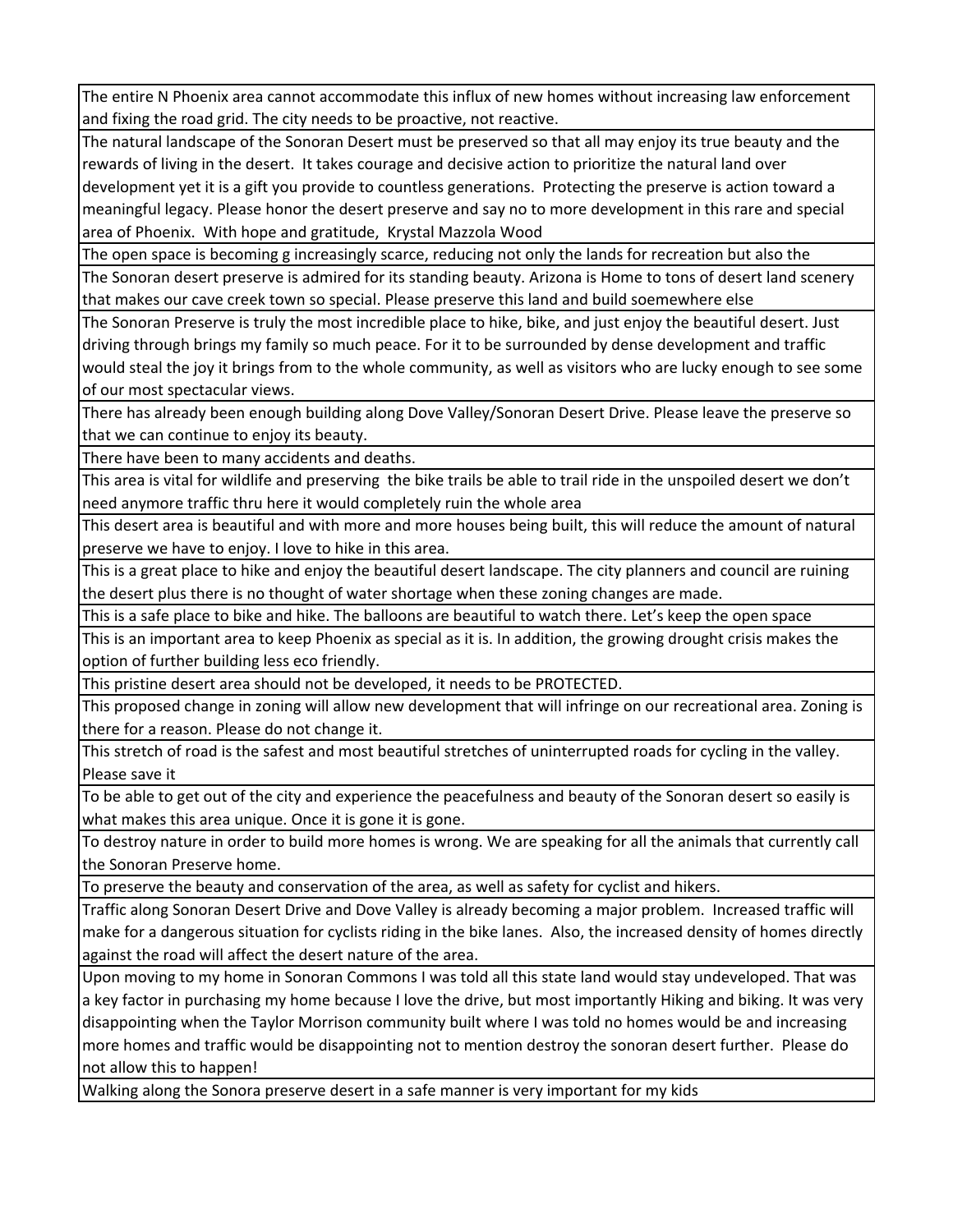We are homeowners in Tatum Highlands and use the beautiful Sonoran Desert Drive to get to one of our favorite hiking areas, Apache Wash Trail. It is vitally important both ecologically and aesthetically to maintain the Desert Overlay Plan to keep this remarkable Arizona treasure intact with low density, one story, blended into the environment, natural colors, and with great respect of the surrounding preserve. The developer's existing project just to the west on Sonoran Desert Drive is an example of the opposite of this‐ homes close together, no subtle and natural build character, no boundaries between homes, no blending with the Sonoran Desert landscape. Sticks out while on the drive or hiking the Preserve rather than disappearing/tastefully blending in. This is very concerning and must not be duplicated in any way. Please retain the existing Desert Overlay Plan to maintain the incredible Sonoran Preserve. Thank you Councilman Waring and all city council members. Respectfully submitted, Laurie Foster

We are loosing preserve land left and right. We need to keep the preserve the way it is. Plus not to mention all the traffic and extra water for all these new builds.

We are loosing the beauty that was one of the huge reasons for moving where we live. All you are you doing is bringing more infrastructure. I understand that growth needs to take place but I think that it should be done in a much better way. Putting up a bunch of houses on top of each other is not the solution. I see greed takes the upper hand over more intelligent decisions. Thank you

We chose this part of Phoenix when we moved from out of state because of the open desert and what that offered, little traffic, and less people in general. In just 4 short years we are seeing things change for the negative…reminding us of overdevelopment we experienced in the East San Francisco Bay Area.

Overdevelopment that led to traffic issues and overcrowded schools, just to name a couple problems. We don't want to see these same mistakes take place in our new home. And we don't want to lose the beautiful open

We have a young family and love to hike which is why we moved to this area. If we don't stop this, it will destroy the area and wildlife.

We have already encroached & displaced our very important desert wildlife, my hope is to prevent further destruction of our desert ecosystem. I enjoy hiking, less pollution, nature and safety within our preserve. Please keep it that way.

We have so few Desert Lands left for generations to appreciate

We hike and drive through here for mental health. Please don't fill more desert preserves with homes and commercial property.

We love the natural area of Sonoran Preserve! Adding more homes is going to take away the beauty of this land. We cannot allow new developments to destroy our desert.

We moved here to not be so close to continued urbanization. We utilize the preserves regularly for hiking, biking, and running.

We moved to this area because of the beauty of the preserve and the desert areas around us. The area is already congested with traffic and adding more subdivisions will just clog our streets, increase pollution, displace animals and ruin the desert. Please do not let that happen.

We must preserve the natural beauty of Arizona. The generations to come deserve to see the natural beauty that we have today. It is also home to many of Gods creatures and sustains their lives.

We need to have open space to enjoy hikes, trails, horizon visibility. We do not want the Preserve to turn into a asphalt map.

We need to stop doing things for the sake of the bottom line. We have destroyed enough of our natural environment for the sake of exploitation, and disregarding something that has been set in place creates a precedent for this to continue arbitrarily. People move their families to areas like this because of the environment around them. If we wanted to live in the middle of the city, we would live in the middle of the city. Allowing this to continue will greatly reduce and diminish the purpose & meaning of preserved & protected land, as well as the ability by which we are able to enjoy it in it's natural form ‐ mitigating the full purpose